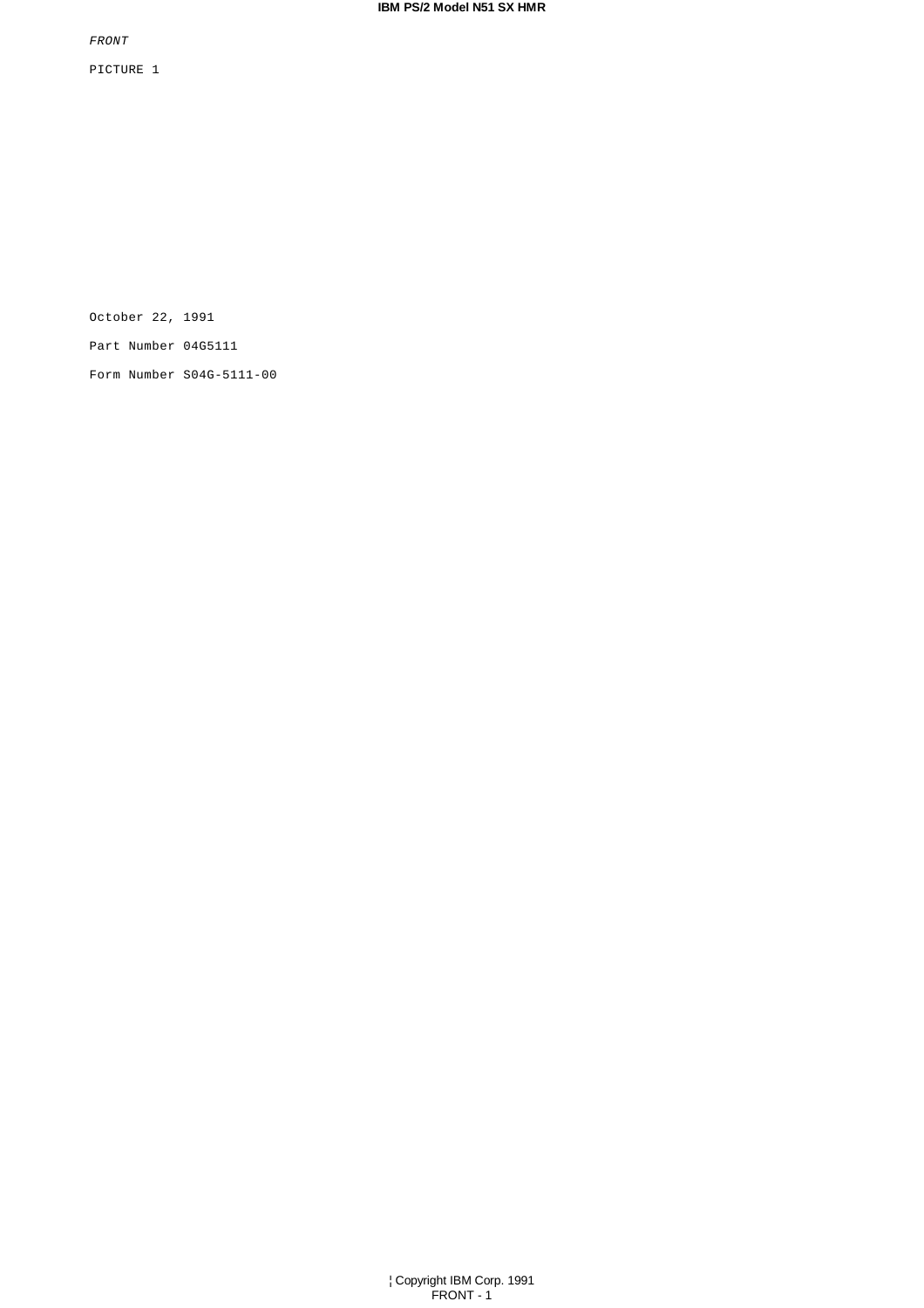#### **IBM PS/2 Model N51 SX HMR** Edition Notice

EDITION Edition Notice **Safety Information**

Refer to the Hardware Maintenance Reference General Information pamphlet in this manual for the following information:

General Safety

Electrical Safety.

**First Edition (October 1991)**

**The following paragraph does not apply to the United Kingdom or any country where such provisions are inconsistent with local law.** INTERNATIONAL BUSINESS MACHINES CORPORATION PROVIDES THIS PUBLICATION "AS IS" WITHOUT WARRANTY OF ANY KIND, EITHER EXPRESS OR IMPLIED, INCLUDING, BUT NOT LIMITED TO, THE IMPLIED WARRANTIES OF MERCHANTABILITY OR FITNESS FOR A PARTICULAR PURPOSE. Some states do not allow disclaimer or express or implied warranties in certain transactions, therefore, this statement may not apply to you.

This publication could include technical inaccuracies or typographical errors. Changes are periodically made to the information herein; these changes will be incorporated in new editions of the publication. IBM may make improvements and/or changes in the product(s) and/or the program(s) described in this publication at any time.

It is possible that this publication may contain reference to, or information about, IBM products (machines and programs), programming, or services that are not announced in your country. Such references or information must not be construed to mean that IBM intends to announce such IBM products, programming, or services in your country.

Requests for technical information about IBM products should be made to your IBM Authorized Dealer or your IBM Marketing Representative.

IBM may have patents or pending patent applications covering subject matter in this document. The furnishing of this document does not give you any license to these patents. You can send license inquiries, in writing, to the IBM Director of Commercial Relations, IBM Corporation, Armonk, NY 10577.

## **¦ Copyright International Business Machines Corporation 1991. All rights reserved.**

Note to U.S. Government Users -- Documentation related to restricted rights -- Use, duplication or disclosure is subject to restrictions set forth in GSA ADP Schedule Contract with IBM Corp.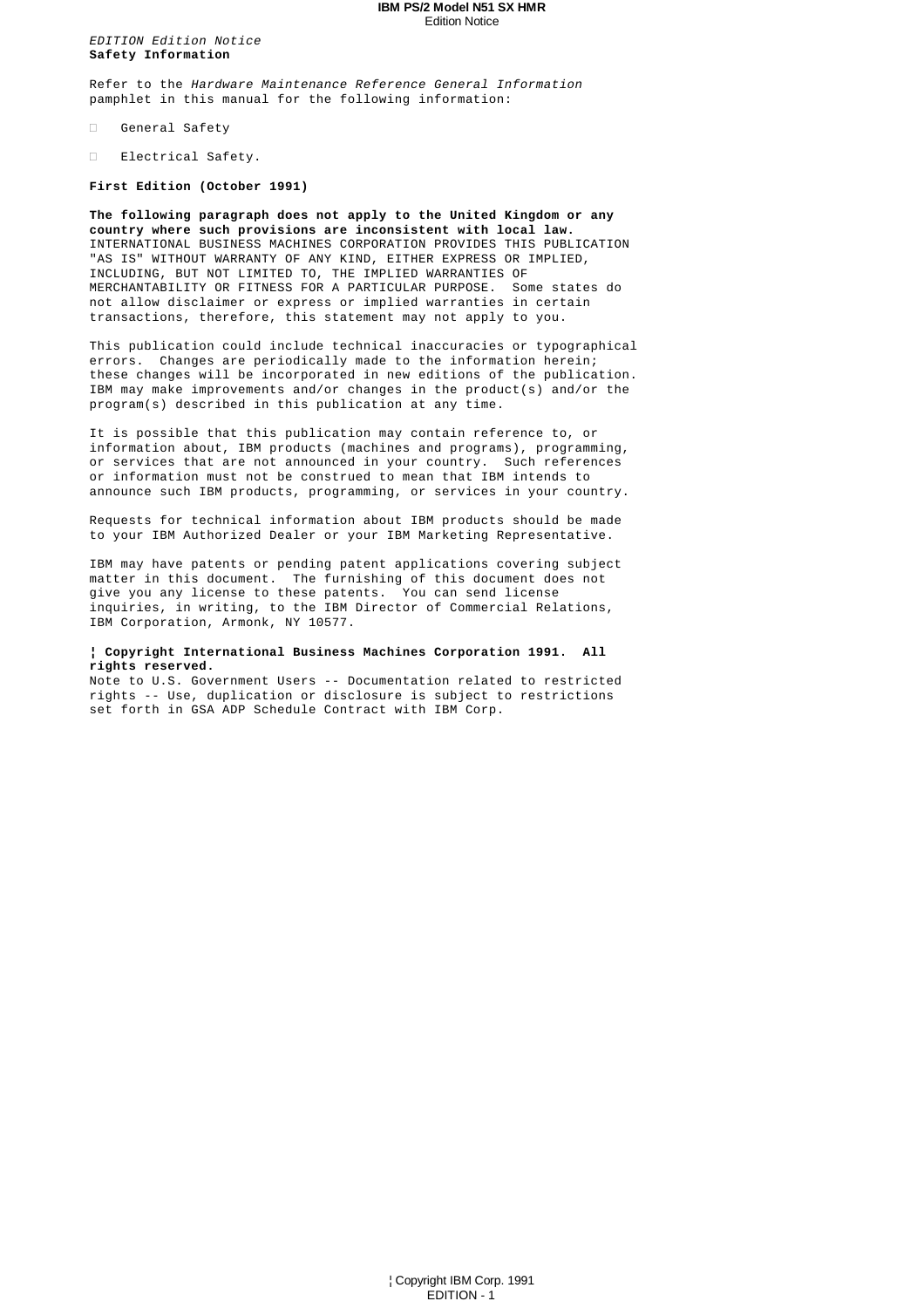#### **IBM PS/2 Model N51 SX HMR** Notices

FRONT\_1 Notices References in this publication to IBM products, programs, or services do not imply that IBM intends to make these available in all countries in which IBM operates. Any reference to an IBM product, program or service is not intended to state or imply that only IBM's product, program, or service may be used. Any functionally equivalent product, program, or service that does not infringe any of IBM's intellectual property rights or other legally protectible rights may be used instead of the IBM product, program, or service. Evaluation and verification of operation in conjunction with other products, programs, or services, except those expressly designated by IBM, are the user's responsibility.

IBM may have patents or pending patent applications covering subject matter in this document. The furnishing of this document does not give you any license to these patents. You can send license inquiries, in writing, to the IBM Director of Commercial Relations, IBM Corporation, Purchase, NY 10577.

Subtopics FRONT\_1.1 Trademarks and Service Marks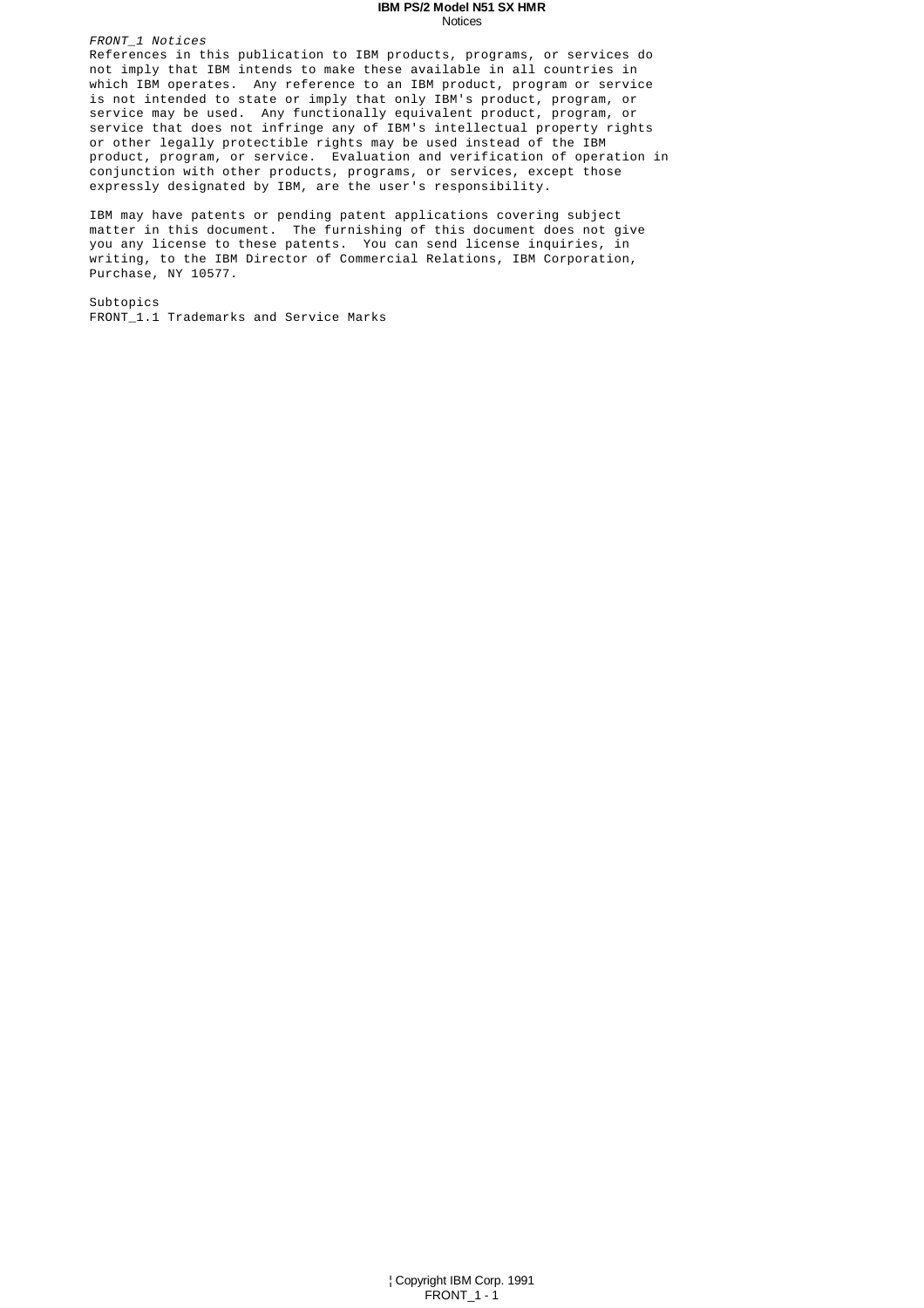#### **IBM PS/2 Model N51 SX HMR** Trademarks and Service Marks

FRONT\_1.1 Trademarks and Service Marks

The following terms, denoted by an asterisk (\*) in this publication, are trademarks of the IBM Corporation in the United States and/or other countries:

IBM Personal System/2<br>PS/2 Micro Channel. Micro Channel.

The following terms, denoted by a double asterisk (\*\*) in this publication, are trademarks of other companies:

80386SX Intel Corporation.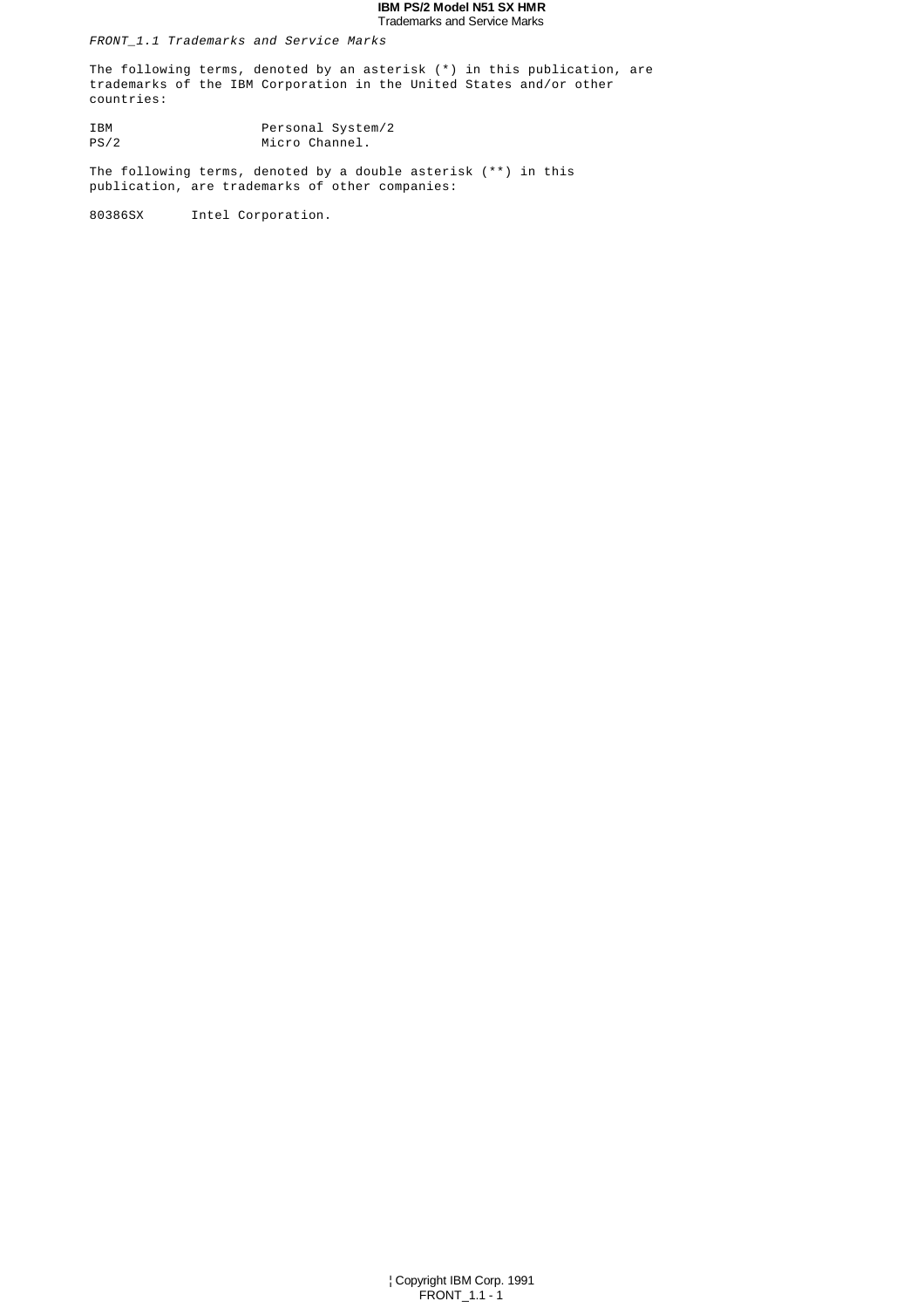#### **IBM PS/2 Model N51 SX HMR** Table of Contents

| CONTENTS Table of Contents |                                             |
|----------------------------|---------------------------------------------|
| EDITION                    | Edition Notice                              |
| FRONT_1                    | Notices                                     |
| FRONT_1.1                  | Trademarks and Service Marks                |
| CONTENTS                   | Table of Contents                           |
| 1.0                        | Product Description                         |
| 1.1                        | Security                                    |
| 1.1.1                      | Power-On Password and Keyboard Password     |
| 1.2                        | System Board Features                       |
| 1.2.1                      | Microprocessor                              |
| 1.2.2                      | CMOS RAM and CMOS RAM Extension             |
| 1.2.3                      | ROM BIOS/POST                               |
| 1.2.4                      | System Partition                            |
| 1.2.5                      | Errors during POST                          |
| 1.2.6                      | Diskette-Drive Controller                   |
| 1.2.7                      | VGA with LCD Controller                     |
| 1.2.8                      | Serial Port                                 |
| 1.2.9                      | Parallel Port                               |
| 1.2.10                     | External Input Device Port                  |
| 1.2.11                     | Optional Communication-Interface Connector  |
| 1.2.12                     | Suspend and Resume Functions                |
| 1.2.13                     | System-Expansion Port                       |
| 2.0                        | Option Compatibility                        |
| 2.1                        | Hard Disk Drive                             |
| 2.1.1                      | Replacing the Hard Disk Drive               |
| 2.2                        | Diskette Drive and Diskette                 |
| 3.0                        | System Memory Requirements                  |
| 4.0                        | Specifications                              |
| 4.1                        | System                                      |
| 4.2                        | AC Adapter                                  |
| 5.0                        | Special Tools                               |
| 6.0                        | Removals and Replacements                   |
| 6.1                        | 1010 Bottom Cover                           |
| 6.2                        | 1020 Optional Communication Adapter         |
| 6.3                        | 1030 Memory Module Kit                      |
| 6.4                        | 1040 Voltage Converter                      |
| 6.5                        | 1050 Hard Disk Drive                        |
| 6.6                        | 1060 Diskette Drive                         |
| 6.7                        | 1070 System Board and Keyboard Control Card |
| 6.8                        | 1080 Keyboard Assembly                      |
| $6.9$                      | 1090 I/O Panel Assembly                     |
| 6.10                       | 1100<br>Backup Battery                      |
| 6.11                       | 1110 Standby Battery                        |
| 6.12                       | 1120 LCD Bezel                              |
| 6.13                       | 1130 LCD Inverter                           |
| 6.14                       | 1140 LCD Panel                              |
| 7.0                        | Locations                                   |
| 7.1                        | Front View                                  |
| 7.2                        | Rear View                                   |
| 7.3                        | Interior View                               |
| 7.4                        | System Status Indicators                    |
| 7.5                        | System Board                                |
| 7.6                        | Keyboard Control Card                       |
|                            |                                             |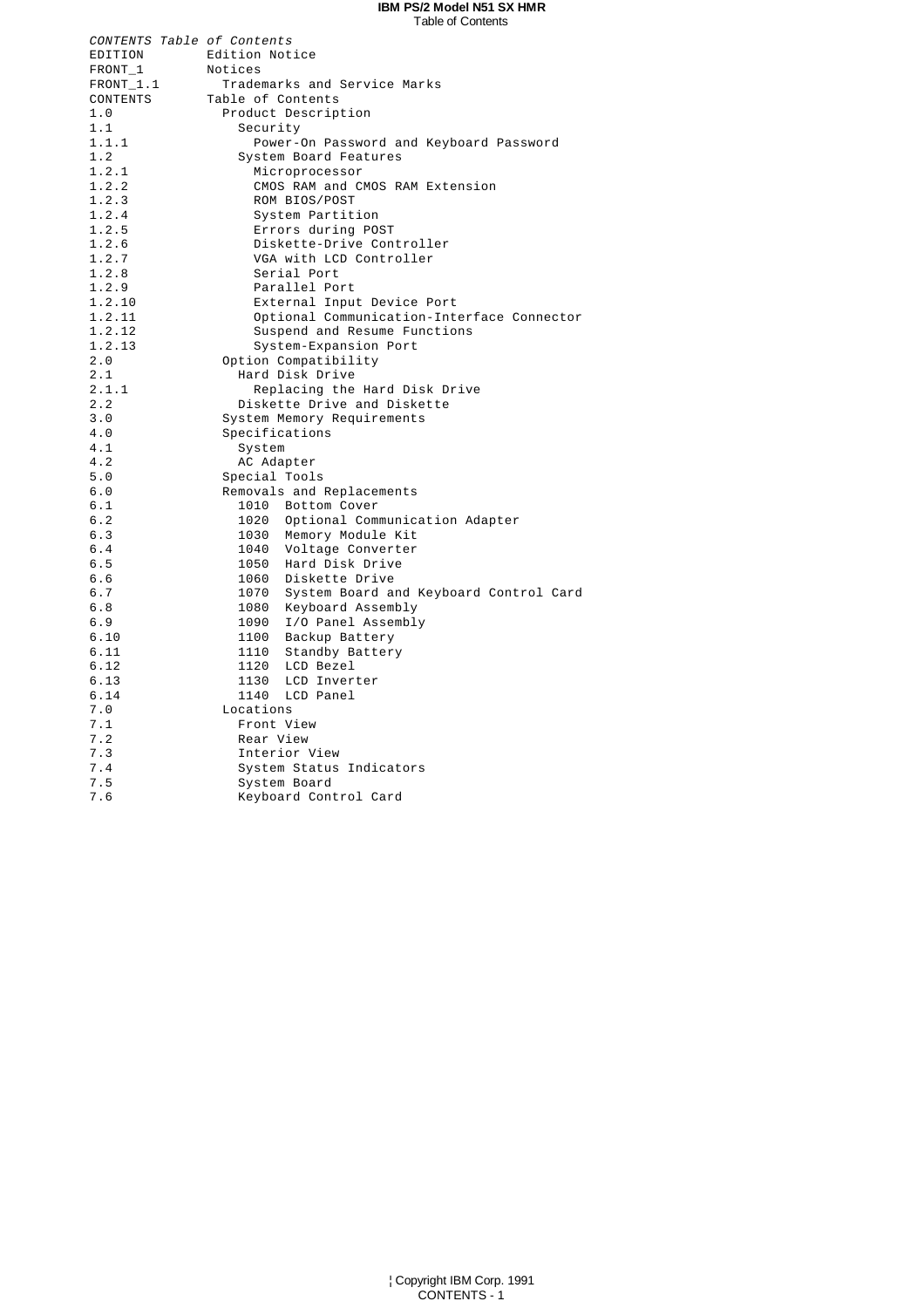#### **IBM PS/2 Model N51 SX HMR** Product Description

1.0 Product Description

The IBM (\*) Personal System/2 (\*) Model N51 SX (hereafter called Model N51) is a notebook-size computer that uses the IBM Micro Channel (\*) architecture. With an internal rechargeable battery, the Model N51 operates outside an office environment as well as where external power source is available. The features of the Model N51 include: Security: power-on password and keyboard password System board: - 16-MHz 80386SX (\*\*) microprocessor - Minimum of 2MB (MB equals 1 048 576 bytes) random access memory (RAM), up to 10MB expandability on the system board - Complementary metal-oxide semiconductor (CMOS) RAM with a real-time-clock and an 8KB (KB equals 1024 bytes) CMOS RAM extension, to store configuration and status information Read-only memory basic input/output system (ROM BIOS) Diskette-drive controller - Hard disk drive (fixed disk drive) with system partition supported - Video Graphics Array (VGA) with Liquid Crystal Display (LCD) controller - LCD panel connector Serial port - Parallel port External-display port - System-expansion port - Keyboard controller - External input device port Optional communication-interface connector for: Internal data/fax modem (U.S./Canada only) Secondary serial adapter. Suspend and resume functions A maximum 640 by 480 PELs, 32 shades of gray addressable LCD with a back light Reverse video switch Power source: Rechargeable battery pack AC adapter, automatically switches to the 90 - 137 V ac or the 180 - 264 V ac range, 50 or 60 Hz Car battery adapter, 12 V dc. 84/85-key keyboard physically unique to the Model N51 Speaker with a volume control. (\*) IBM, Personal System/2, and Micro Channel are trademarks of the International Business Machines Corporation. (\*\*) 80386SX is a trademark of the Intel Corporation. Subtopics 1.1 Security

1.2 System Board Features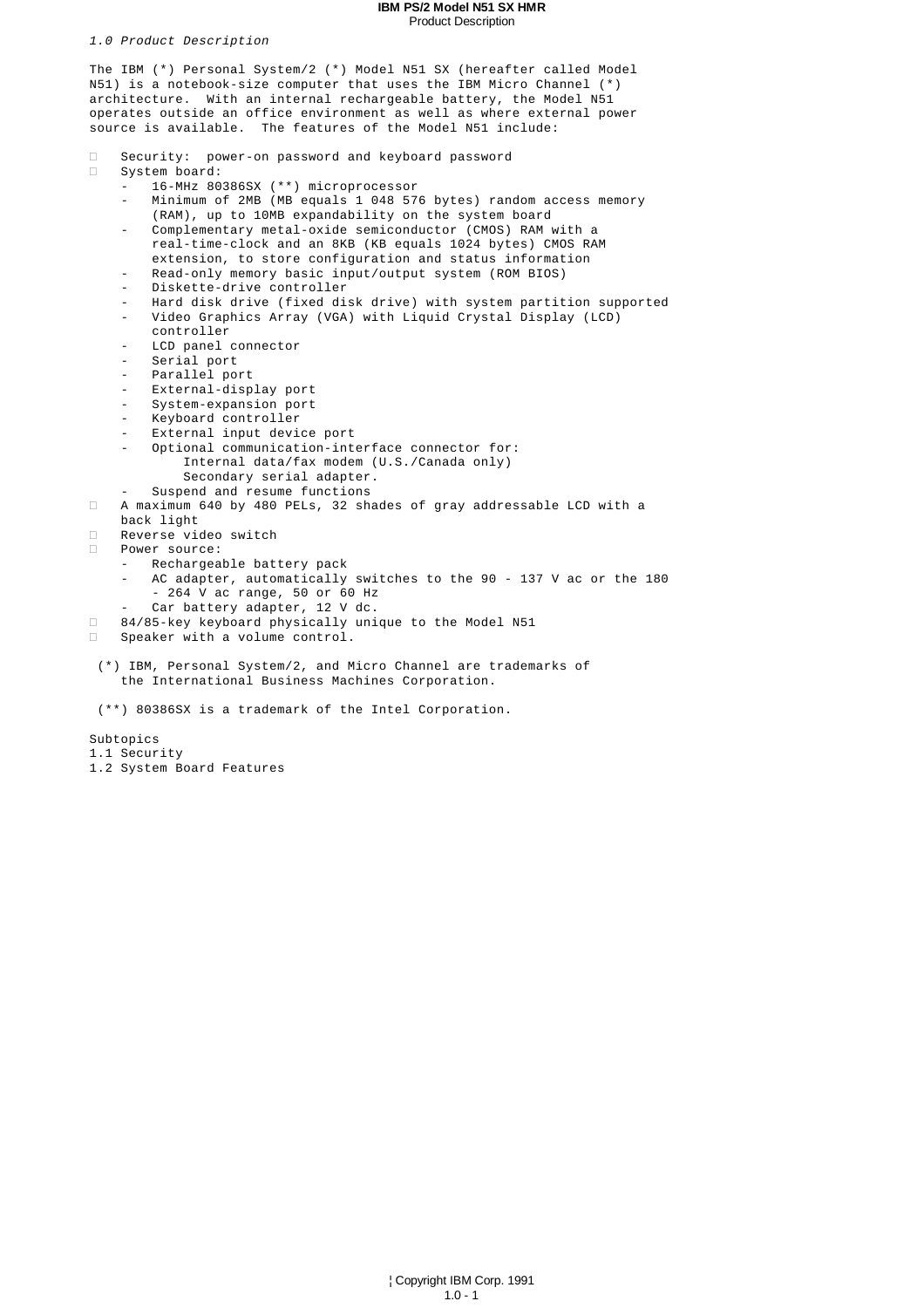#### **IBM PS/2 Model N51 SX HMR Security**

1.1 Security

Subtopics 1.1.1 Power-On Password and Keyboard Password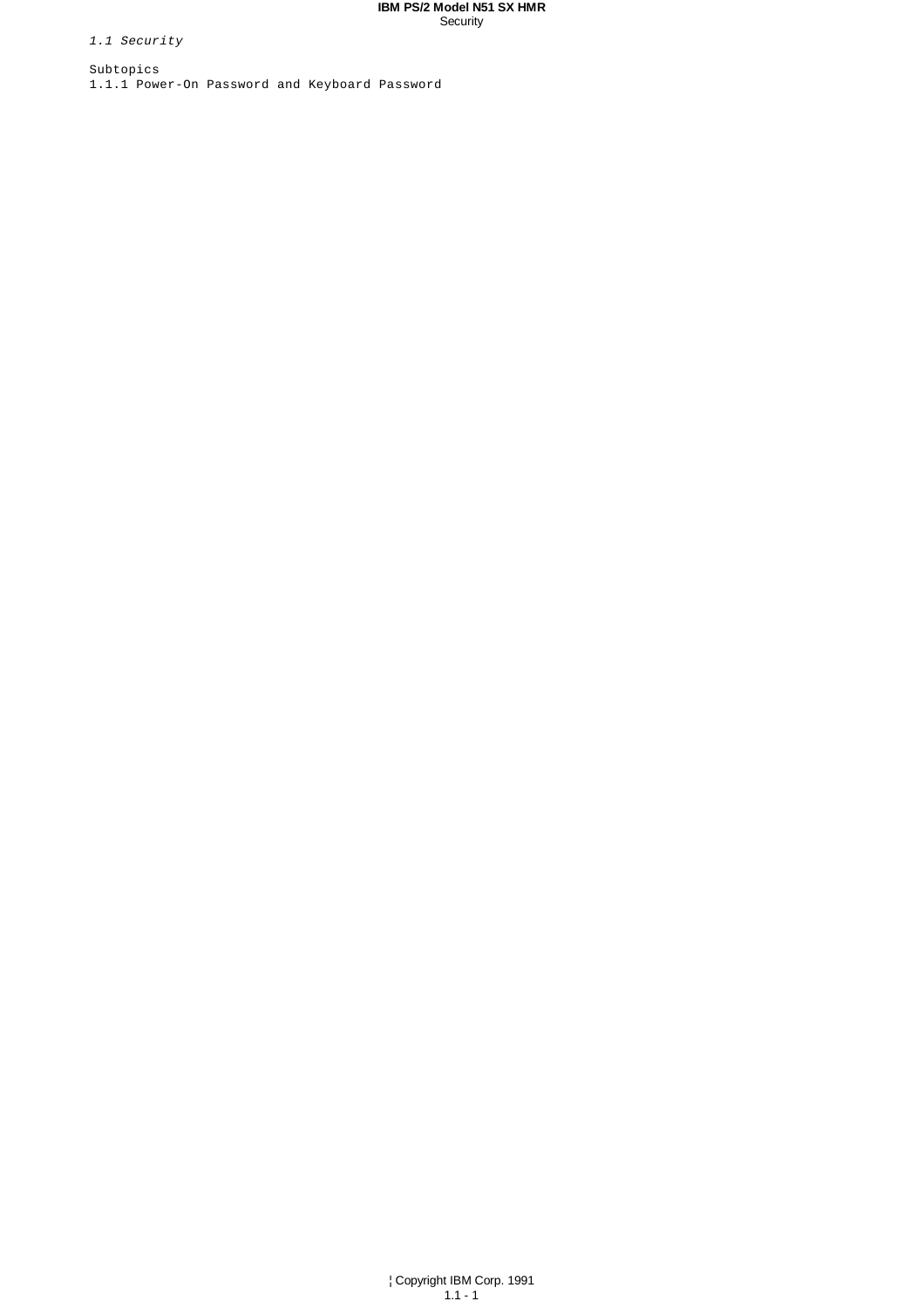#### **IBM PS/2 Model N51 SX HMR** Power-On Password and Keyboard Password

1.1.1 Power-On Password and Keyboard Password

System access can be denied by using a power-on password or keyboard password. To service a system with an active and unknown password, power-off the system and do the following.

- 1. Remove the battery pack and the bottom cover (see "1010 Bottom Cover" in topic 6.1).
- 2. Identify the password-override connector on the system board (see "System Board" on page 7.5). 3. Install a jumper over the pins at position 1.

PICTURE 2

- 4. To cancel the password, power-on the system and leave it until the POST ends.
- 5. Power-off the system and remove the jumper. 6. Reinstall the bottom cover and the battery pack.

+--- **Important** ----------------------------------------------------------+ ¦ ¦ ¦ Remove the jumper from the password-override connector. Otherwise, a ¦ ¦ power-on password can never be reactivated. ¦ ¦ ¦ +------------------------------------------------------------------------+

To reactivate the password, you must start the system, select the **Set features** option from the Main Menu, then select **Set password and unattended start mode** and follow the instructions.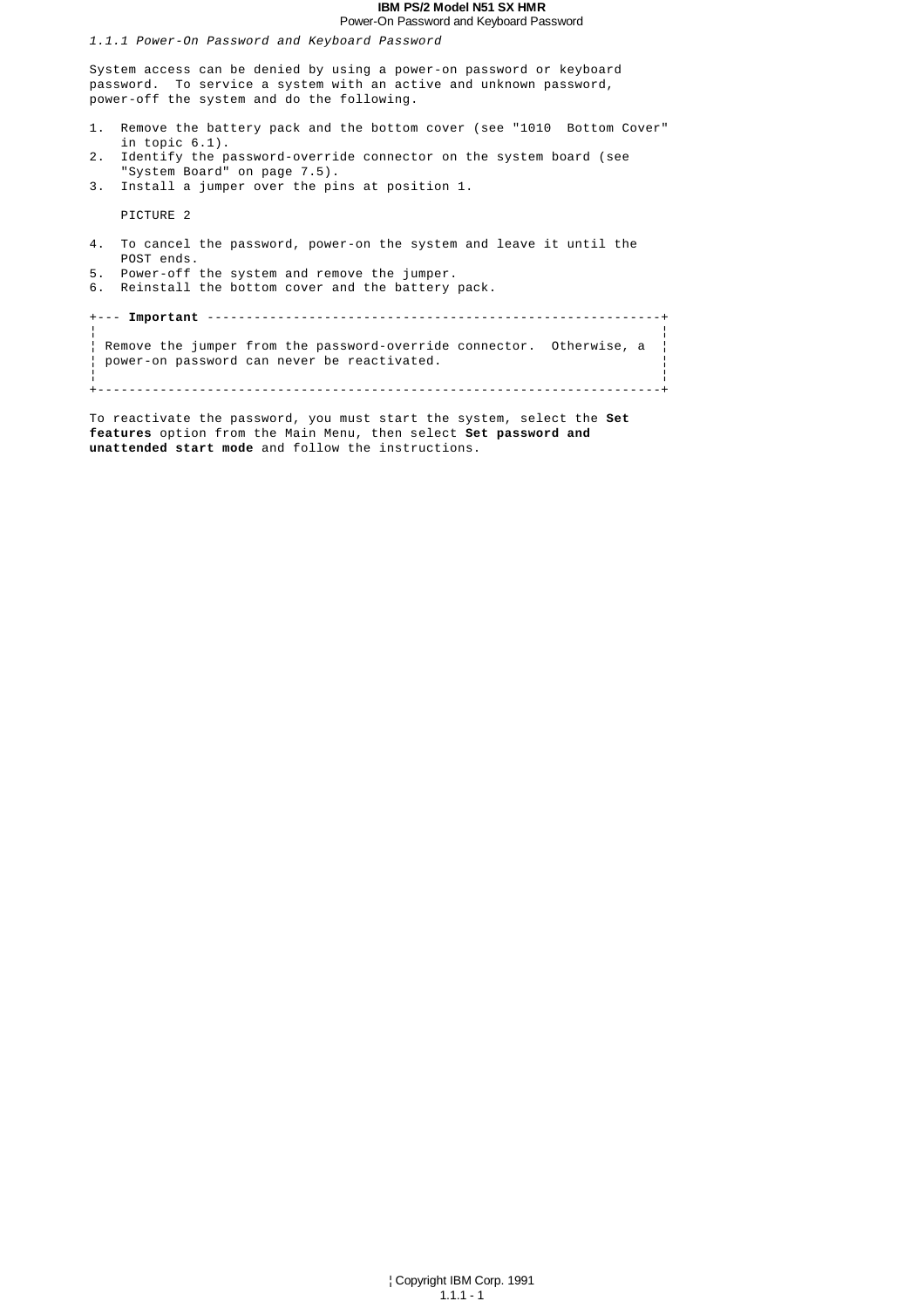## **IBM PS/2 Model N51 SX HMR** System Board Features

1.2 System Board Features

The major features of the system board are:

 80386SX Microprocessor CMOS RAM and CMOS RAM extension ROM BIOS Diskette-drive controller VGA with LCD controller Serial port Parallel port External input device port Optional communication-adapter slot Suspend and resume functions System-expansion port

Subtopics

- 1.2.1 Microprocessor 1.2.2 CMOS RAM and CMOS RAM Extension 1.2.3 ROM BIOS/POST 1.2.4 System Partition 1.2.5 Errors during POST 1.2.6 Diskette-Drive Controller 1.2.7 VGA with LCD Controller 1.2.8 Serial Port 1.2.9 Parallel Port 1.2.10 External Input Device Port 1.2.11 Optional Communication-Interface Connector 1.2.12 Suspend and Resume Functions
- 1.2.13 System-Expansion Port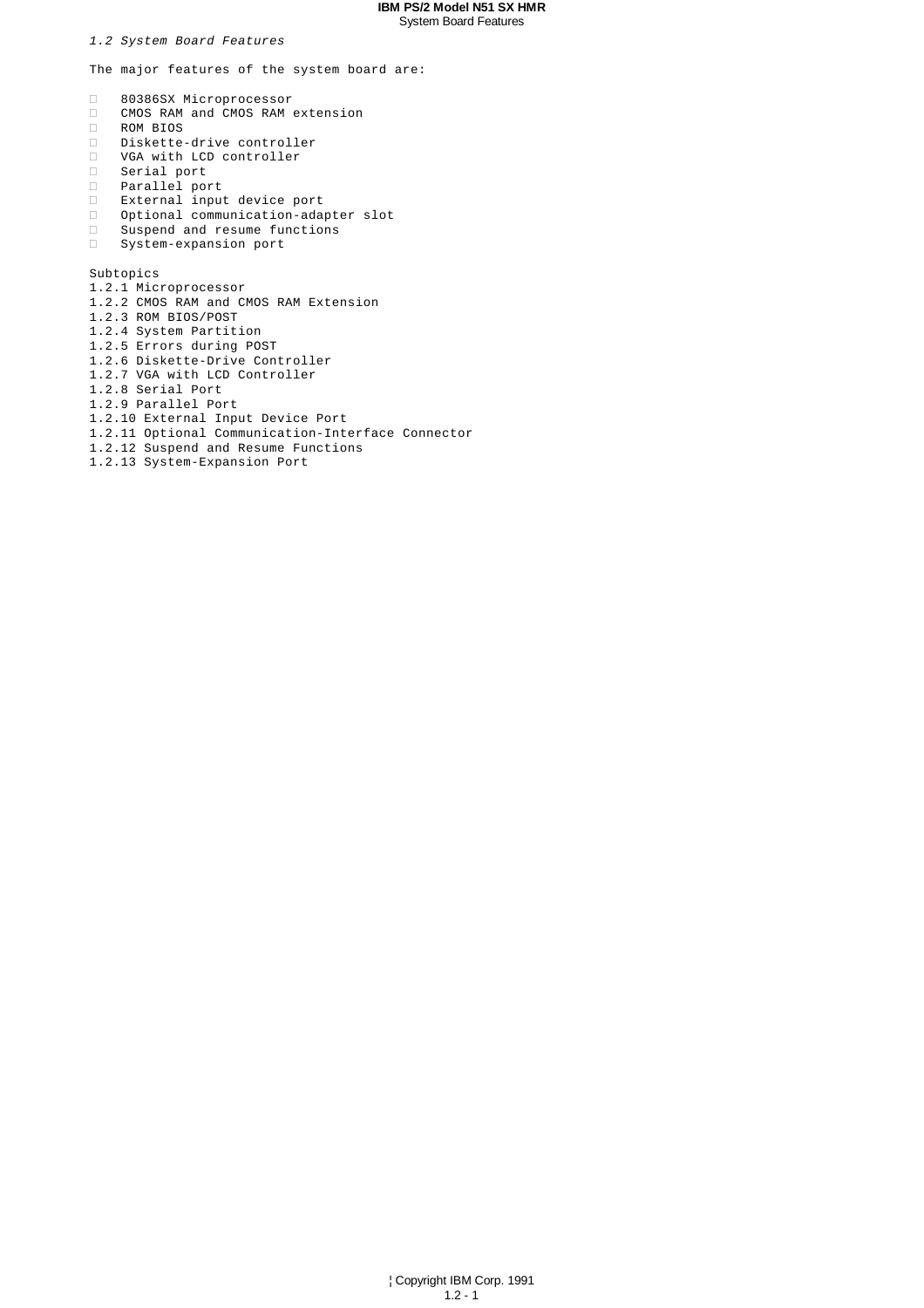#### **IBM PS/2 Model N51 SX HMR** Microprocessor

1.2.1 Microprocessor

The microprocessor interprets and carries out instructions. The 80386SX microprocessor is a 32-bit processor with a 16-bit external data bus and a 24-bit external address bus. The microprocessor operates in two modes: real-address mode and virtual-address (protected) mode. The microprocessor speed is selectable and its maximum speed is 16 MHz.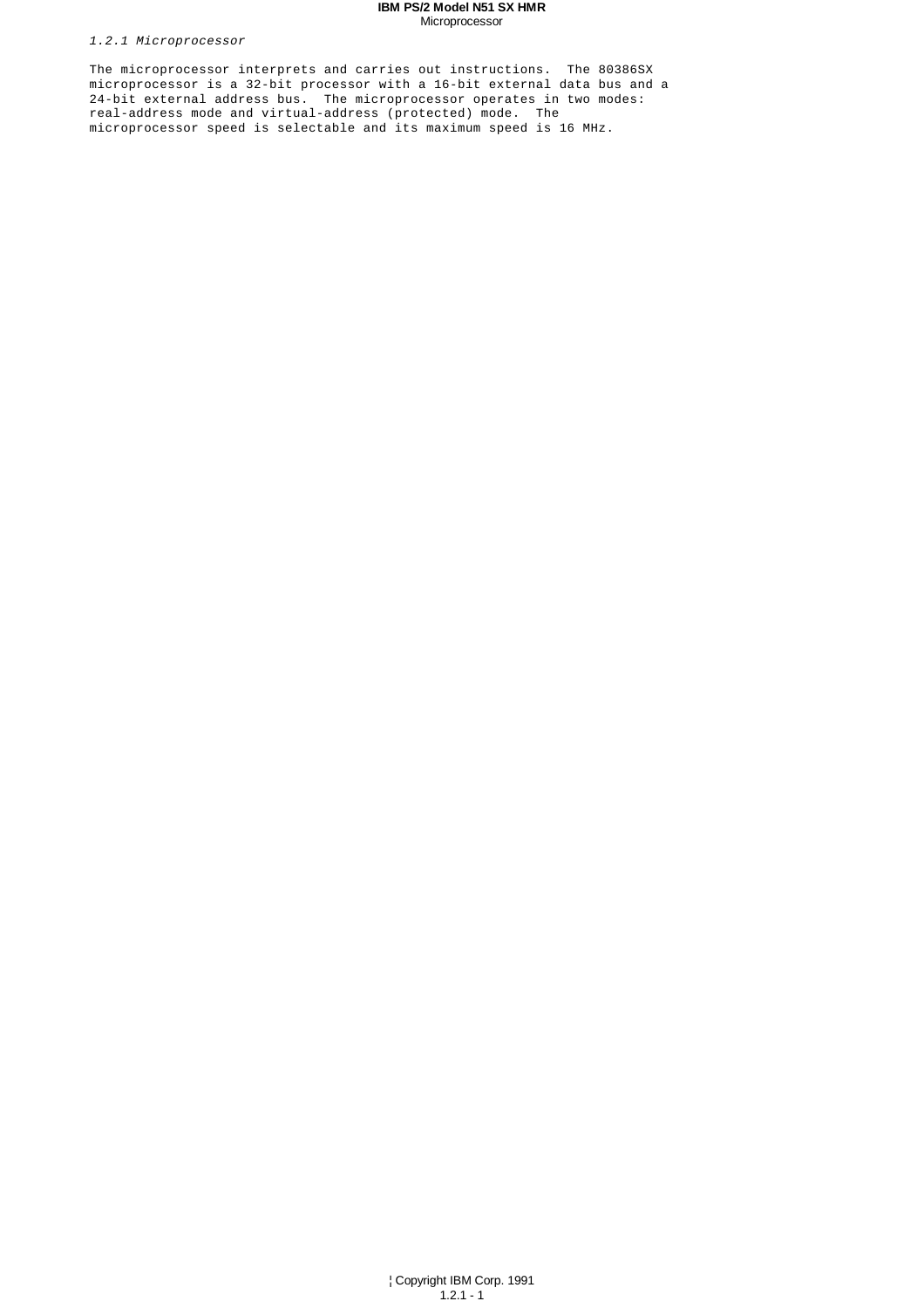#### **IBM PS/2 Model N51 SX HMR** CMOS RAM and CMOS RAM Extension

1.2.2 CMOS RAM and CMOS RAM Extension

The CMOS RAM provides 64 bytes of storage. The real-time clock uses the first 14 bytes of this storage to track the date, time, and battery level. The remaining 50 bytes are assigned to store system configuration and security information. The 8KB CMOS RAM extension stores additional configuration and system status information.

The data stored in CMOS RAM and CMOS RAM extension is kept active by the backup battery when the system is powered-off. If the stored data is lost due to a depleted or removed battery, the data can be restored using one of the following methods:

 If the user has a customized configuration that uses settings other than the default, run the **4. Restore configuration** option from the system utility programs stored on the hard disk.

 If the configuration settings use the default, run the **5. Automatic configuration** option from the system utility programs stored on the hard disk.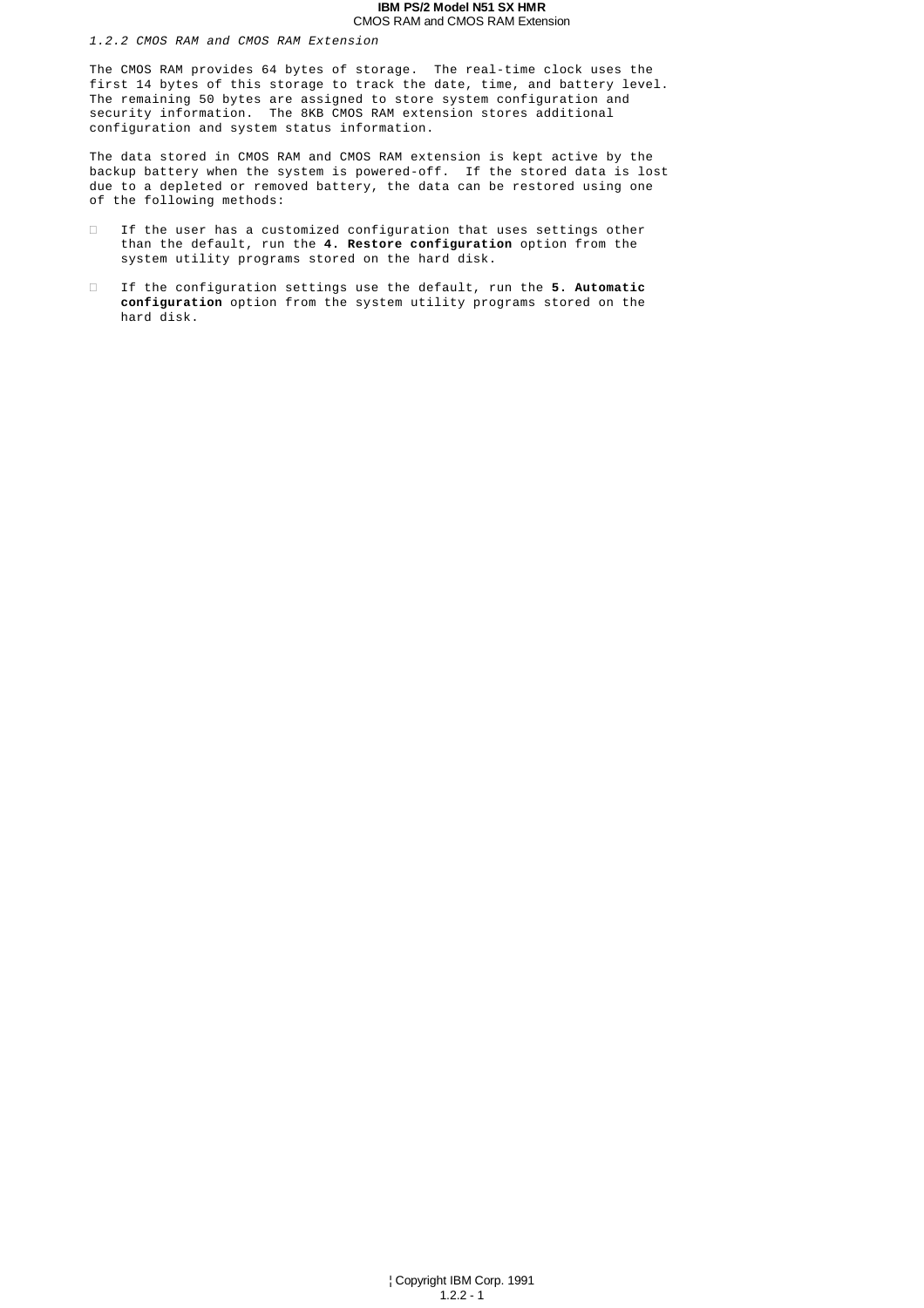#### **IBM PS/2 Model N51 SX HMR** ROM BIOS/POST

1.2.3 ROM BIOS/POST

Read Only Memory - Basic Input/Output System (ROM BIOS) contains the instructions and routines that control the keyboard, diskette drive, hard disk drive, displays and other major I/O devices in the system. Some adapters have their own ROM modules containing extended BIOS routines that work with the system board ROM BIOS. The routines for performing the power-on self-test (POST) are also contained in the ROM BIOS.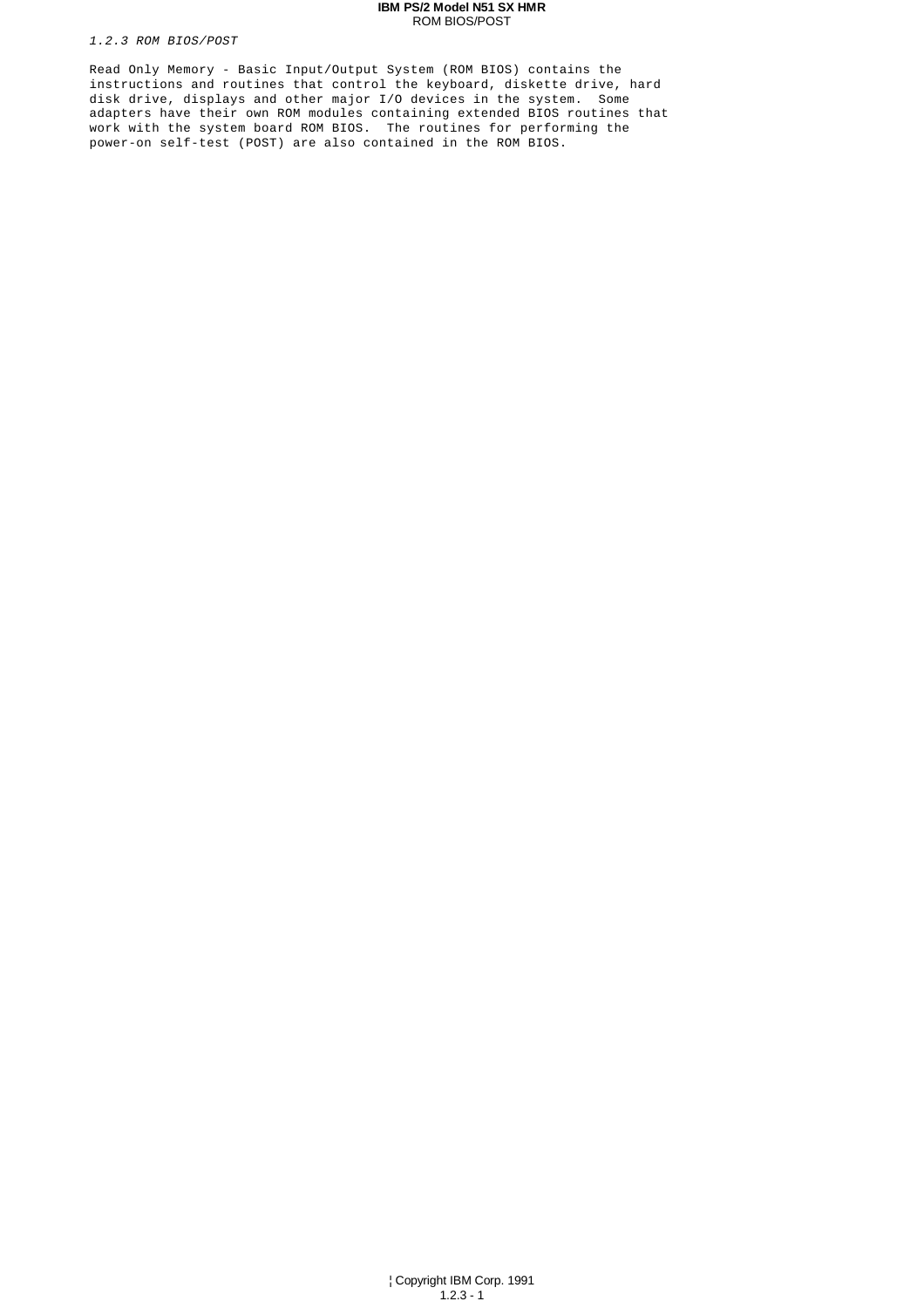#### **IBM PS/2 Model N51 SX HMR** System Partition

1.2.4 System Partition

The Model N51 has a protected partition, called the system partition, on the hard disk that contains system setup and utility programs, customer and advanced diagnostics, and system-configuration data set. All necessary functions provided by the Reference Diskette are also on this partition and can be loaded by pressing and holding Ctrl+Alt+Delete and, as soon as the cursor moves to the upper right corner of the screen, pressing and holding Ctrl+Alt+Insert. The Reference Diskette is reserved to restore its contents on the system partition when you replace a hard disk drive or when a hard disk problem prevents the system from starting from this partition.

The system-configuration data set holds up to nine different configuration data. The configuration data allows you to use the system without running the automatic configuration after the system configuration has been changed by attaching or removing a communications cartridge to or from the system expansion port. On each power-on-reset, the POST compares the current system configuration with the one stored in the CMOS RAM and CMOS RAM Extension. If both configurations are the same, the POST continues to test the system. If any differences are found, the POST looks for the same configuration in the system-configuration data set on the system partition, and selects the right configuration, then updates the configuration in the CMOS RAM and CMOS RAM Extension. The system-configuration data can be updated and removed by using the system utility programs. Any format command provided by an operating system has no effect on formatting the system partition.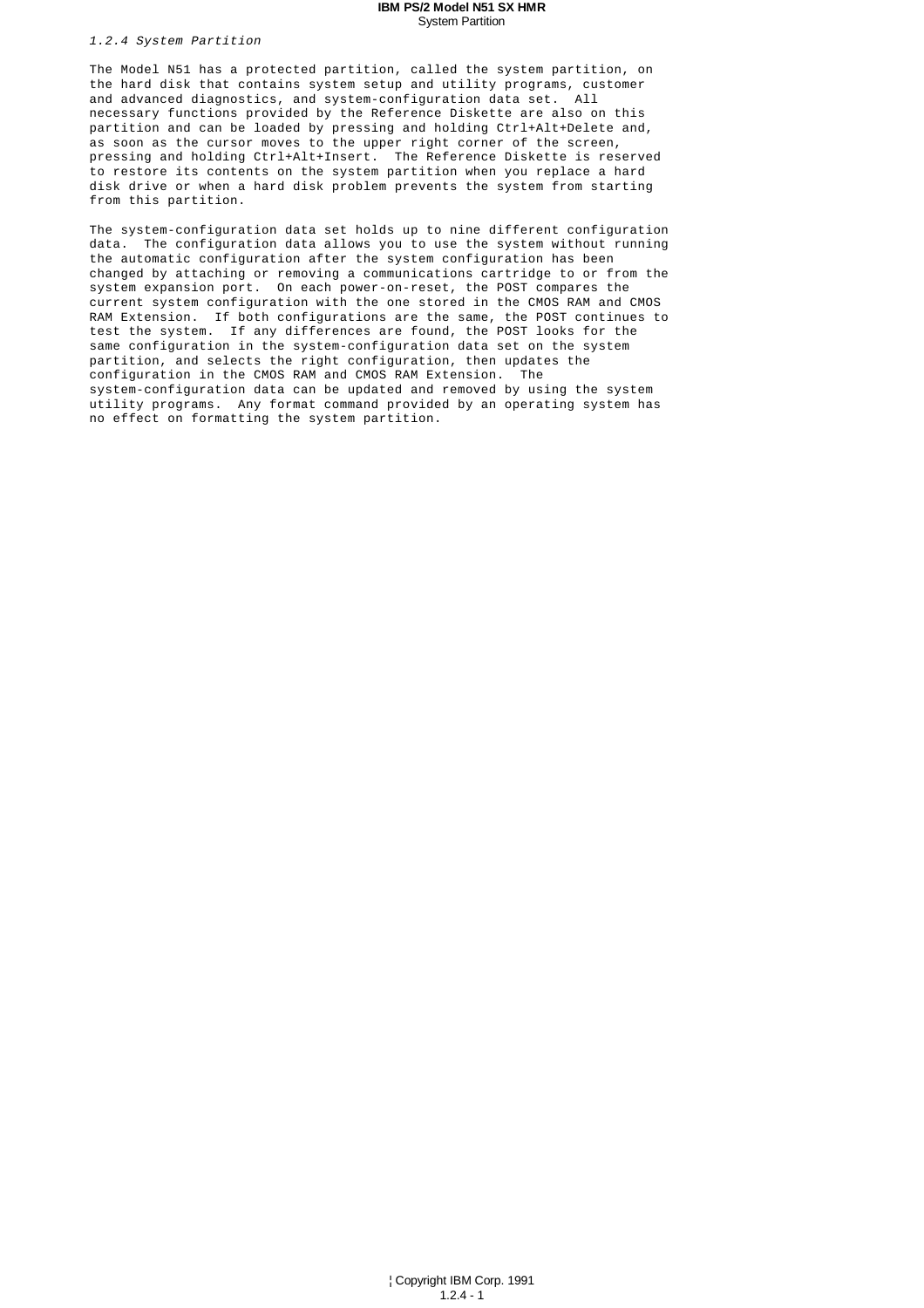## **IBM PS/2 Model N51 SX HMR** Errors during POST

1.2.5 Errors during POST

If the POST detects a problem during access on the system partition, an **I99800XX** or **I9990303** error code is displayed. If this happens, do the following:

1. Start the system with the customer's backup copy of the Reference Diskette installed.

 **Note:** The languages of the Reference Diskette and the system must match.

- 2. Select the **2. Backup/Restore system programs** from the Main Menu.
- 3. Select the **3. Restore the system partition** option to load the system setup and utility programs, and the customer and advanced diagnostic programs onto the system partition of the hard disk.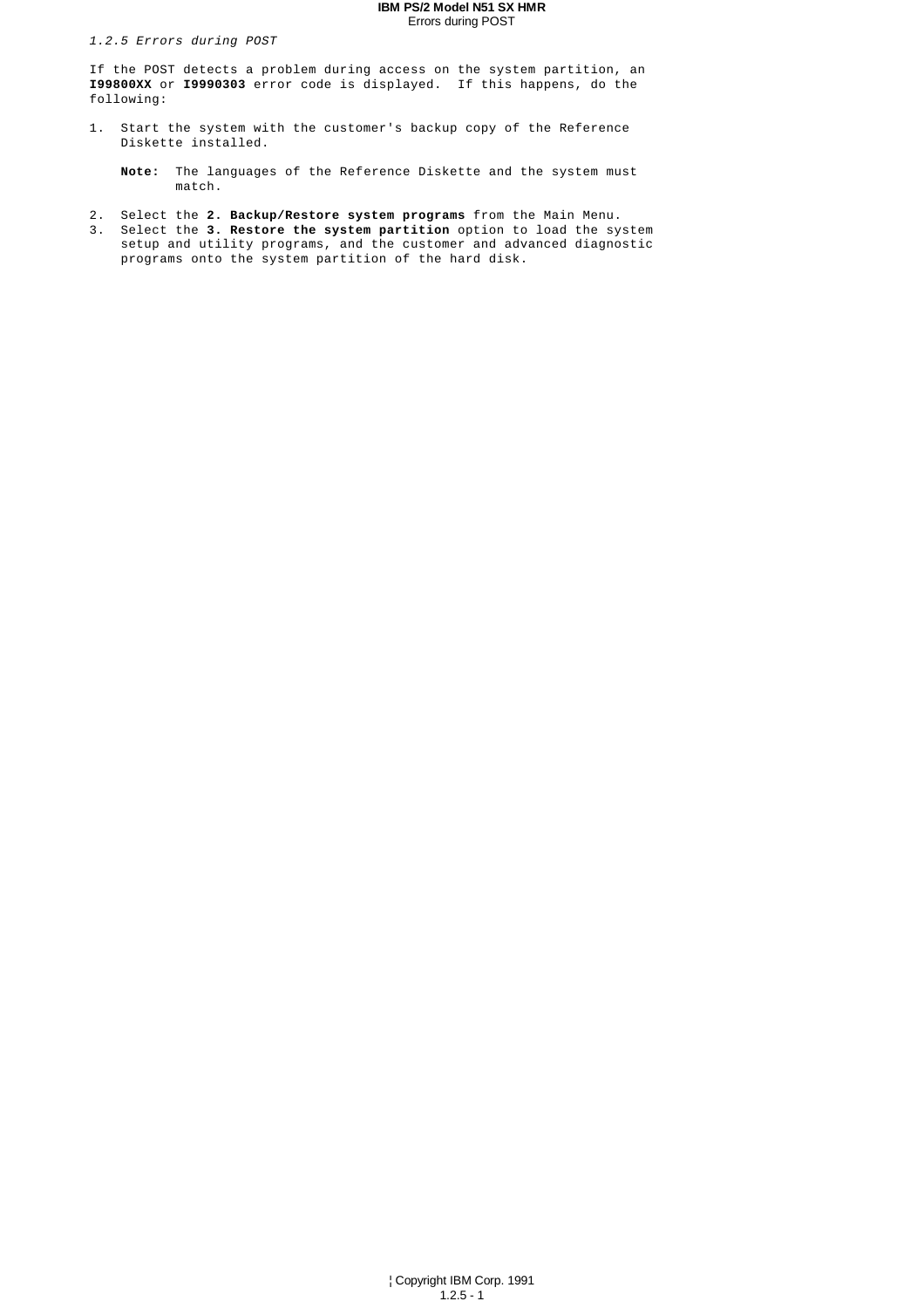#### **IBM PS/2 Model N51 SX HMR** Diskette-Drive Controller

# 1.2.6 Diskette-Drive Controller

The controller connects to the diskette drive through two interface connectors on the system board using a flexible cable. Both signals and voltages, are supplied through this cable. These signals and voltages can only operate one IBM 3.5-inch diskette drive.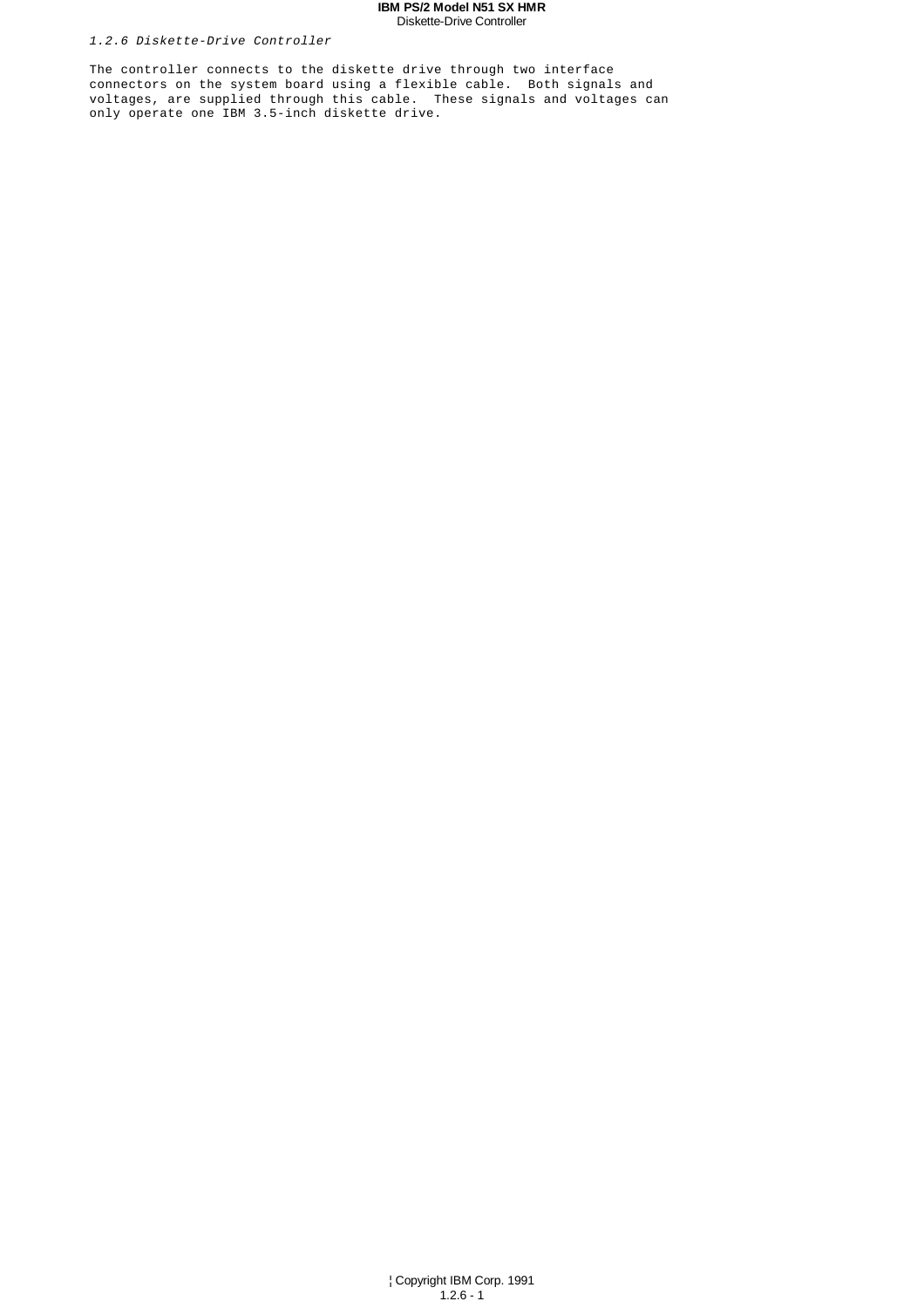#### **IBM PS/2 Model N51 SX HMR** VGA with LCD Controller

#### 1.2.7 VGA with LCD Controller

The VGA with LCD controller is on the system board and supports color and monochrome analog direct-drive displays in a variety of alphanumeric (A/N) text and all-points-addressable (APA) graphics modes. The VGA with LCD controller supports a maximum of 720 by  $\frac{400}{1640}$  (640 by 400 on LCD) picture elements (PELs) in text mode, and a maximum of 640 by 480 PELs in graphics mode. The VGA with LCD controller is capable of displaying 256 colors or 64 (32 on LCD) shades of gray at one time. Composite video is not supported.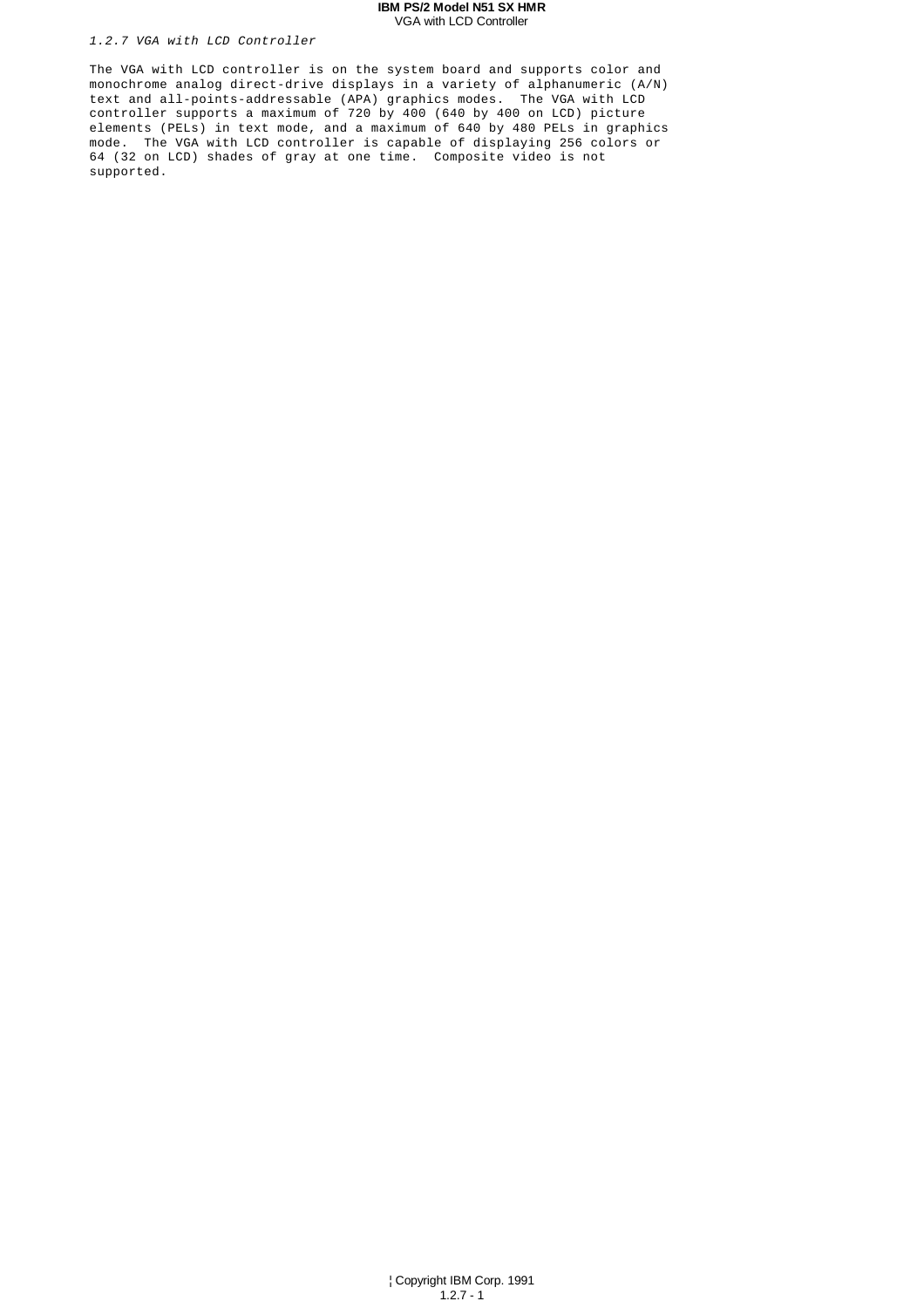#### **IBM PS/2 Model N51 SX HMR** Serial Port

1.2.8 Serial Port

The serial port is fully programmable and is capable of asynchronous communications at a maximum speed of 19.2 kb/s. The 9-pin D-shell connector provides the signals to drive a standard EIA-232D device. The connected device is identified by the system configuration as either SERIAL\_1 or SERIAL\_2. If an optional communication slot with a serial adapter is installed, the device address must be different from the primary one.

**Note:** Conflicts occur when two or more devices have the same address. Use the **4. Set configuration** option from the system utility programs stored on the hard disk. Select **1. View configuration** to verify that no two ports have the same address.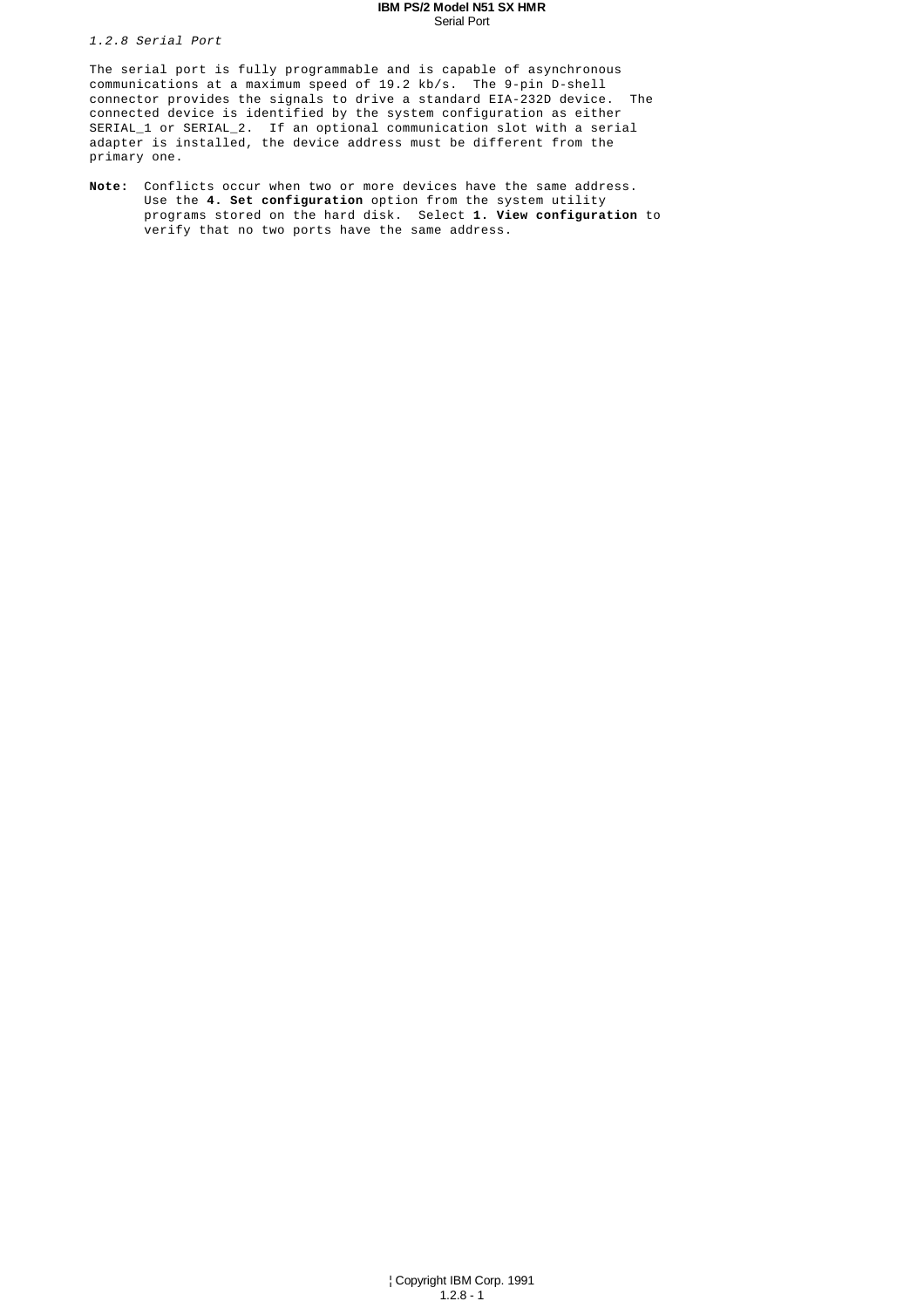#### **IBM PS/2 Model N51 SX HMR** Parallel Port

1.2.9 Parallel Port

The parallel port allows the attachment of devices that accept 8 bits of parallel data at standard transistor-transistor logic (TTL) levels. The port has a 25-pin, D-shell connector and is designed primarily for printers. However, the port can be used as a general input/output port for any device or application that matches its input/output capabilities. The system can support four different devices, each addressed separately as PARALLEL 1, PARALLEL 2, PARALLEL 3, or PARALLEL 4.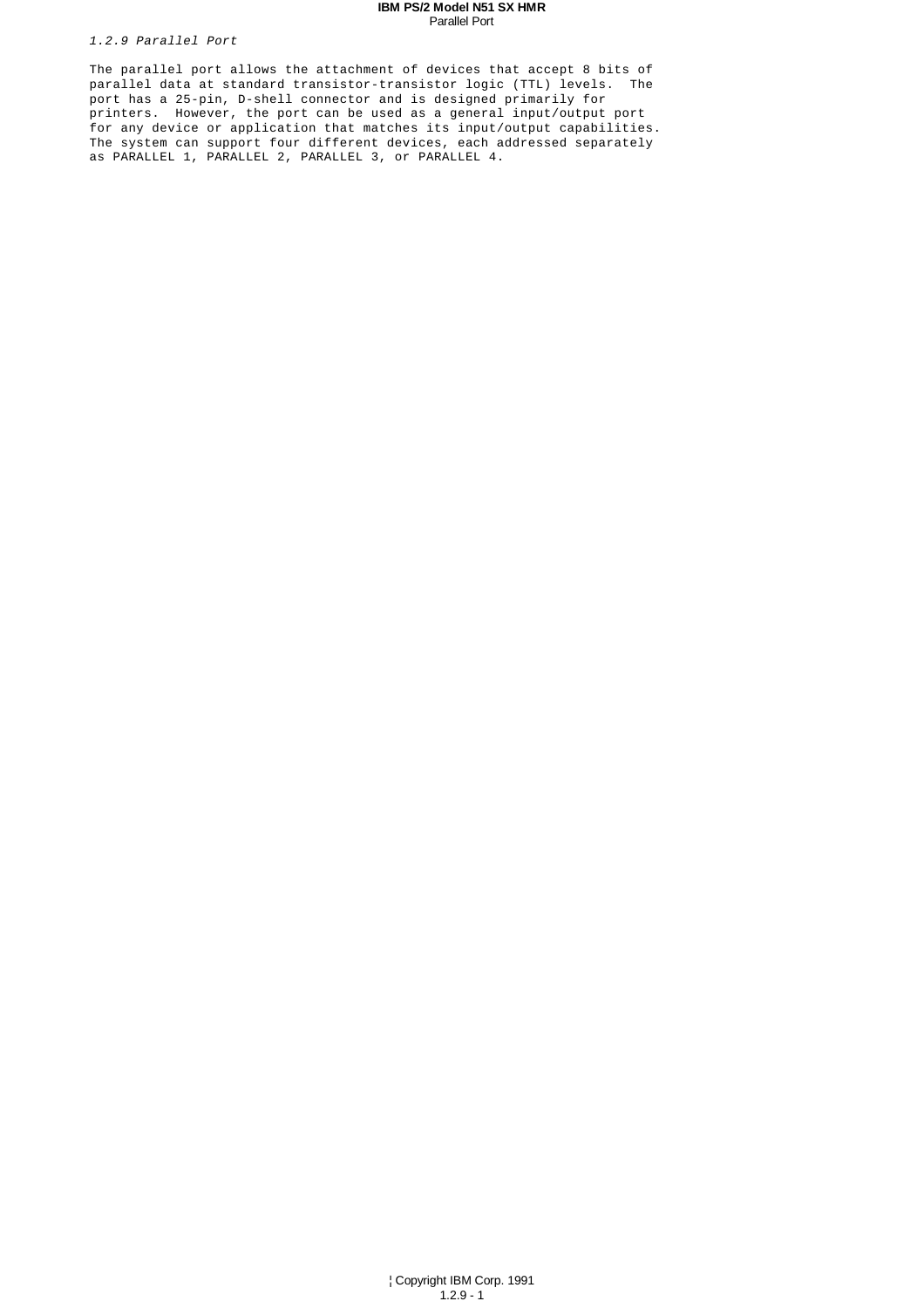## **IBM PS/2 Model N51 SX HMR** External Input Device Port

# 1.2.10 External Input Device Port

The external input device port is located at the rear of the system and accepts a mouse or 17-key numeric keypad. The Model N51 has only one input-device connector. However, it is possible to connect the numeric keypad and the mouse at the same time through another input-device connector located at the rear of the numeric keypad.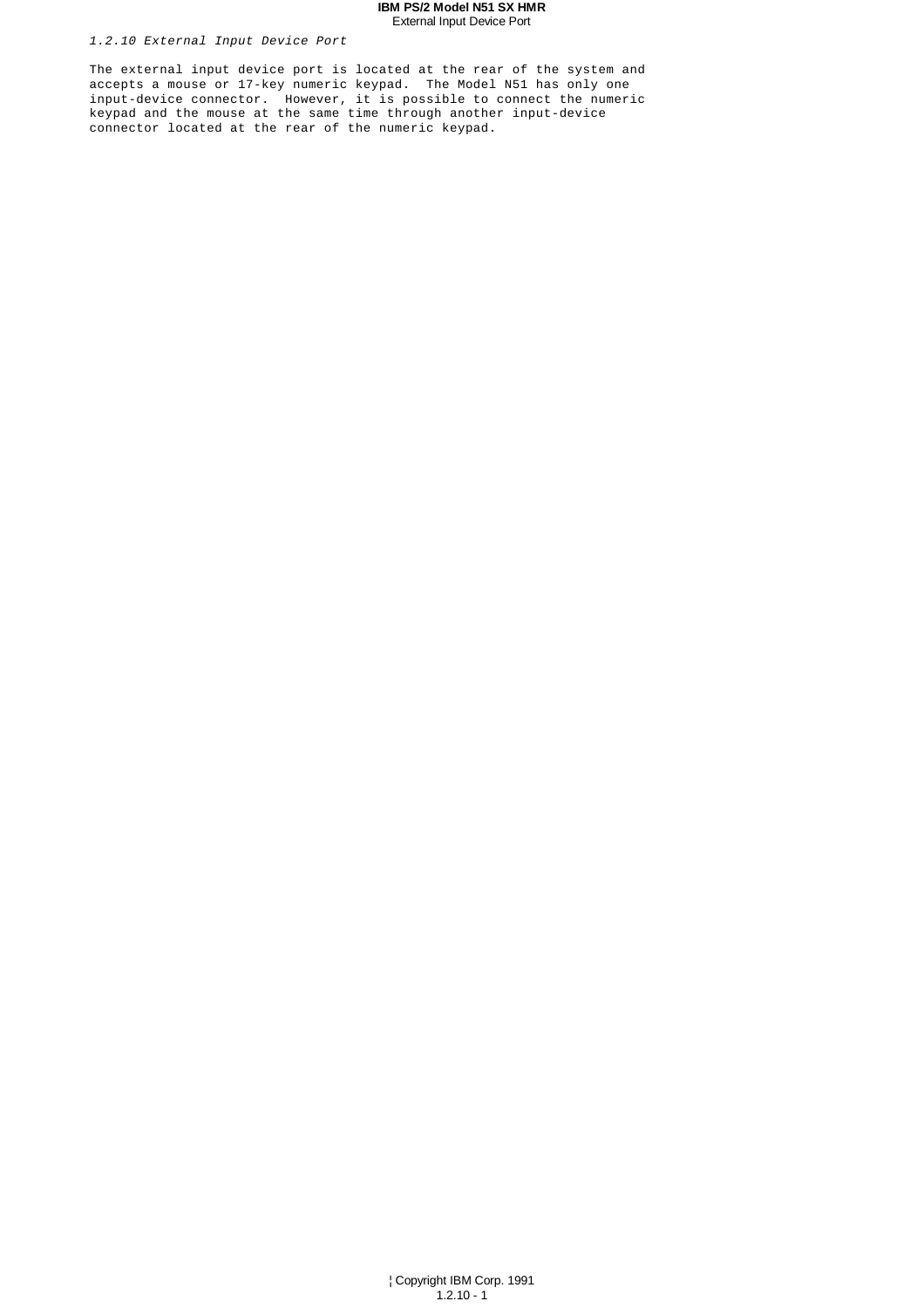#### **IBM PS/2 Model N51 SX HMR** Optional Communication-Interface Connector

1.2.11 Optional Communication-Interface Connector

This option connector can accept either a secondary serial adapter or an internal data/fax modem. The serial adapter complies with EIA-232D standard and provides alternative input/output capabilities that have the same function as the primary serial port on the rear of the system. The internal data/fax modem is a dual-function modem that can operate as a G3 facsimile as well as a data modem.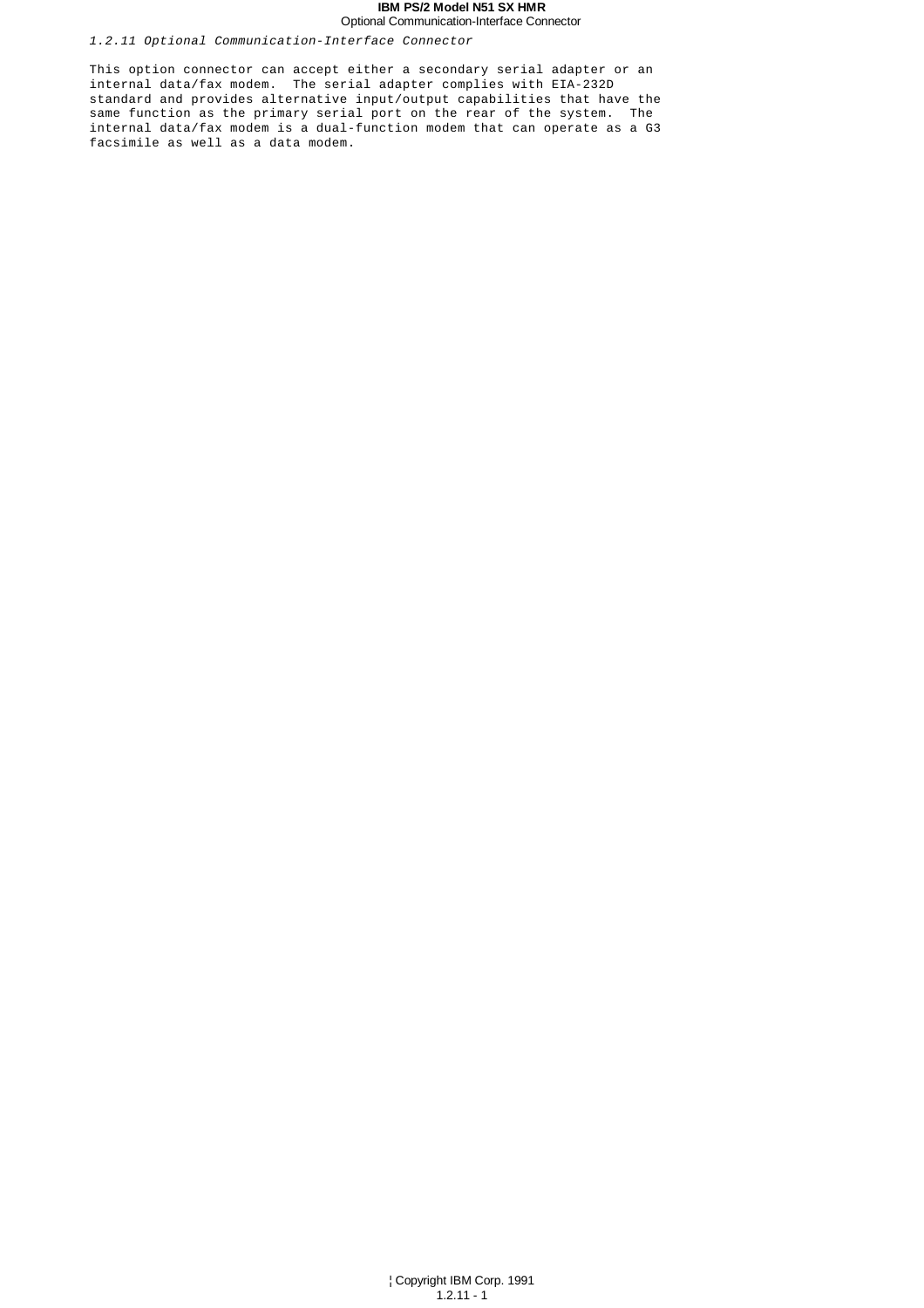#### **IBM PS/2 Model N51 SX HMR** Suspend and Resume Functions

1.2.12 Suspend and Resume Functions

The suspend and resume functions are unique methods to minimize the use of power from the battery. When the computer enters suspend mode, all tasks are suspended and their present states are stored in memory to save power. In suspend mode, the system is placed in a sleep state where only a minimum amount of power is consumed.

When the system returns to normal operational mode using the resume function, the system restores the same states as when it entered suspend mode.

The system enters suspend mode when:

 Closing the lid. Spending the time specified by **System power off** option in the Set Advanced Features program. Detecting a battery-low condition (an orange LED is blinking). Entering PS2 OFF command in the Set Advanced Features program The operating temperature is outside the range.

The system returns to normal operational mode when:

 Opening the lid. Getting PS2 ON HH:MM:SS command set in the Set Advanced Features program before entering suspend mode. Detecting the ring indicator on the communication interface.

**Note:** If the battery pack is replaced during suspend mode with the lid opened, close the lid and open it again to return to normal operational mode.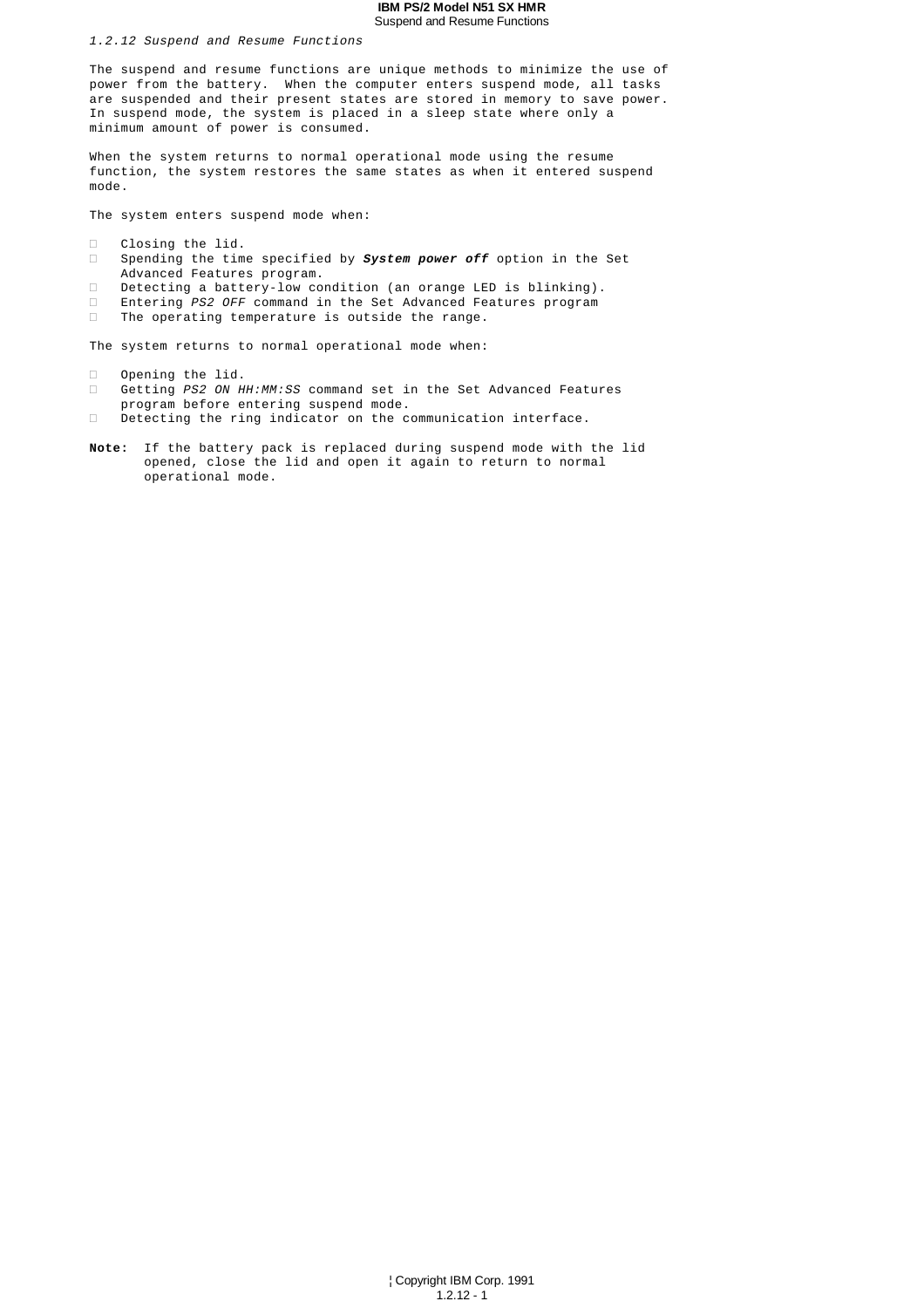## **IBM PS/2 Model N51 SX HMR** System-Expansion Port

1.2.13 System-Expansion Port

This port has a 120-pin connector that can accept a communications cartridge to support various communication capabilities provided with a 16-bit Micro Channel adapter installed in the cartridge.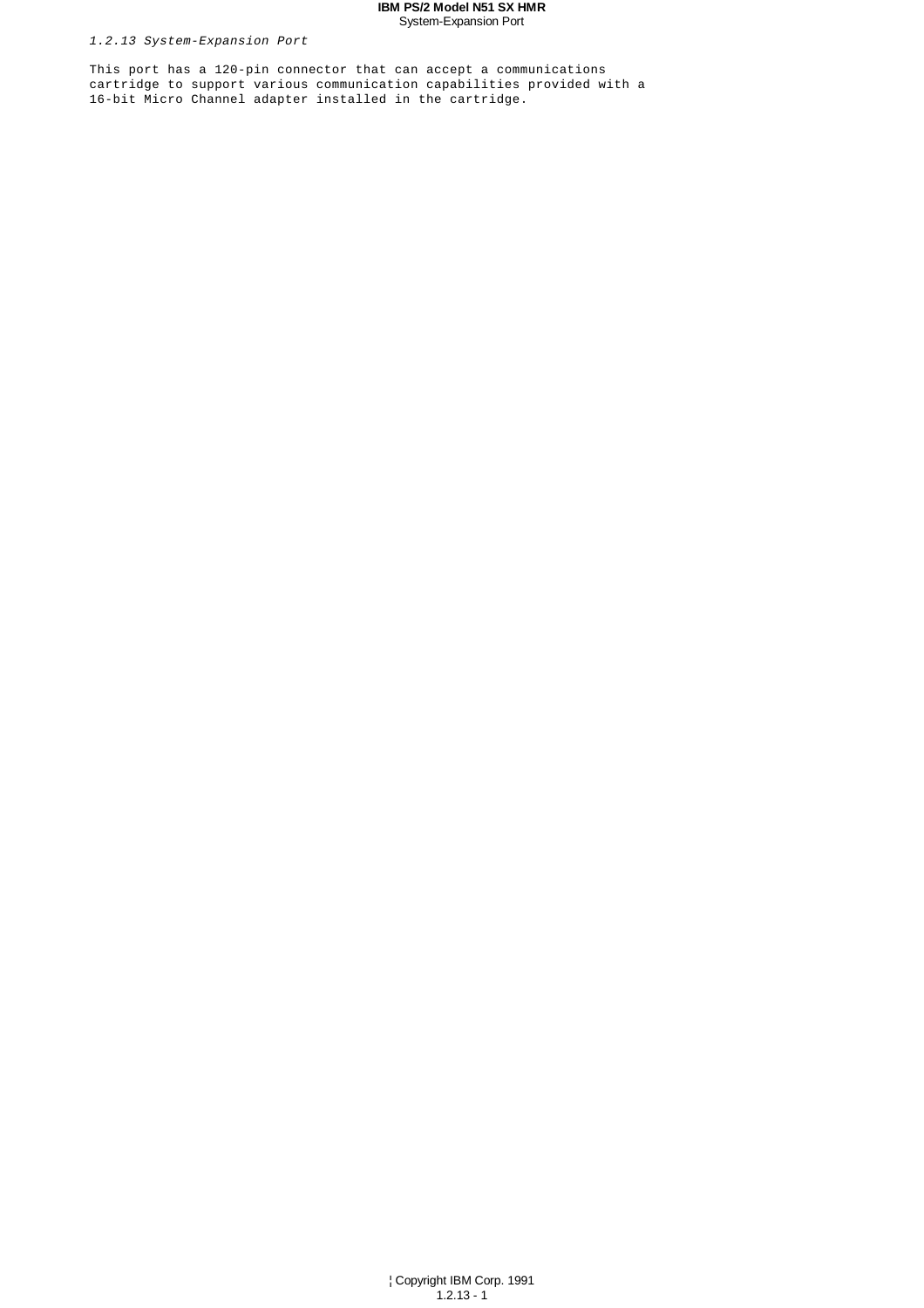## **IBM PS/2 Model N51 SX HMR** Option Compatibility

2.0 Option Compatibility

The Model N51 has no internal expansion slot to accept any existing adapters for the IBM Personal System/2. However, a half-size communication adapter in the communications cartridge, which is designed for IBM Personal System/2 computers that use Micro Channel architecture, can be attached to the system expansion port. The communication adapters that the Model N51 supports are:

IBM 3270 Connection

IBM System 36/38 Workstation Emulation Adapter/A

IBM Token-Ring Network Adapter/A.

Subtopics 2.1 Hard Disk Drive 2.2 Diskette Drive and Diskette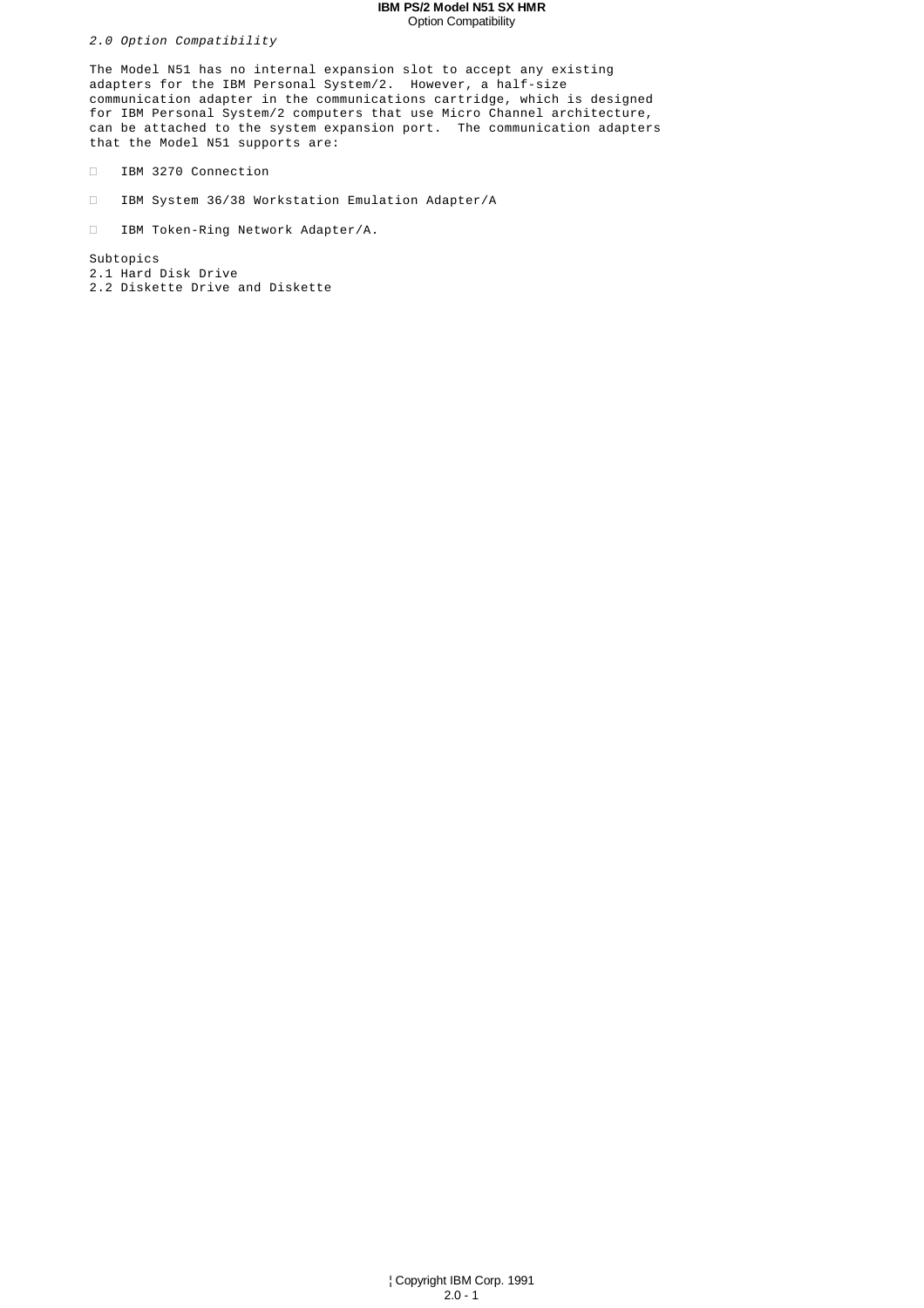#### **IBM PS/2 Model N51 SX HMR** Hard Disk Drive

2.1 Hard Disk Drive

The Model N51 has one 2.5-inch 40MB hard disk drive directly attached to Micro Channel bus. The hard disk drive automatically positions the read/write heads in nondata areas when the system is powered off or the system enters suspend mode. No special precautions are required regarding parking the heads when moving the computer.

Warning: Power-off the system or close the lid whenever moving the computer to prevent damage to the hard disk.

Subtopics 2.1.1 Replacing the Hard Disk Drive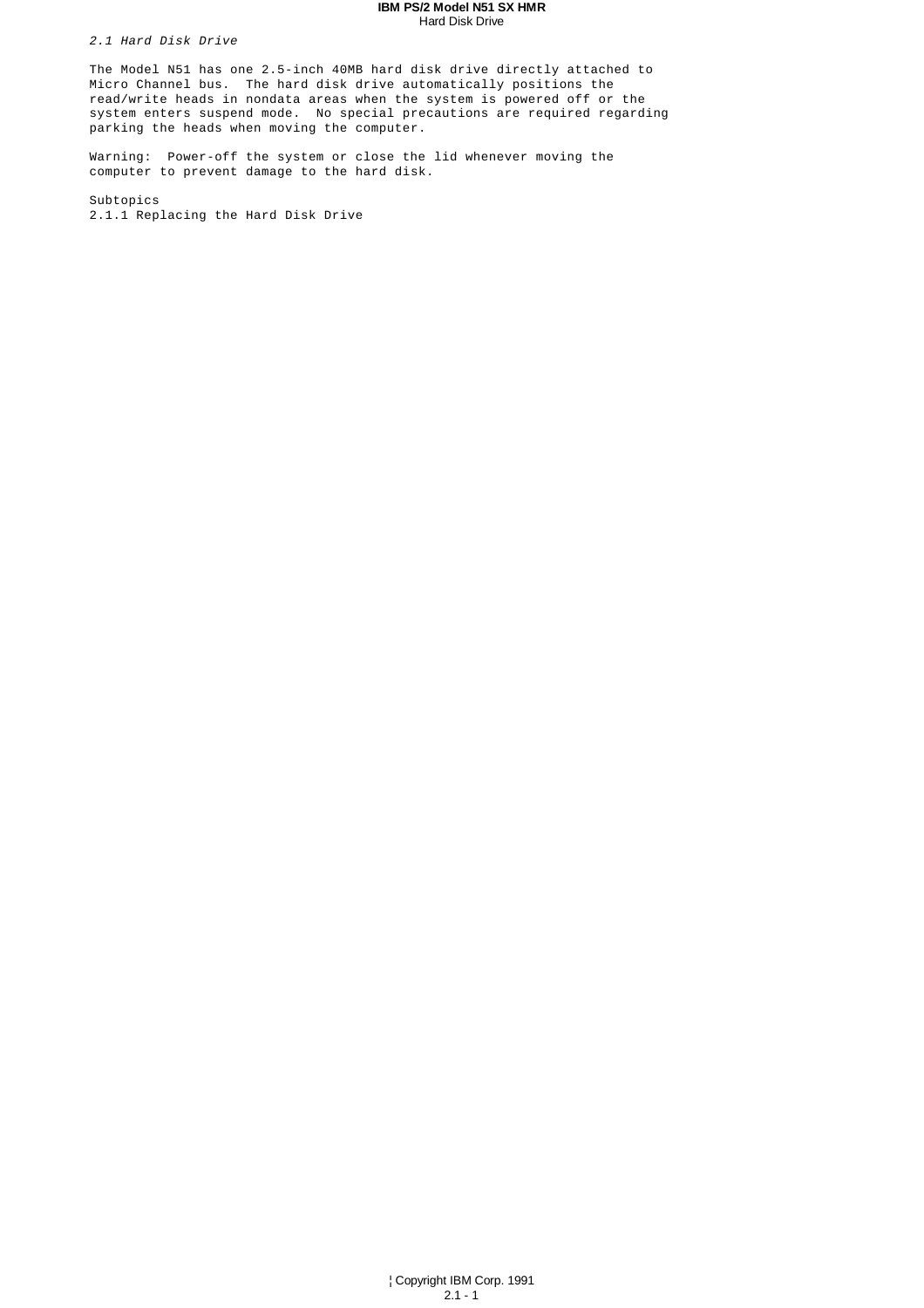#### **IBM PS/2 Model N51 SX HMR** Replacing the Hard Disk Drive

#### 2.1.1 Replacing the Hard Disk Drive

A replacement hard disk drive is shipped without any preloaded system information. Start the system with the customer's backup copy of the Reference Diskette, select **2. Backup/Restore system programs** from the Main Menu, and run the **3. Restore the system partition** option to load the system utility programs, the advanced diagnostics programs, and the system-configuration data set onto the new hard disk.

#### **Notes:**

- 1. If the Reference Diskette has been loaded onto the hard disk drive but the customer's operating system has not been loaded, the Insert Diskette icon appears on the screen.
- 2. The languages of the Reference Diskette and the system must match.

For information on system utility programs, see the Diagnostic Information for Micro Channel Computers pamphlet.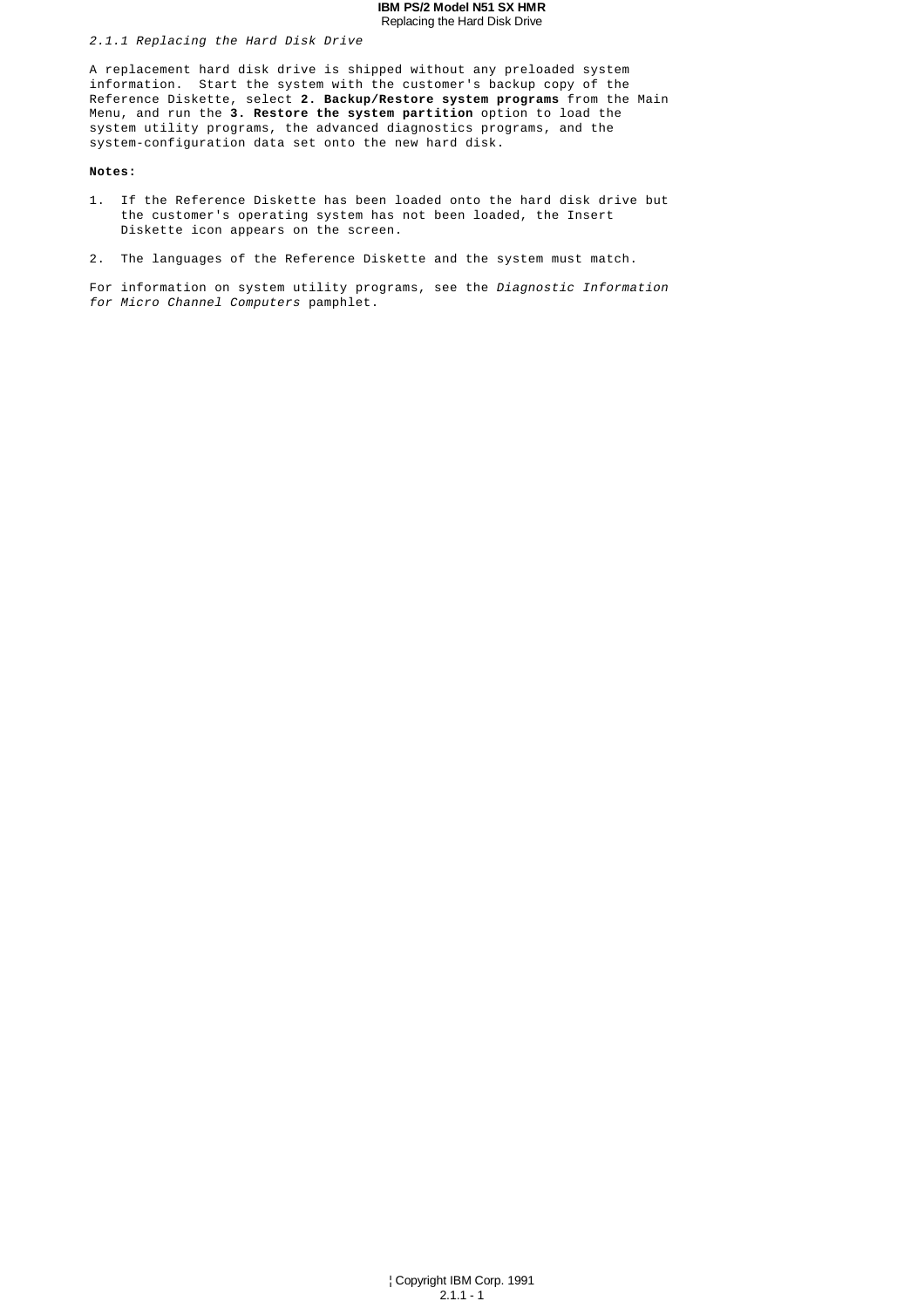## **IBM PS/2 Model N51 SX HMR** Diskette Drive and Diskette

# 2.2 Diskette Drive and Diskette

The Model N51 uses a 1.44MB formatted diskette drive. (It has **1.44** on the eject button). Both 1.0MB (formatted 720KB) and 2.0MB (formatted 1.44MB) capacity diskettes can be used in this drive.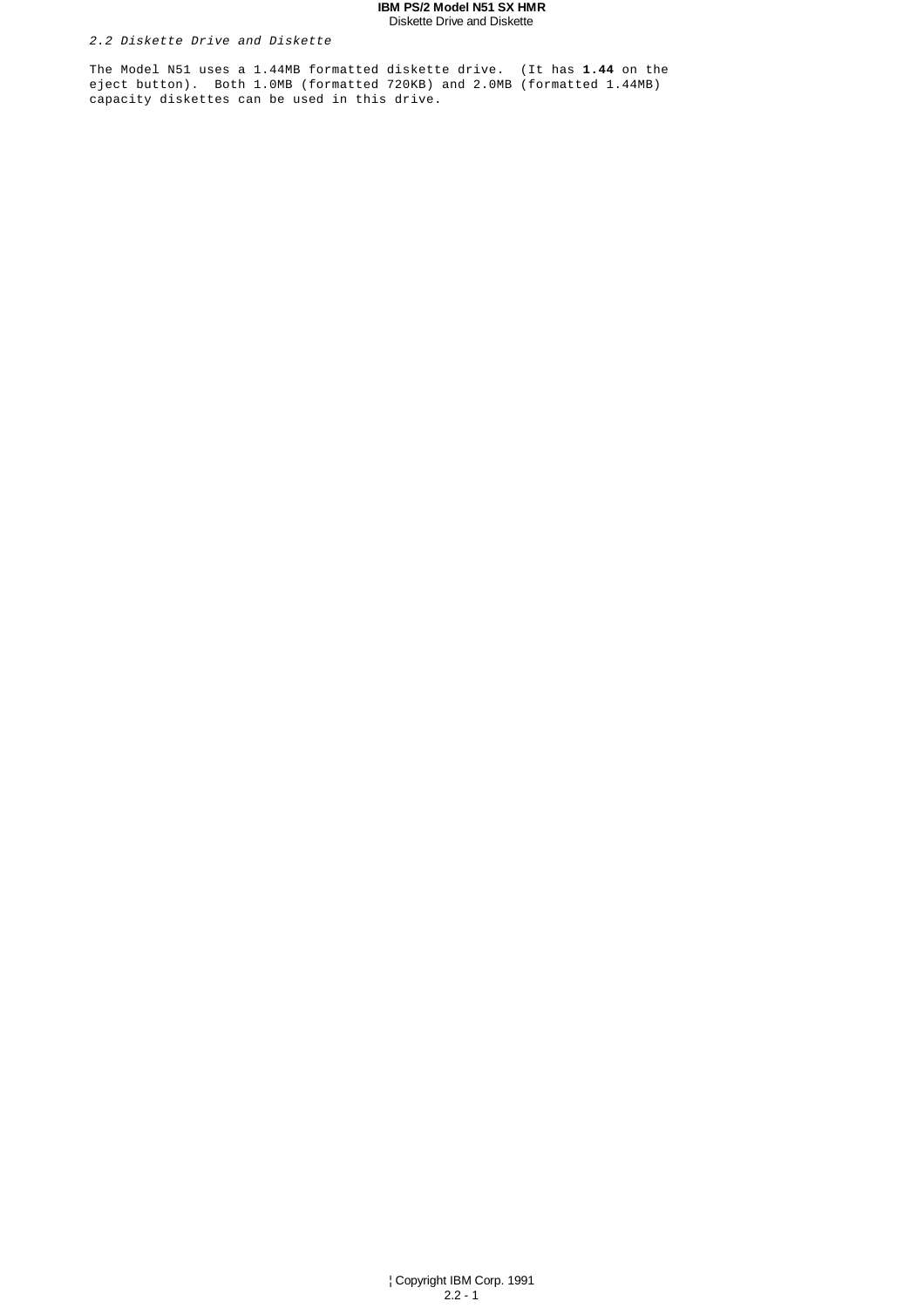#### **IBM PS/2 Model N51 SX HMR** System Memory Requirements

#### 3.0 System Memory Requirements

The Model N51 has a minimum of 2MB of memory installed on the system board at the time of shipment. One additional memory-module kit, 2MB, 4MB, or 8MB, can be installed into the memory module connector on the system board. The maximum system-board memory capacity is 10MB.

If a memory error occurs, the Model N51 relocates system-board memory in 1MB blocks. If the POST detects a memory error in the first 640KB of system-board memory, the entire 1MB of memory is deactivated and an error code is displayed.

**Note:** Customer diagnostics is capable of logically eliminating defective memory so that no memory error code appears at power-on reset.

After replacing a defective memory module kit, or whenever memory is added or removed from the system, run the **5. Automatic configuration** to store the new system configuration.

**Note:** If you configure the system using the **4. Set configuration** from the Reference Diskette, make sure the languages of the Reference Diskette and the system must match.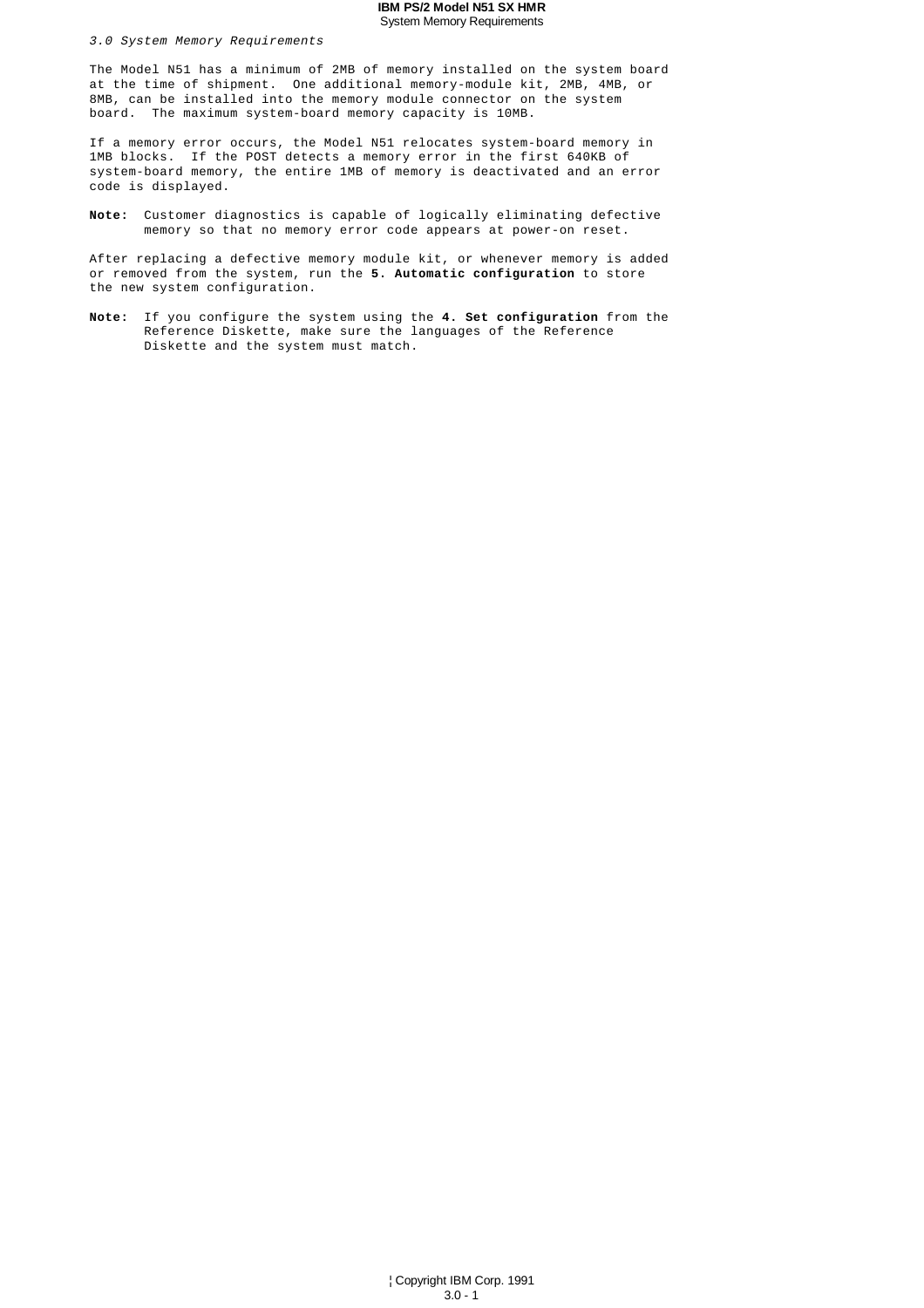**IBM PS/2 Model N51 SX HMR** Specifications

4.0 Specifications

Subtopics 4.1 System 4.2 AC Adapter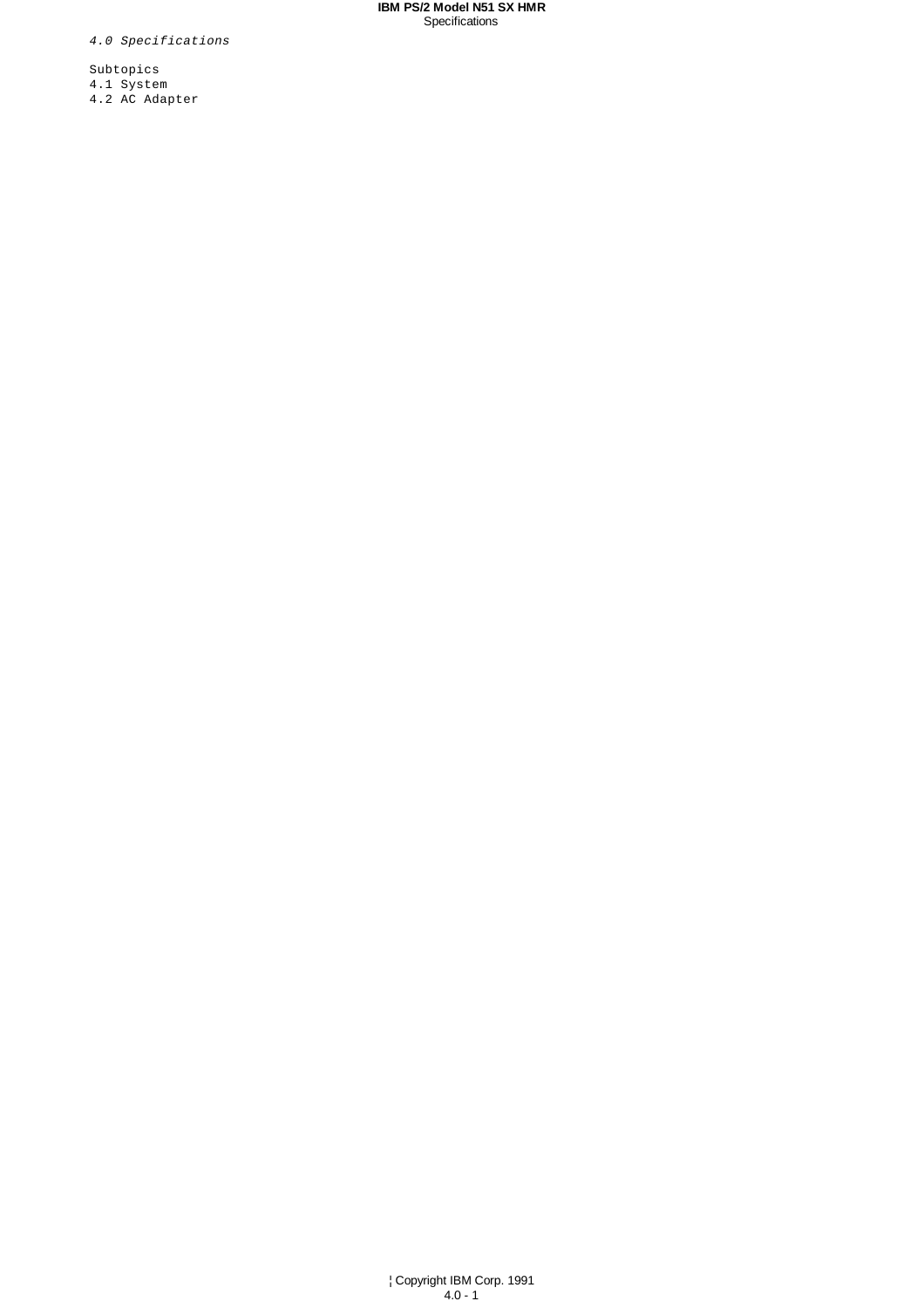#### **IBM PS/2 Model N51 SX HMR** System

4.1 System

Size

 Depth: 210.0 mm (8.3 in.) Height: 53.5 mm (2.1 in.) Width: 297.0 mm (11.7 in.).

# Weight

Approximately 2.8 kg (6.2 lb.) with a battery pack.

# Environment

 Air Temperature: - System On: 5.0° to 35.0°C (41.0° to 95.0°F) - System On (with diskette): 10.0° to 35.0°C (50.0° to 95.0°F) - System Off: 0.6° to 45.0°C (33.1° to 113.0°F) - System in storage:  $-20^{\circ}$ C to  $60^{\circ}$ C ( $-4.0^{\circ}$  to  $140.0^{\circ}$ F). Relative Humidity: System On: 5% to 95% - System On (with diskette): 8% to 80% - System Off: 5% to 95% - System in storage: 5% to 95%. Maximum altitude: 2437 m (8000 ft.).

# Heat Output

61.4 British Thermal Units (BTUs) per hour (18 watts per hour).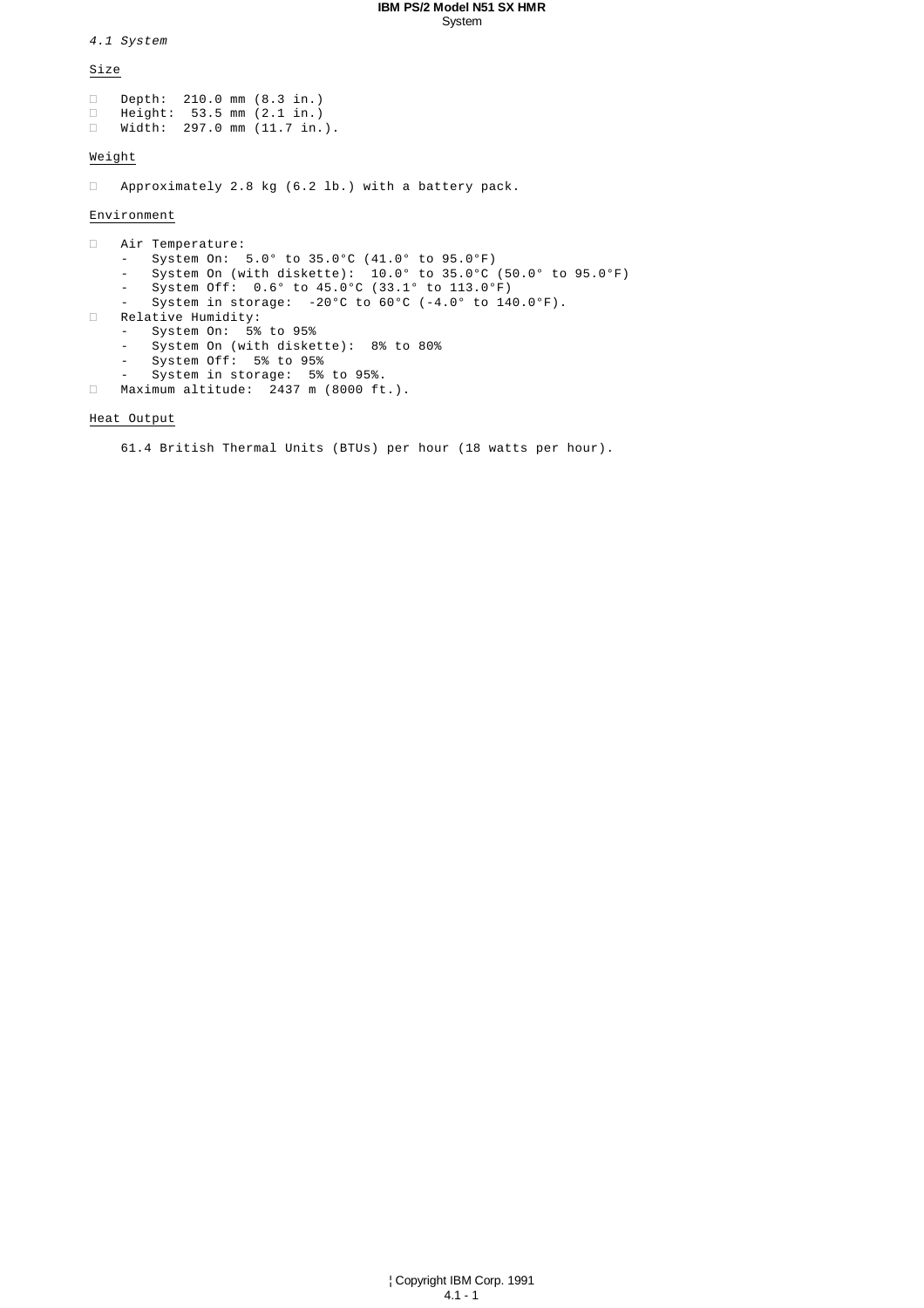## **IBM PS/2 Model N51 SX HMR** AC Adapter

4.2 AC Adapter

# **Input Voltage**

 Low Range - Minimum: 90 V ac - Maximum: 137 V ac. High Range - Minimum: 180 V ac - Maximum: 264 V ac. Frequency Range - Minimum: 47 Hz - Maximum: 63 Hz.

# **Output Voltage**

+20 V dc

 Minimum: +19 V dc Maximum: +21 V dc.

# **Maximum Current**

1.2 A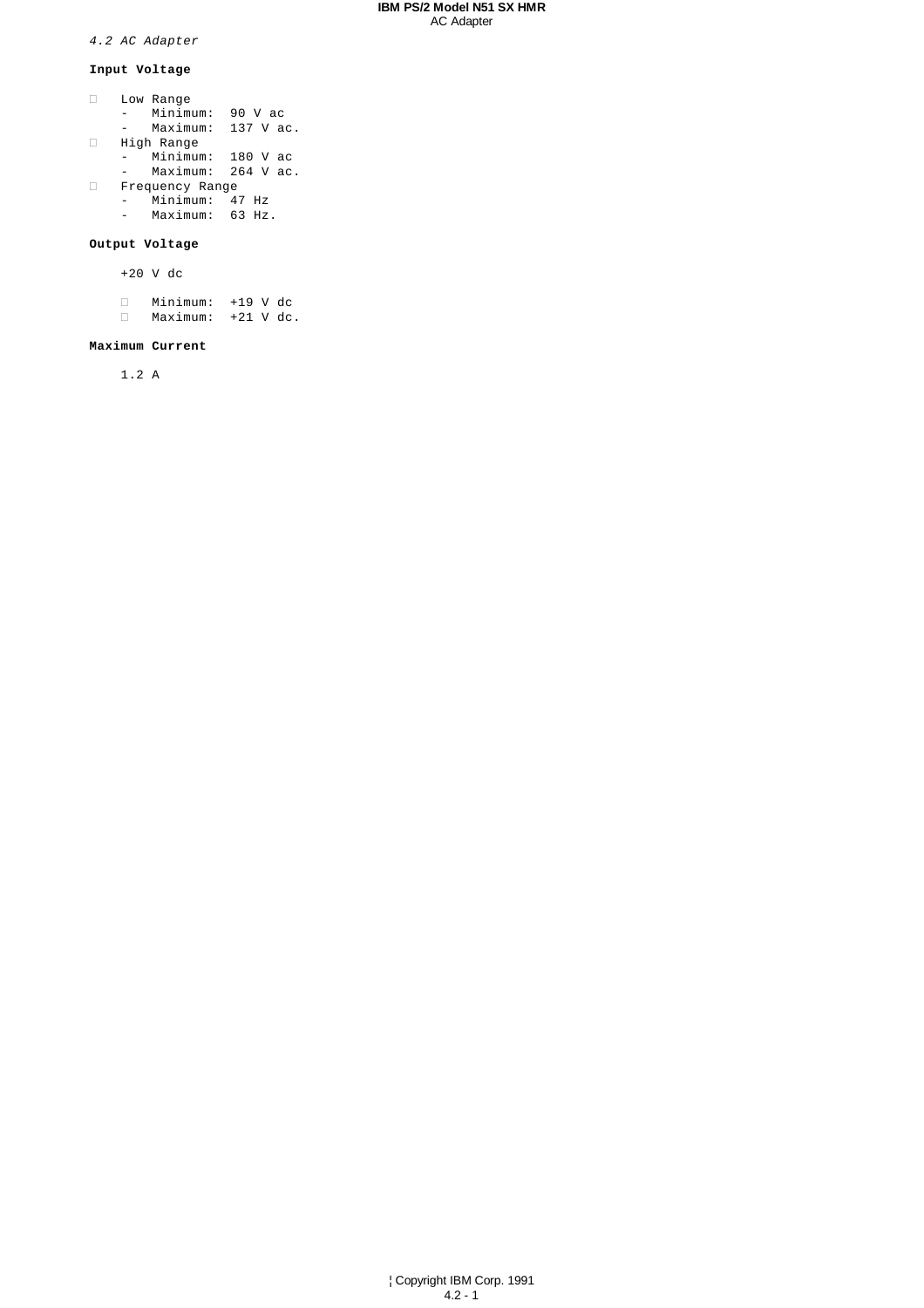#### **IBM PS/2 Model N51 SX HMR** Special Tools

5.0 Special Tools

The following special tools are required to service the Model N51.

## **Volt-Ohm Meter**

A meter similar to the Triplet Model 310 (1).

#### **Screwdriver Kit**

Use small screwdrivers (IBM part 95F3598) when removing and replacing FRUs.

# **Wrap Plug**

The Tri-Connector wrap plug (IBM part 72X8546) is used during advanced diagnostic tests of:

 Parallel Ports Serial Ports.

# PICTURE 3

 (1) Manufactured by Triplett Corporation, Bluffton, Ohio 45817, U.S.A.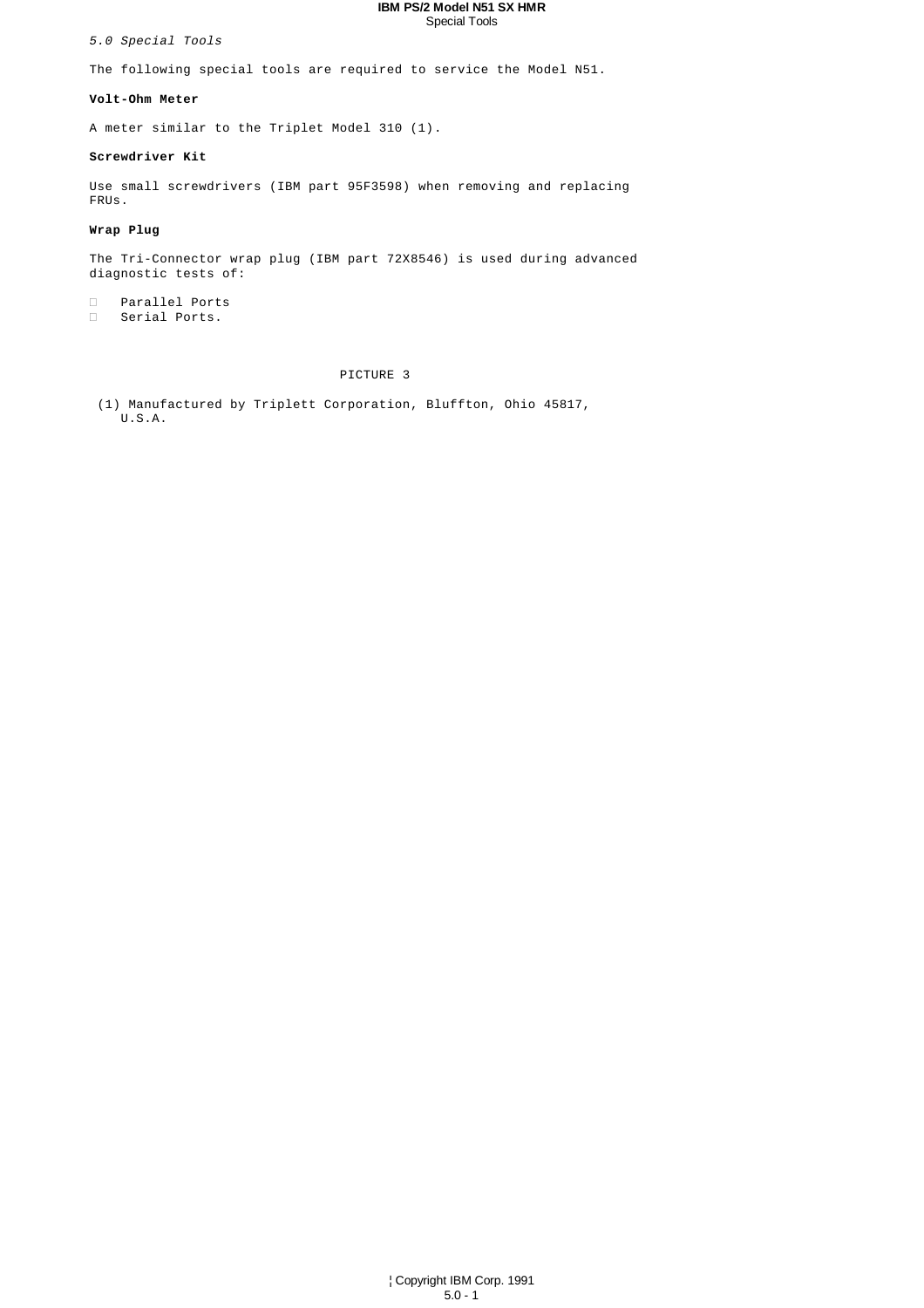#### **IBM PS/2 Model N51 SX HMR** Removals and Replacements

6.0 Removals and Replacements

This section contains information on removals and replacements, and locations.

 The arrows in the "Removals and Replacements" section show the direction of movement to remove a field replaceable unit (FRU), to turn a screw to release the FRU. The arrows are marked in numeric order to show the correct sequence of removal.

 When other FRUs must be removed before removing the failing FRU, they are listed at the top of the page. Go to the removal procedure for each FRU listed, remove the FRU, and then continue with the removal of the failing FRU.

 To replace a FRU, reverse the removal procedure and follow any notes that pertain to replacement. See "Locations" for internal cable connection and arrangement information.

## CAUTION:

Before removing any FRU, power-off the system, unplug all power cords from electrical outlets, remove the battery pack, then disconnect any interconnecting cables.

CAUTION:

The battery pack contains small amounts of nickel and cadmium. Do not disassemble it, throw it into fire or water, or short-circuit it. Dispose of the battery pack as required by local ordinances or regulations.

Warning: The hard disk drive has sensitive parts. Improper handling of it can cause damage to, and permanent loss of data on, the hard disk. Before removing the hard disk drive, have the user back up all the information from the hard disk.

Warning: The system board, adapters, and memory modules are sensitive to, and can be damaged by, electrostatic discharge. Establish personal grounding by touching a ground point with one hand before touching these units.

**Note:** An electrostatic discharge (ESD) strap can be used to establish personal grounding.

Subtopics 6.1 1010 Bottom Cover 6.2 1020 Optional Communication Adapter 6.3 1030 Memory Module Kit 6.4 1040 Voltage Converter 6.5 1050 Hard Disk Drive 6.6 1060 Diskette Drive 6.7 1070 System Board and Keyboard Control Card 6.8 1080 Keyboard Assembly 6.9 1090 I/O Panel Assembly 6.10 1100 Backup Battery 6.11 1110 Standby Battery 6.12 1120 LCD Bezel 6.13 1130 LCD Inverter 6.14 1140 LCD Panel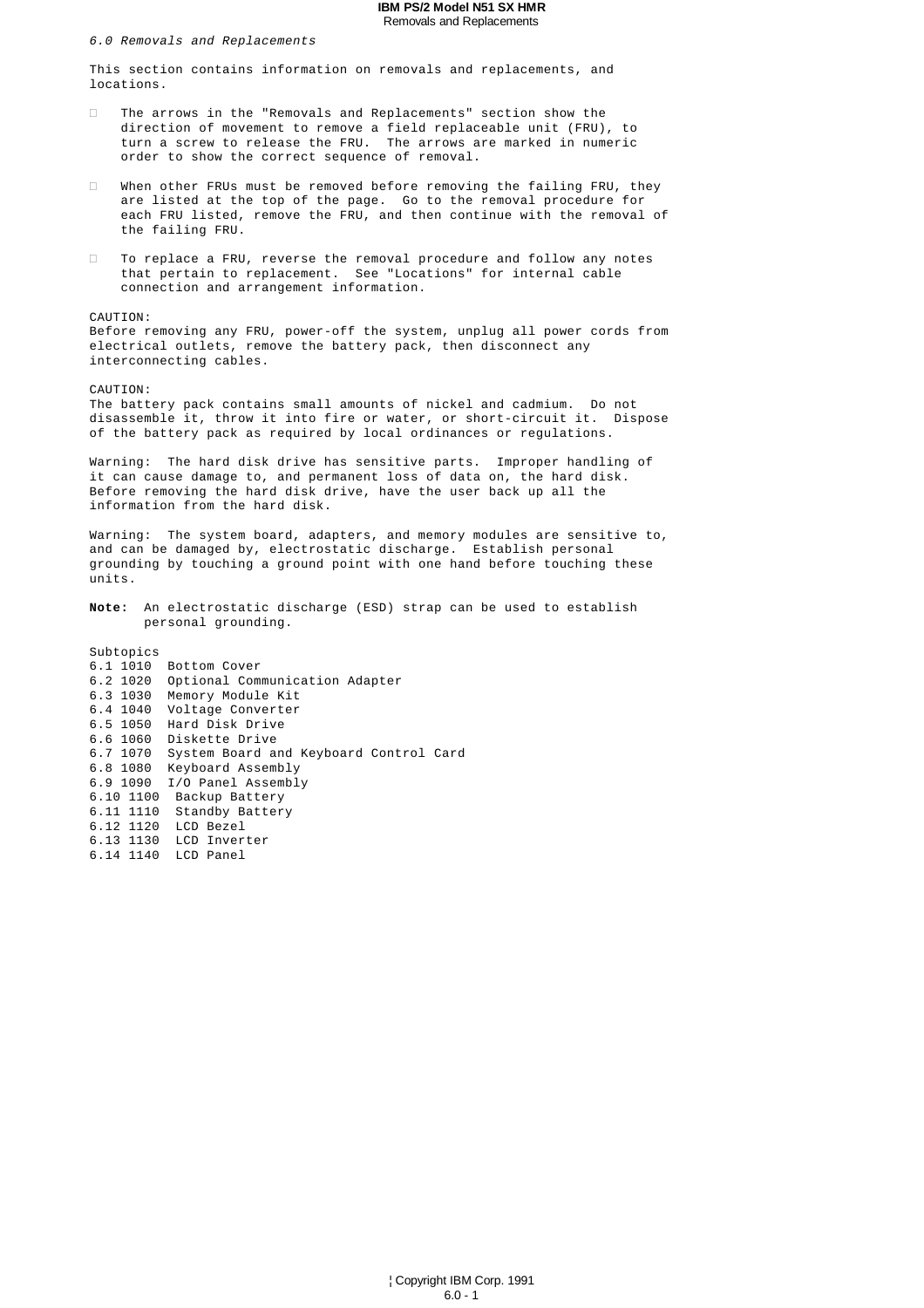#### **IBM PS/2 Model N51 SX HMR** 1010 Bottom Cover

6.1 1010 Bottom Cover

CAUTION:

Before removing any FRU, power-off the system, unplug all power cords from electrical outlets, remove the battery pack, then disconnect any interconnecting cables.

**Note:** Before removing the bottom cover, invert the system and place it on its top on a flat surface.

PICTURE 4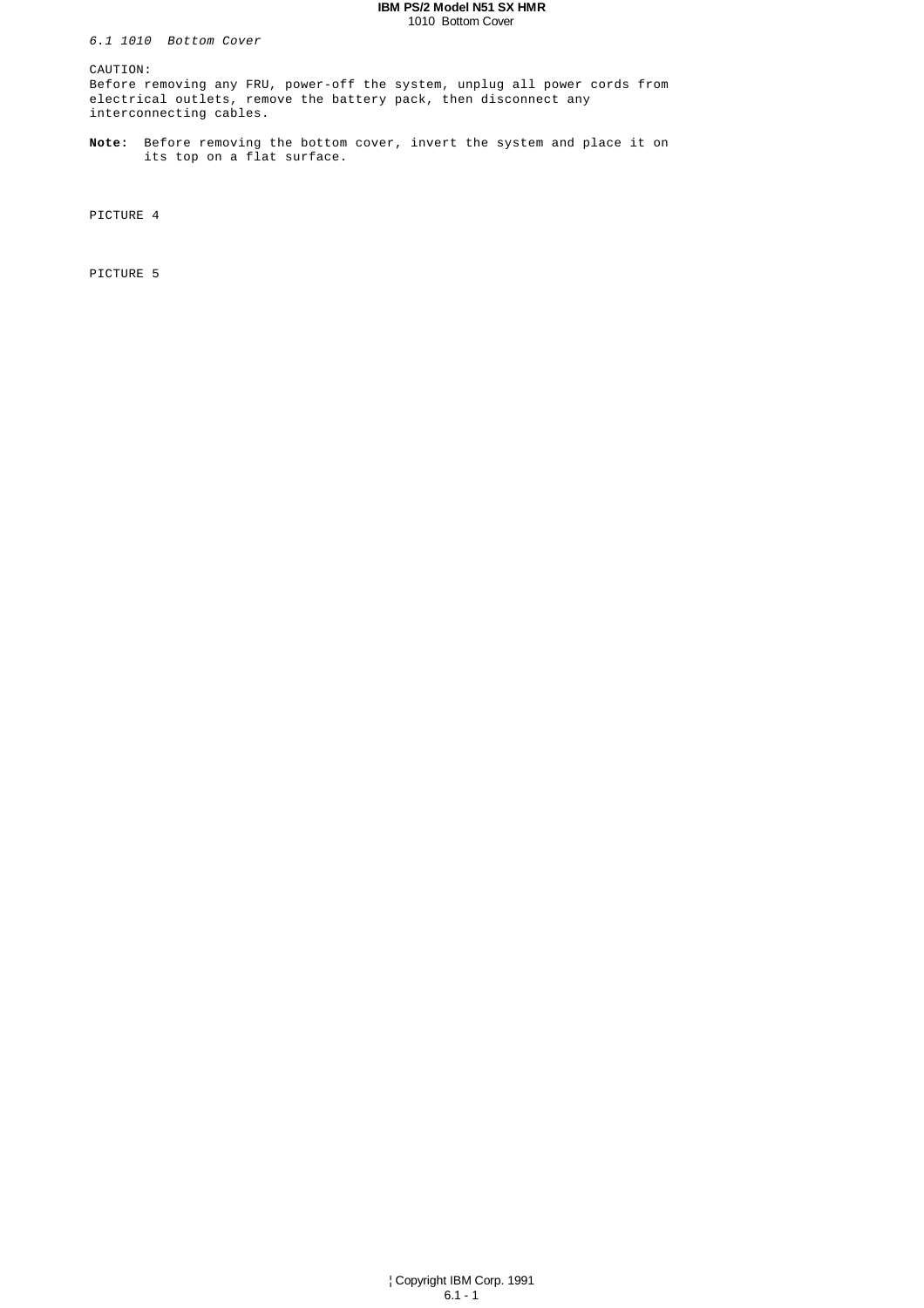## **IBM PS/2 Model N51 SX HMR** 1020 Optional Communication Adapter

# 6.2 1020 Optional Communication Adapter

#### **Notes:**

- 1. The optional communication adapter can be either a serial adapter or an internal data/fax modem.
- 2. Disconnect any communication cable from the adapter.

PICTURE 6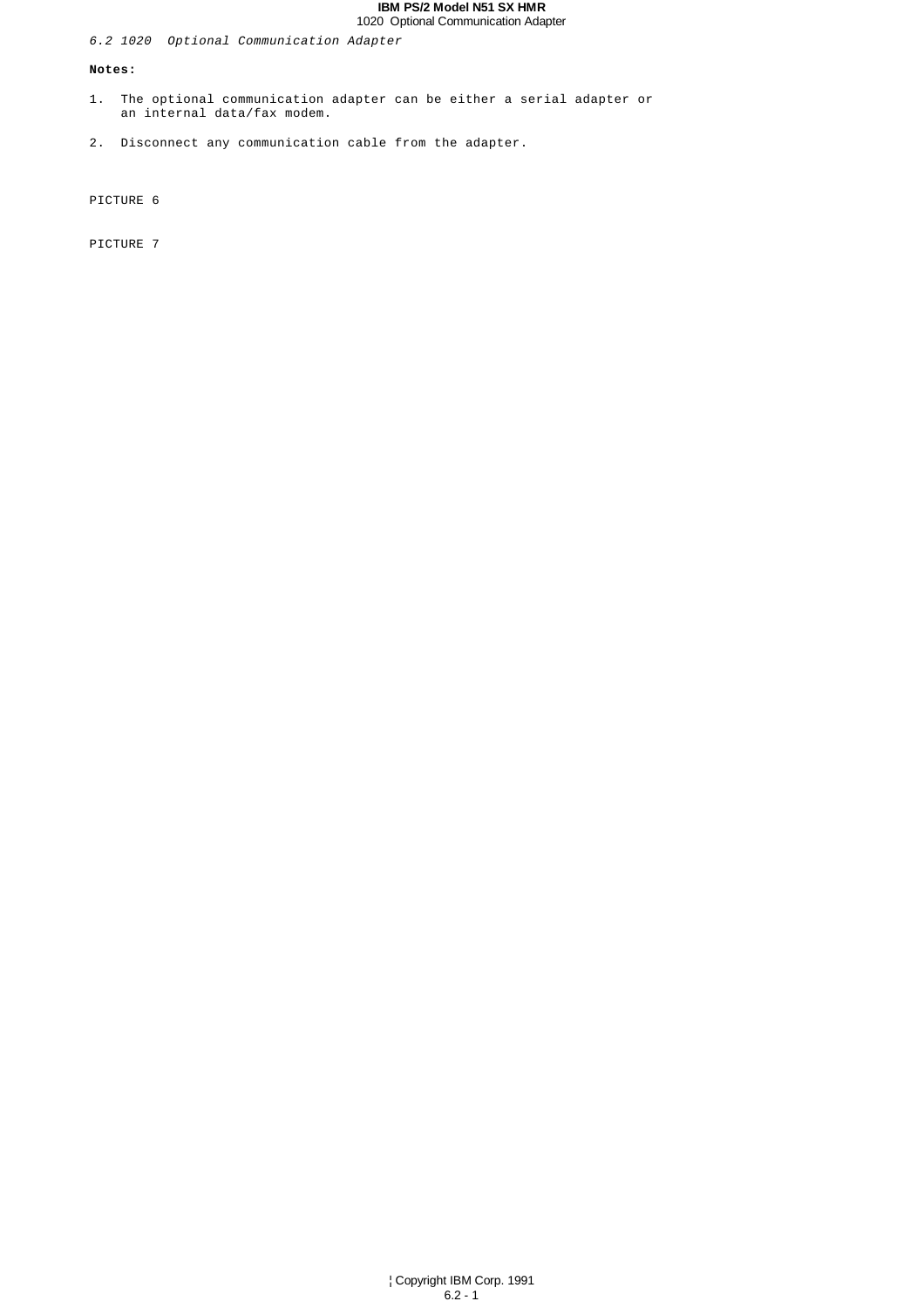## **IBM PS/2 Model N51 SX HMR** 1030 Memory Module Kit

6.3 1030 Memory Module Kit

PICTURE 8

PICTURE 9

**Note:** When installing a memory module kit, carefully insert the kit into the connector, then press it down firmly until both edges snap into place.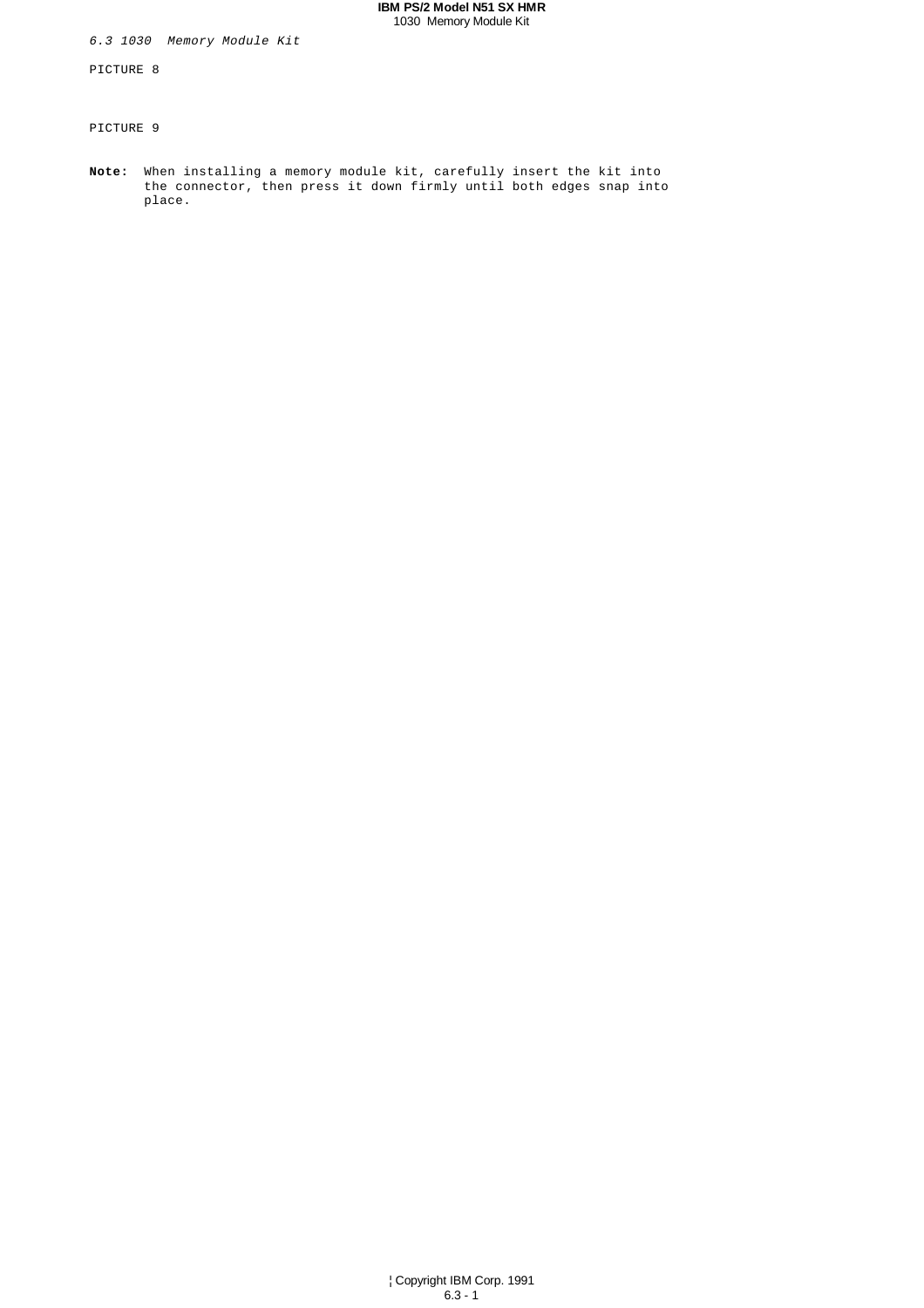## **IBM PS/2 Model N51 SX HMR** 1040 Voltage Converter

# 6.4 1040 Voltage Converter

Bottom Cover **(1010)**.

#### **Notes:**

- 1. The voltage converter consists of three printed-circuit boards that are shown as shaded in the illustration. Remove these three boards as an assembly when you replace the voltage converter.
- 2. When you do Step 8, remove the voltage converter upward to unplug the two connectors under the voltage converter from the system board.

PICTURE 10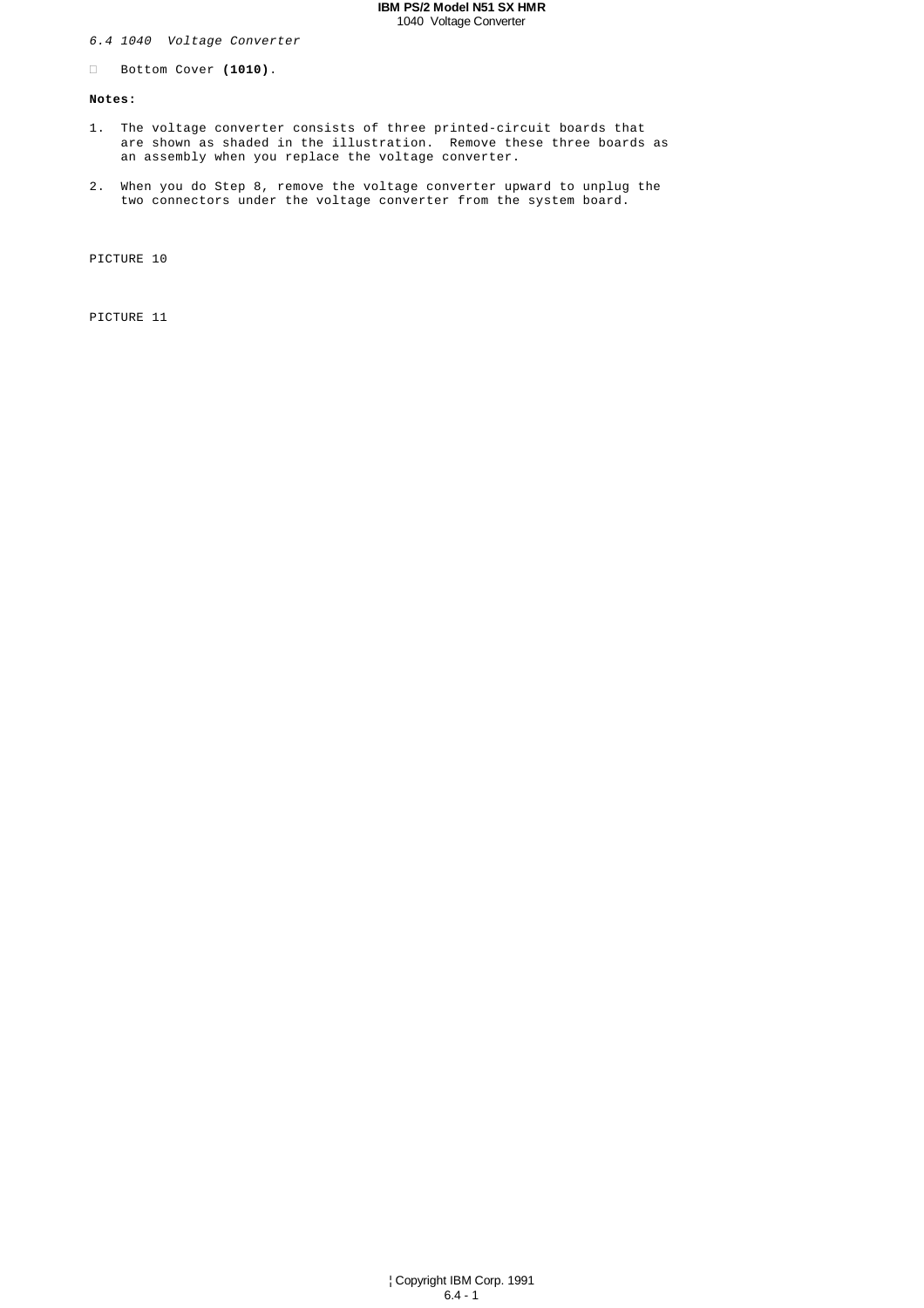#### **IBM PS/2 Model N51 SX HMR** 1050 Hard Disk Drive

6.5 1050 Hard Disk Drive

Warning: The hard disk drive has sensitive parts. Improper handling of it can cause damage to, and permanent loss of data on, the hard disk. Before removing the hard disk drive, have the user back up all the information from the hard disk.

 Bottom Cover **(1010)** Backup Battery **(1100)** Voltage Converter **(1040)**.

Warning: The flexible cables extending from the hard disk drive are fragile. Be very careful when you unplug the two connectors from the system board to remove the hard disk drive.

PICTURE 12

**Note:** When you replace the hard disk drive with a new one, make sure the system information is restored onto the system partition using the customer's backup copy of the Reference Diskette (see "Replacing the Hard Disk Drive" in topic 2.1.1).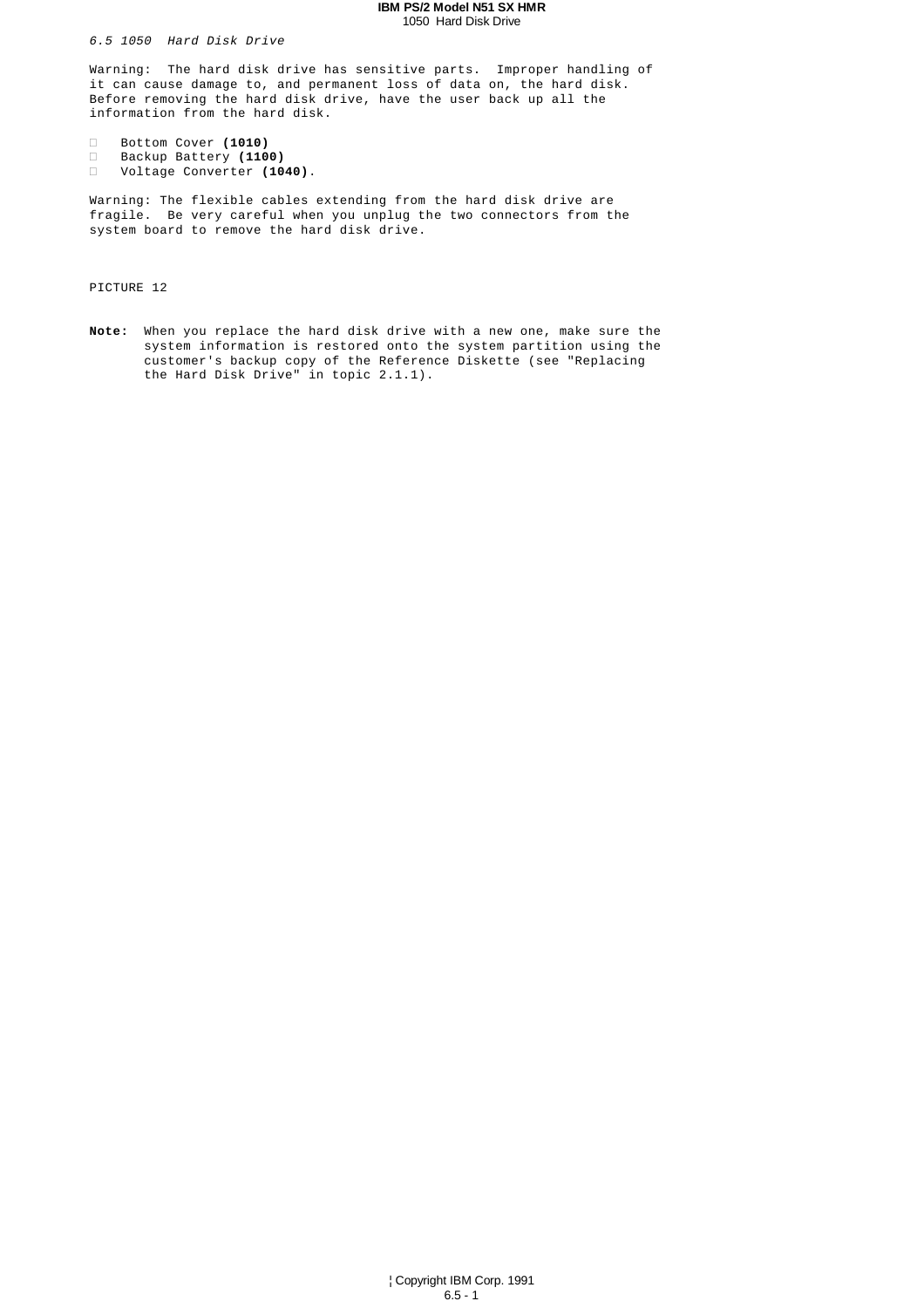#### **IBM PS/2 Model N51 SX HMR** 1060 Diskette Drive

6.6 1060 Diskette Drive

 Bottom Cover **(1010)** Voltage Converter **(1040)**.

Warning: To avoid damaging to the flexible cables, carefully unplug the four connectors 1 from the system board.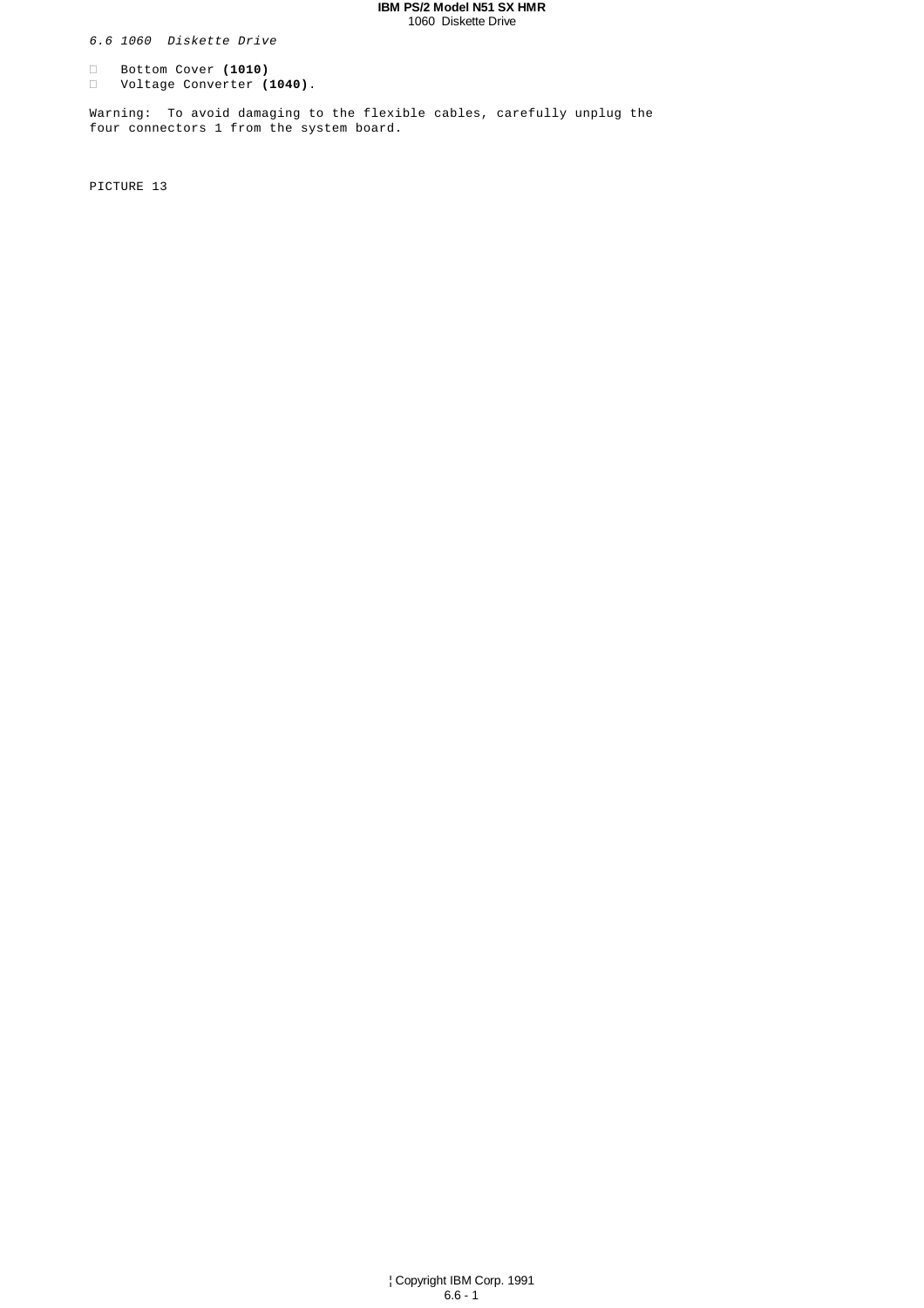# **IBM PS/2 Model N51 SX HMR**

1070 System Board and Keyboard Control Card

6.7 1070 System Board and Keyboard Control Card

 Optional Communication Adapter, if installed **(1020)** Bottom Cover **(1010)** Memory Module Kit, if installed **(1030)** Voltage Converter **(1040)** Hard Disk Drive **(1050)**.

# **Notes:**

- 1. When a new system board is installed, be sure to set the time and date, and restore the system configuration data.
- 2. When you replace the keyboard control card or install a new one, make sure that the switch setting on the card is suitable for the type of keyboard (see "Keyboard Control Card" in topic 7.6).

PICTURE 14

PICTURE 15

**Note:** To disconnect the flexible cables 4, release the locking plate with your finger nails and disconnect the flexible cable from the connector.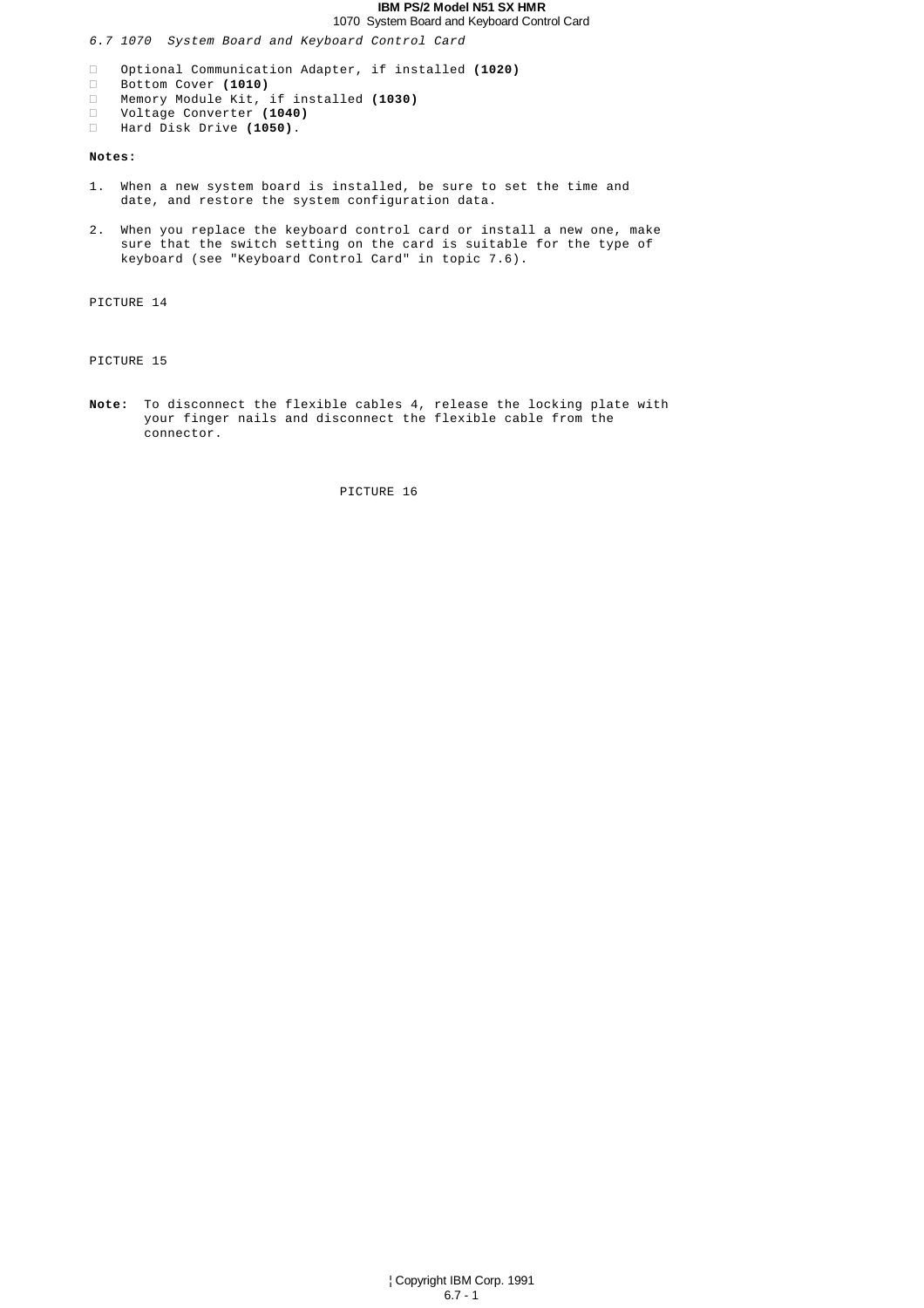## **IBM PS/2 Model N51 SX HMR** 1080 Keyboard Assembly

6.8 1080 Keyboard Assembly

 Optional Communication Adapter, if installed **(1020)** Bottom Cover **(1010)** Memory Module Kit, if installed **(1030)** Voltage Converter **(1040)** Hard Disk Drive **(1050)** Diskette Drive **(1060)** System Board and Keyboard Control Card **(1070)**.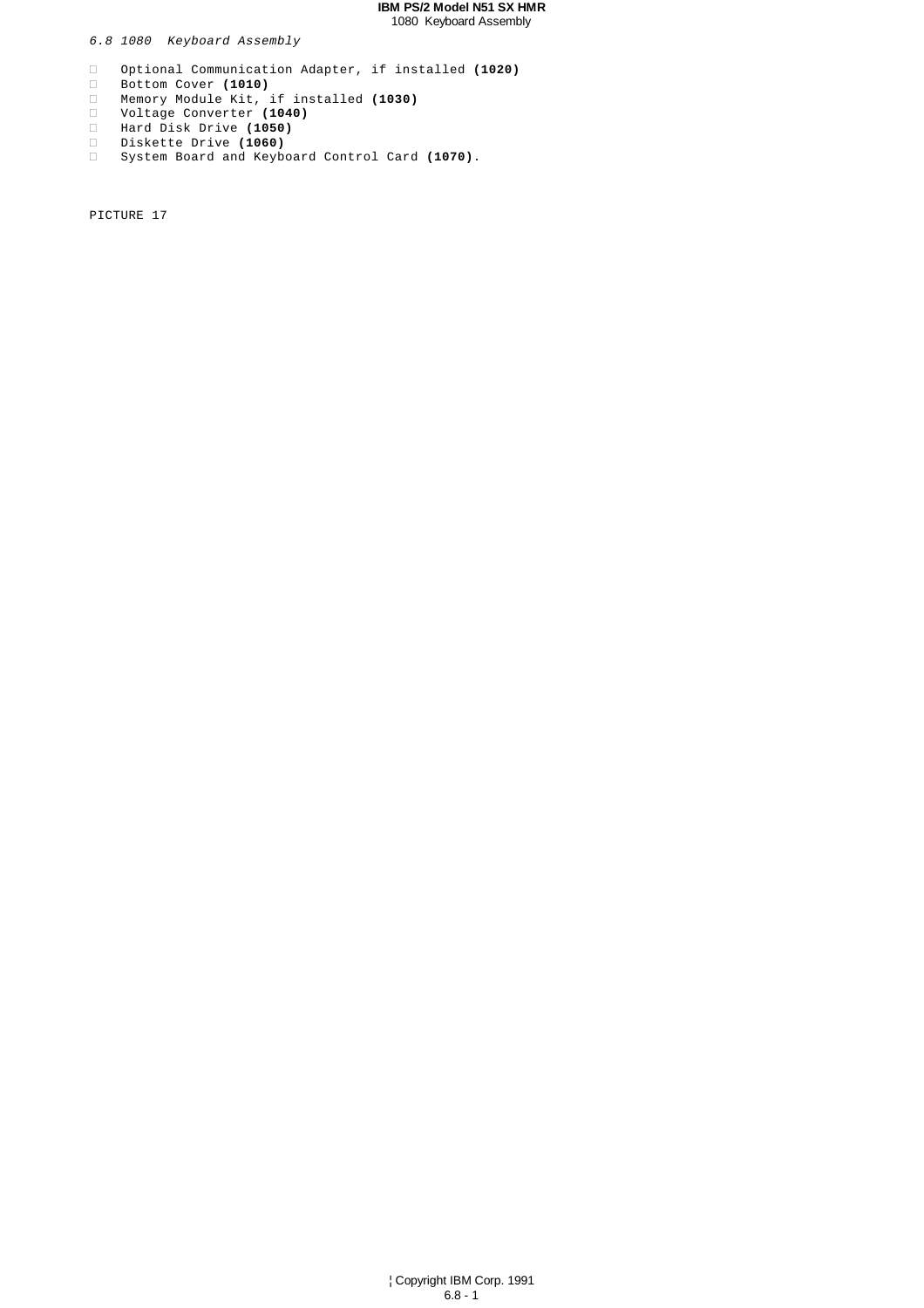## **IBM PS/2 Model N51 SX HMR** 1090 I/O Panel Assembly

6.9 1090 I/O Panel Assembly

 Optional Communication Adapter, if installed **(1020)** Bottom Cover **(1010)** Memory Module Kit, if installed **(1030)** Voltage Converter **(1040)** Hard Disk Drive **(1050)** Diskette Drive **(1060)** System Board and Keyboard Control Card **(1070)**.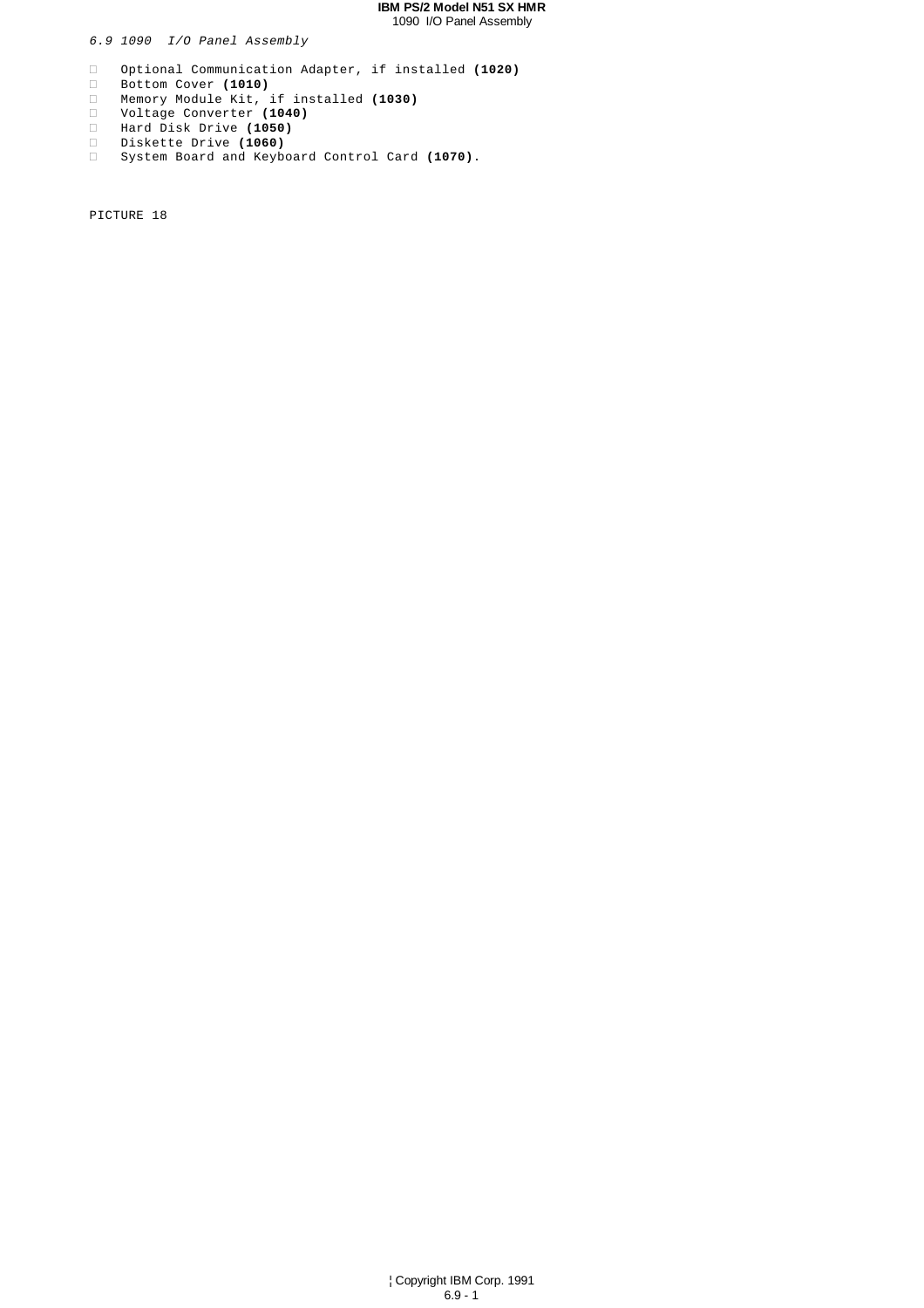#### **IBM PS/2 Model N51 SX HMR** 1100 Backup Battery

6.10 1100 Backup Battery

CAUTION:

The backup battery is a lithium battery and presents a fire, explosion, or sever burn risk. Do not recharge it, remove its polarized connector, disassemble it, heat it above 100°C (212°F), incinerate it, or expose its cell contents to water. Dispose of the battery as required by local ordinances or regulations. When replacing the backup battery, use only Part No. 07G1225. Use of another battery could result in ignition or explosion of the battery. Replacement batteries can be ordered from IBM or IBM Authorized Dealers.

Bottom Cover **(1010)**.

PICTURE 19

**Note:** When you replace the backup battery, align the wires 3 with the edge 4 of the voltage converter. Do not extend the wires beyond the edge, otherwise the wires can be damaged when you replace the bottom cover.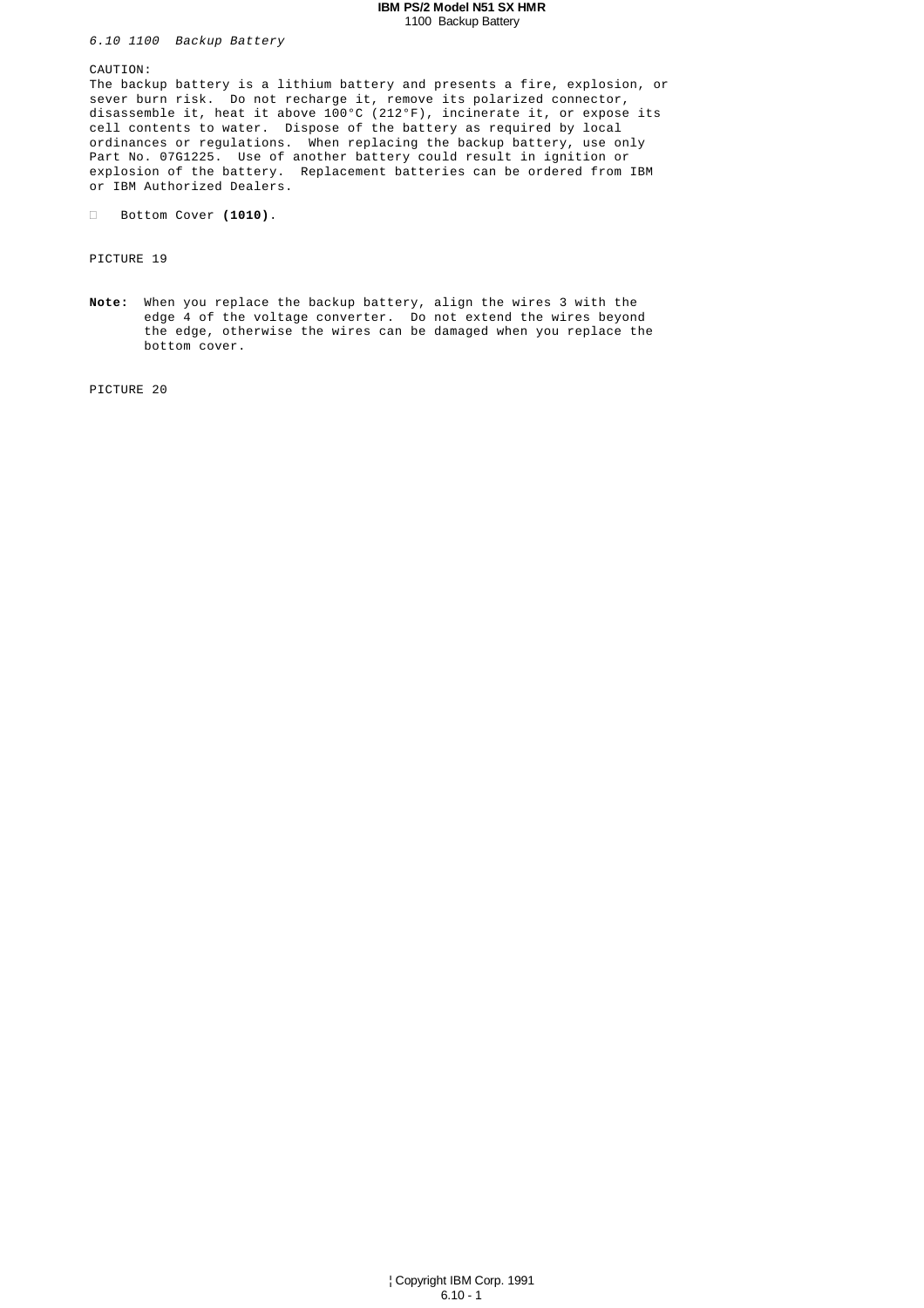## **IBM PS/2 Model N51 SX HMR** 1110 Standby Battery

6.11 1110 Standby Battery

CAUTION:

The standby battery contains a small amount of nickel and cadmium. Do not disassemble it, recharge it, throw it into fire or water, or short-circuit it. Dispose of the battery as required by local ordinances or regulations. Use only Part No. 07G1240, when replacing the standby battery.

Bottom Cover **(1010)**.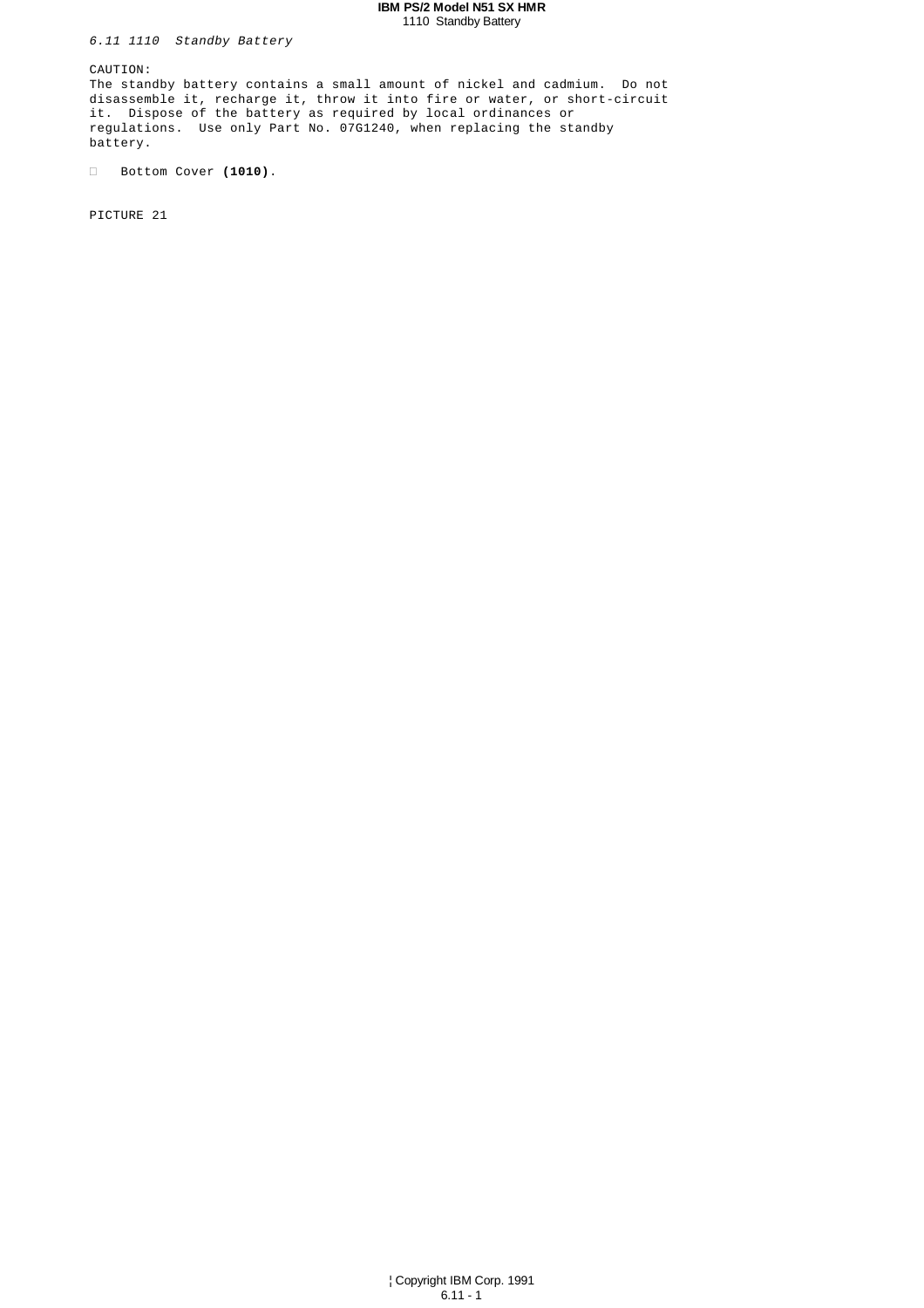#### **IBM PS/2 Model N51 SX HMR** 1120 LCD Bezel

6.12 1120 LCD Bezel

## **Removal**

- 1. Fully open the lid of the computer.
- 2. Press down on the hinge cover and slide it forward to remove when the two tabs 1 clear the bezel 2. Make sure the other hinge cover is also removed.

PICTURE 22

3. Remove the two screws 3 and pull the LCD bezel 4 away from the lid.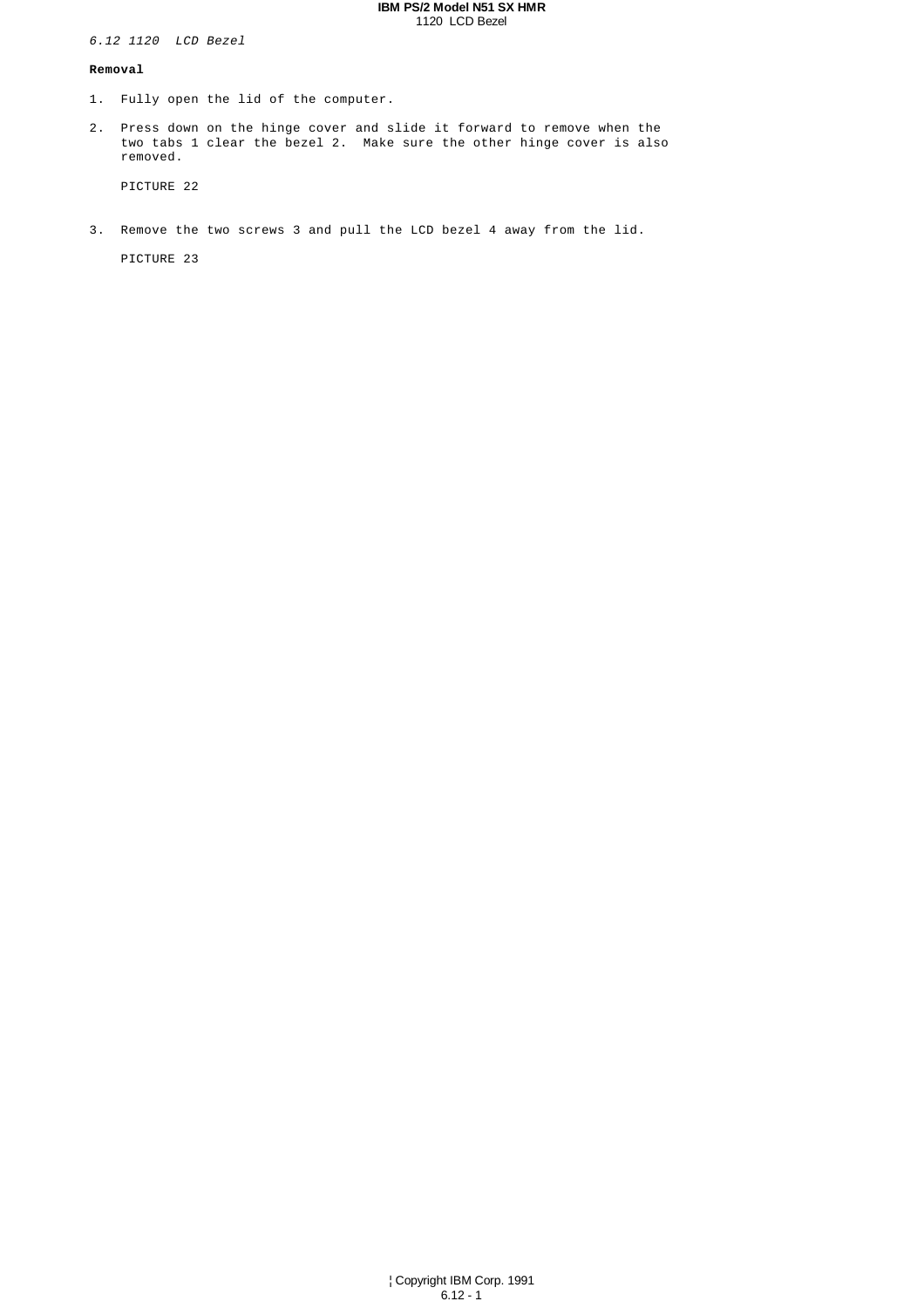#### **IBM PS/2 Model N51 SX HMR** 1130 LCD Inverter

6.13 1130 LCD Inverter

LCD Bezel **(1120)**.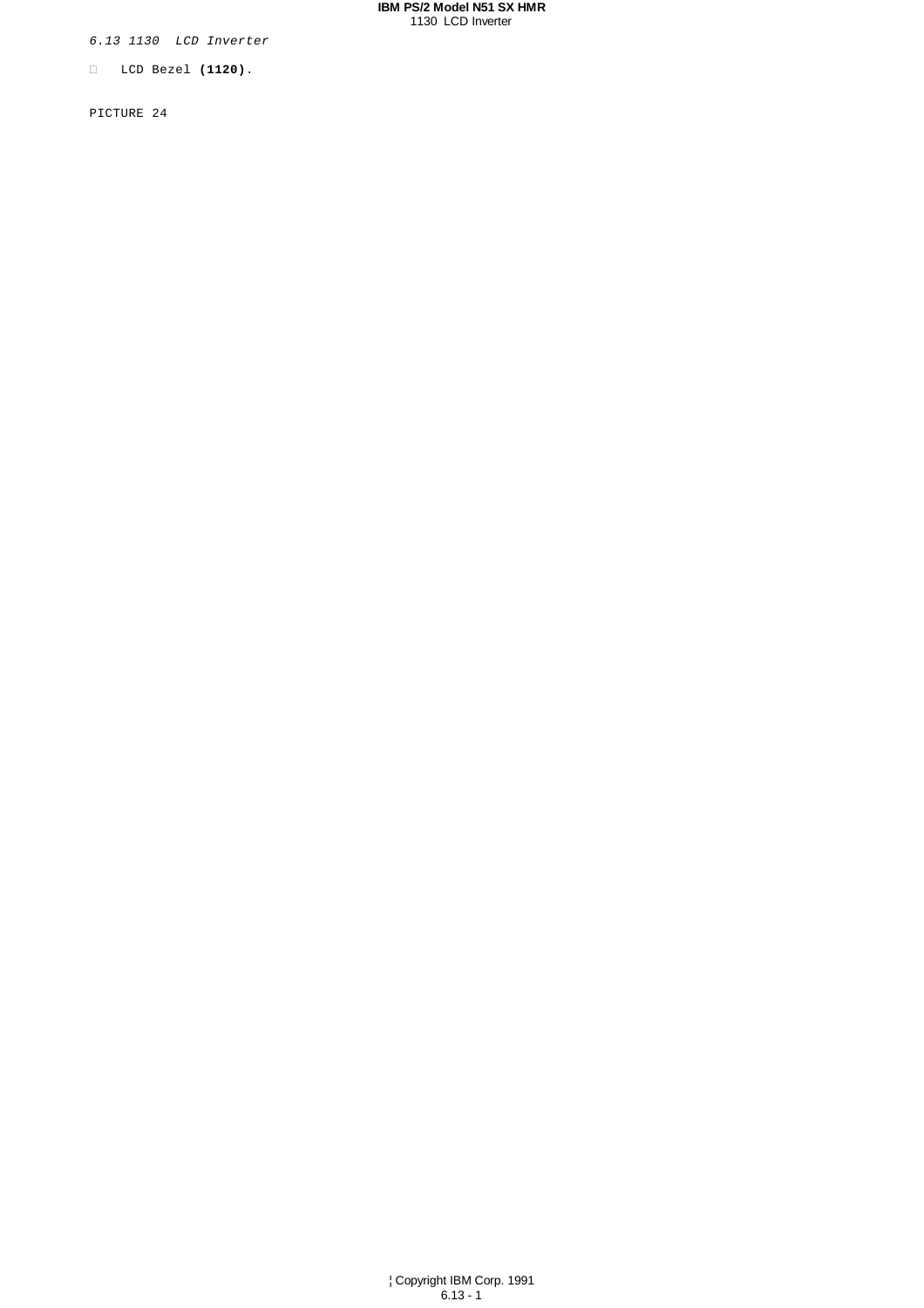#### **IBM PS/2 Model N51 SX HMR** 1140 LCD Panel

6.14 1140 LCD Panel

 LCD Bezel **(1120)** LCD Inverter **(1130)**.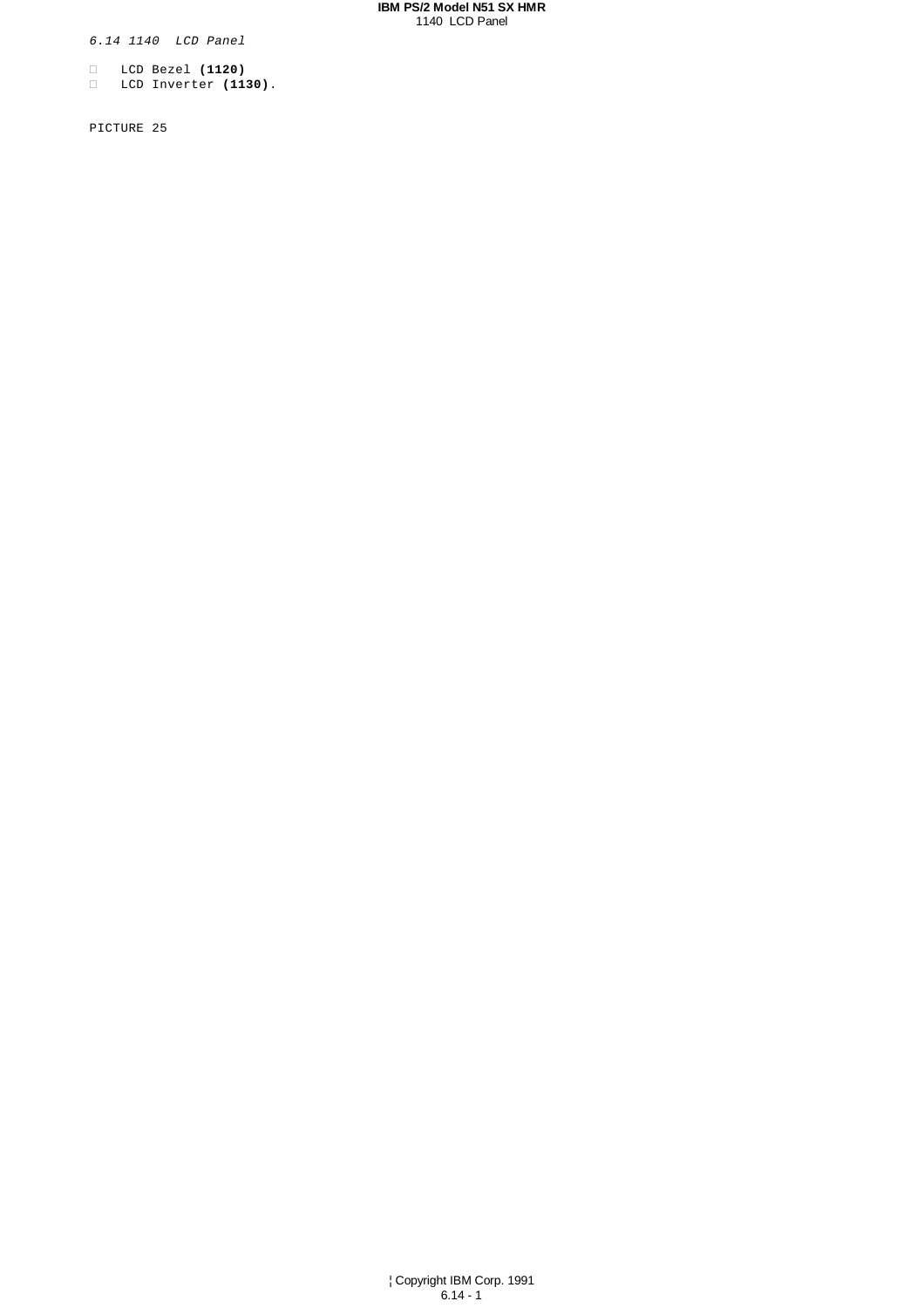## **IBM PS/2 Model N51 SX HMR** Locations

7.0 Locations

Subtopics

- 7.1 Front View
- 7.2 Rear View
- 7.3 Interior View
- 7.4 System Status Indicators
- 7.5 System Board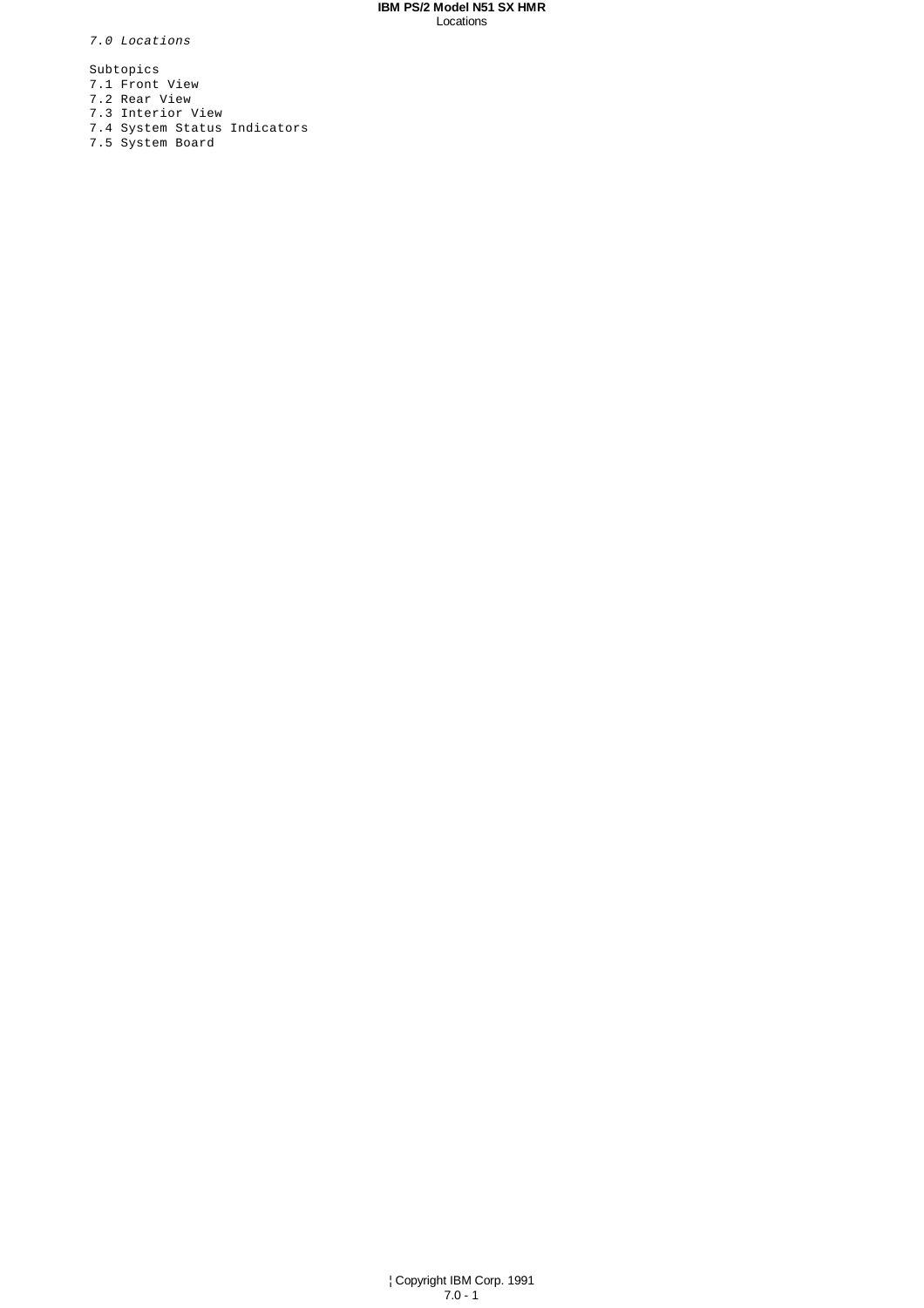#### **IBM PS/2 Model N51 SX HMR** Front View

7.1 Front View

- 1 Release Lever
- 2 Contrast Control
- 3 Brightness Control
- 4 LCD Inverter
- 5 Power-On Light (green)
- 6 System Power Switch
- 7 Diskette-Eject Button
- 8 Diskette Drive
- 9 Battery Pack
- 10 Keyboard
- 11 Bottom Cover
- 12 Reverse Video Switch
- 13 Speaker Volume
- 14 LCD Panel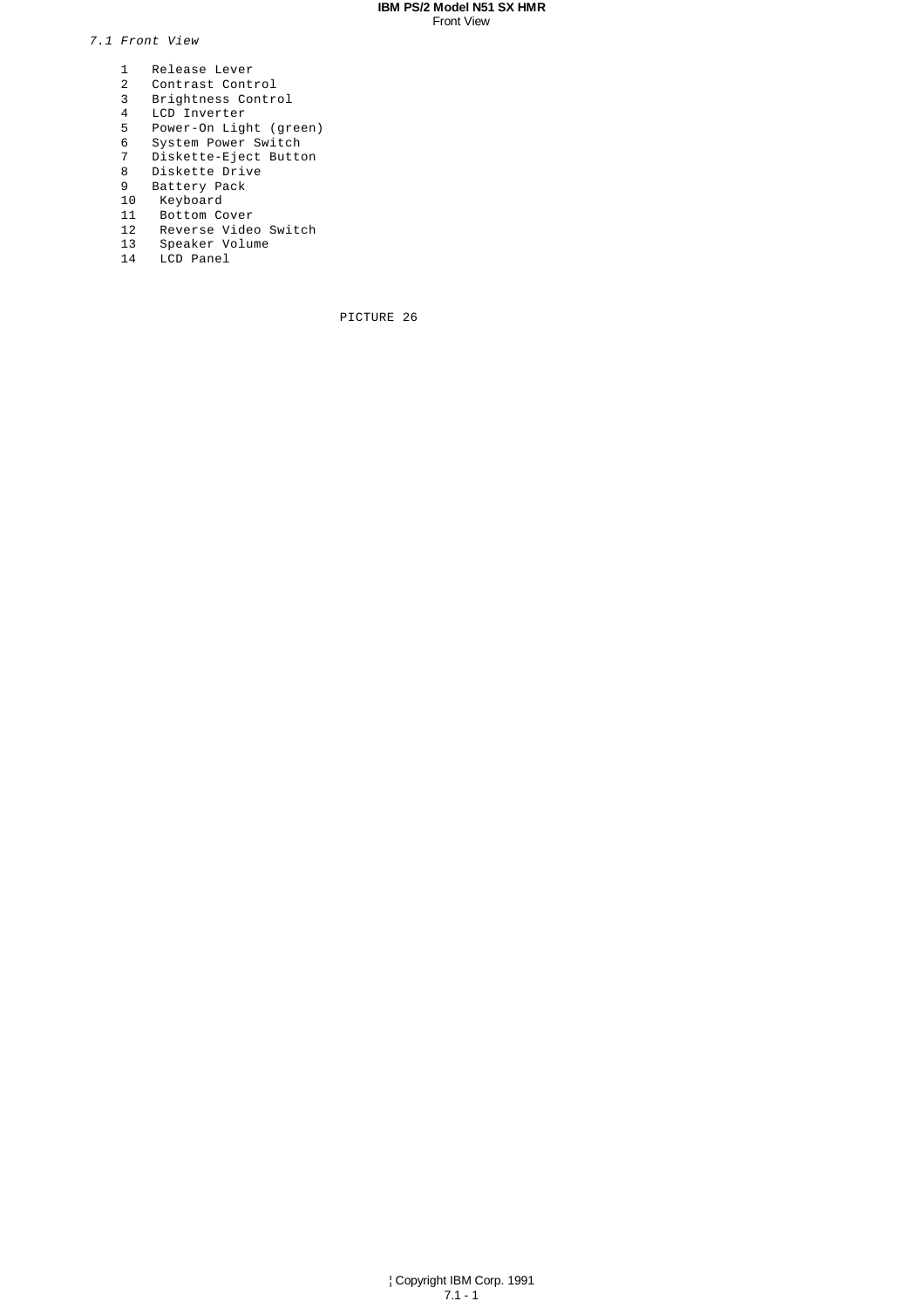#### **IBM PS/2 Model N51 SX HMR** Rear View

7.2 Rear View

- 1 External Power Jack<br>2 Communication Inter
- 2 Communication Interface Connector
- 3 Machine Identification Label
- 4 System Expansion Port
- 5 I/O Panel
	- 6 Power Control Switch for Communications Cartridge
	- External Display Port
	- 8 Parallel Port
	- 9 Serial Port<br>10 External I
- 10 External Input Device Port
- 11 Lid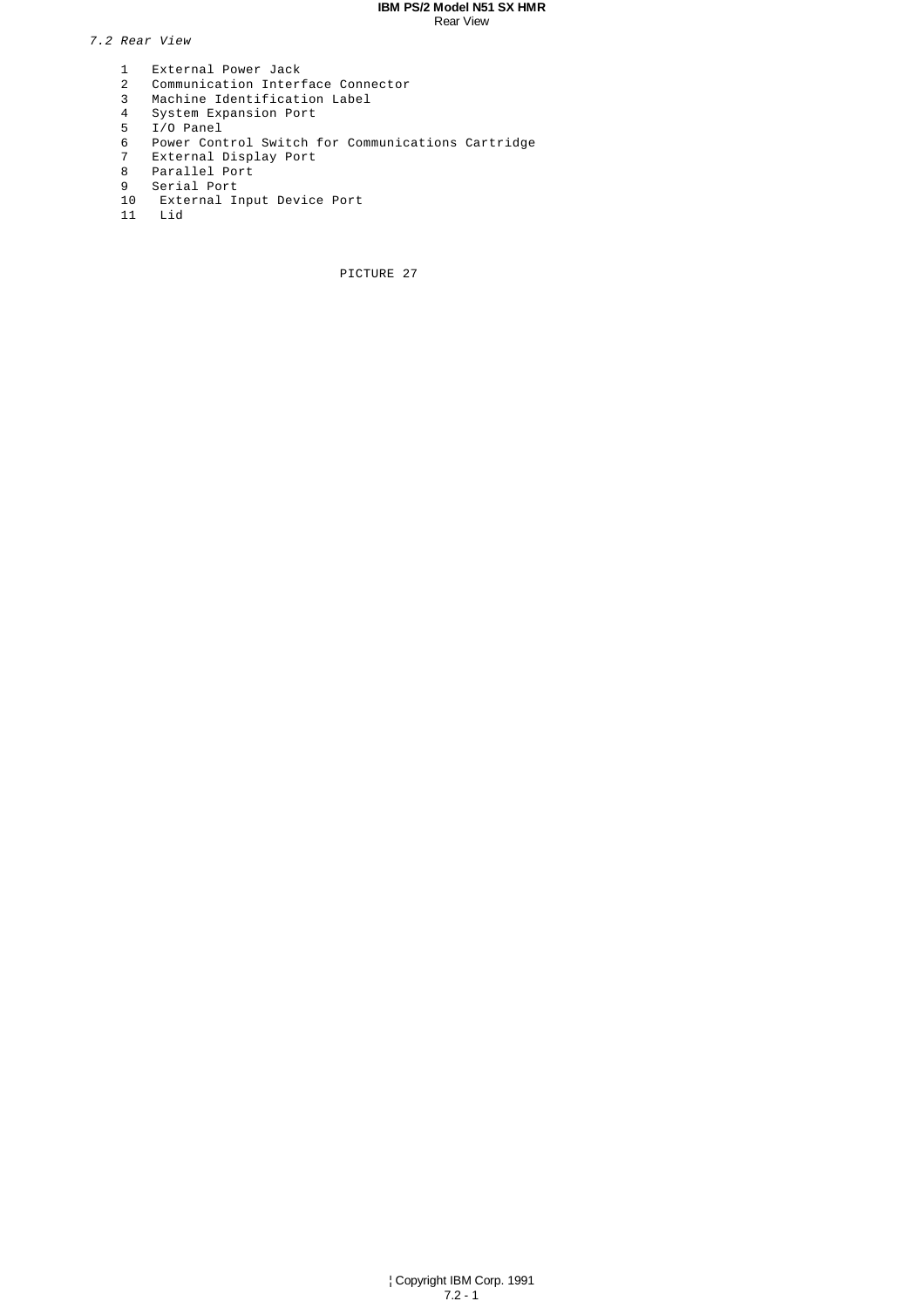#### **IBM PS/2 Model N51 SX HMR** Interior View

# 7.3 Interior View

- 1 Diskette Drive<br>2 I/O Panel Asser
- 2 I/O Panel Assembly
- 3 Voltage Converter
- 4 System Board
- 5 Speaker
	- 6 Hard Disk Drive<br>7 Backup Battery
- 7 Backup Battery
- 8 Optional Memory Module Kit
- 9 Battery Presence Switch
- 10 Standby Battery
- 11 Keyboard Assembly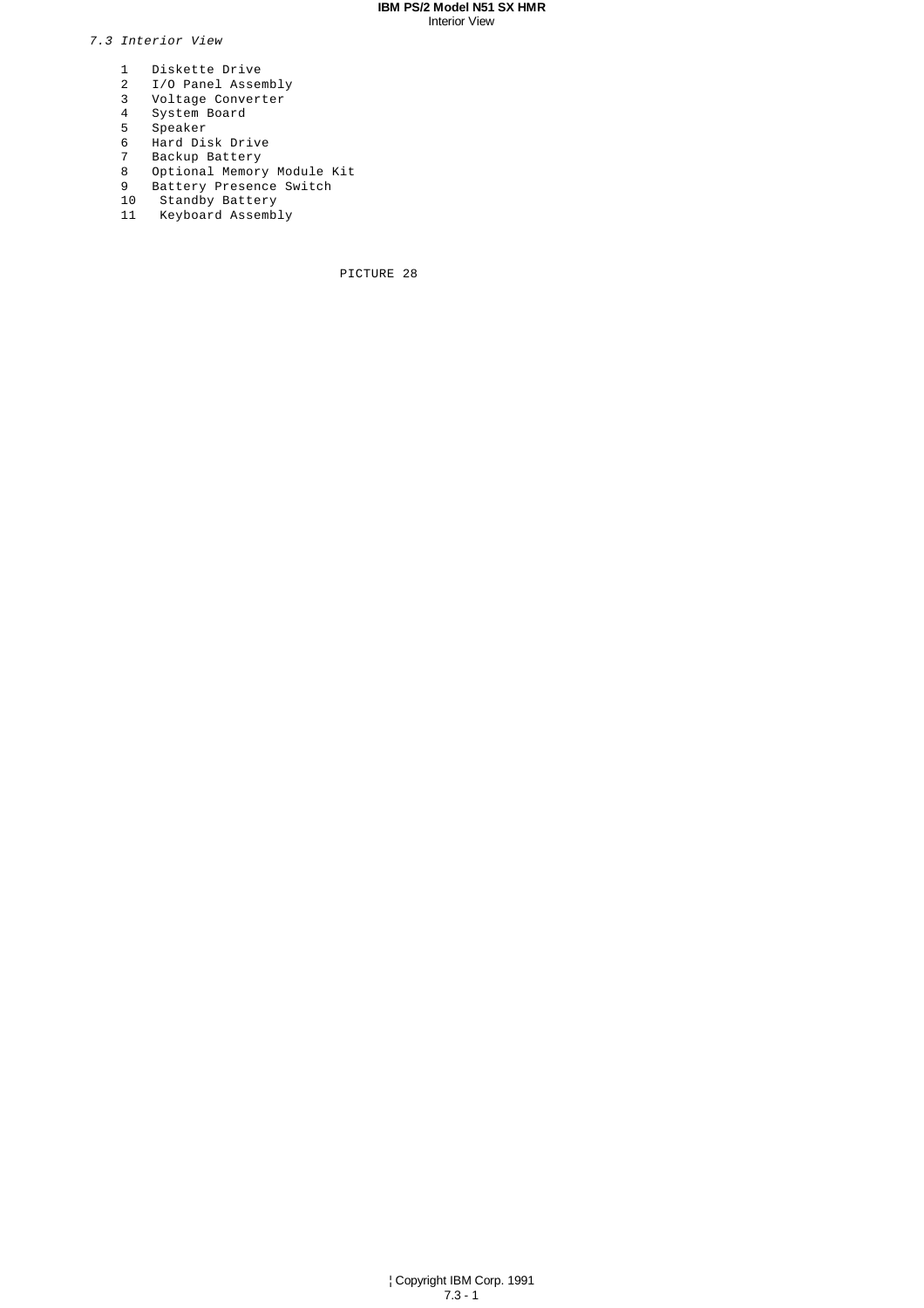#### **IBM PS/2 Model N51 SX HMR** System Status Indicators

7.4 System Status Indicators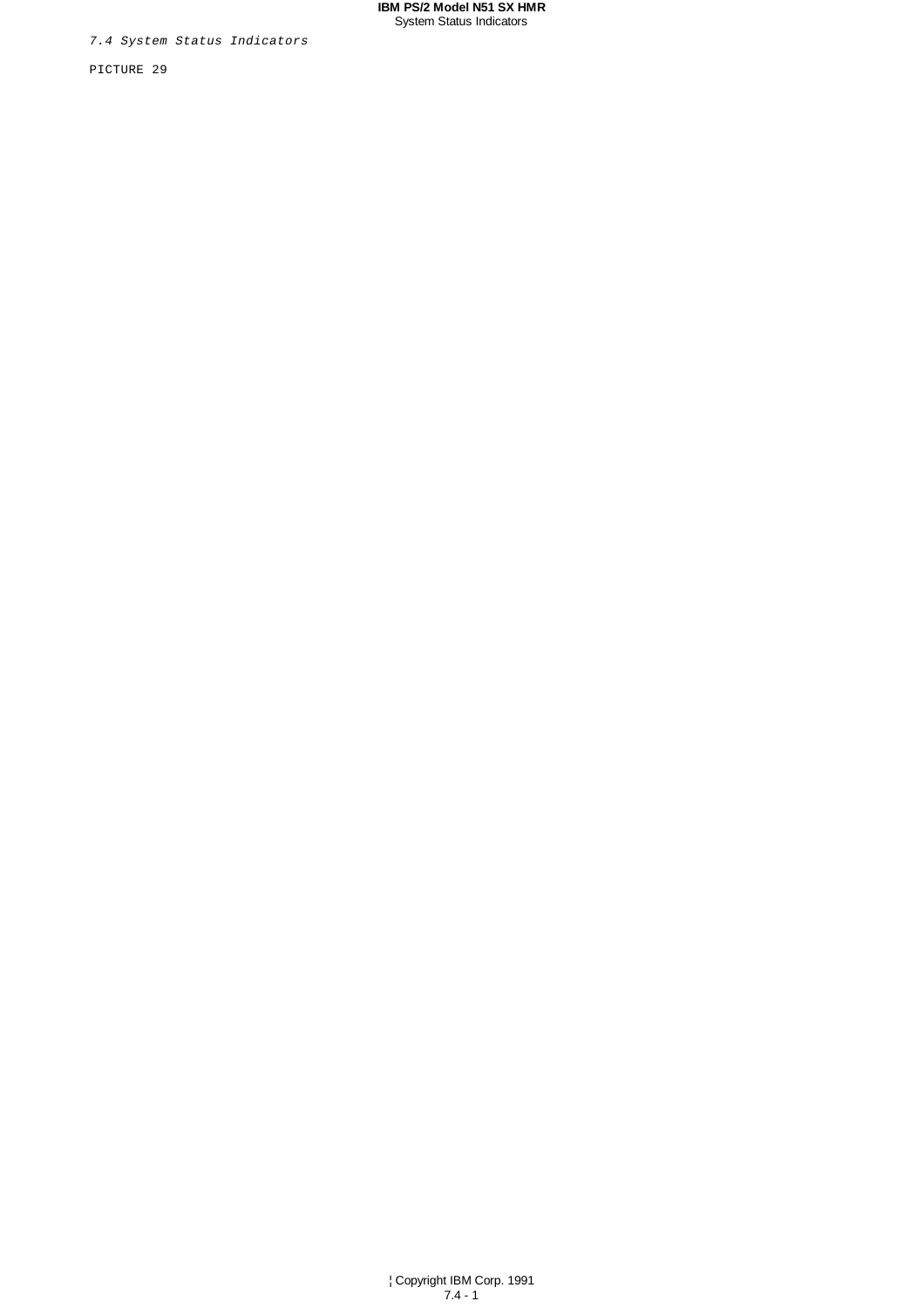#### **IBM PS/2 Model N51 SX HMR** System Board

# 7.5 System Board

# PICTURE 30

| Key     | Connector                            |
|---------|--------------------------------------|
|         |                                      |
| 1, 5, 6 | LCD Interface<br>ł.                  |
| 2       | System-Expansion<br>Port $(120-pin)$ |
| 3       | Keyboard-Control<br>Card             |
| 4       | Battery Presence<br>Switch           |

| Key          | Connector                            |
|--------------|--------------------------------------|
| 1, 11,<br>12 | I/O Panel                            |
| 2, 7         | Voltage Converter                    |
| 3            | System Expansion<br>Port $(120-pin)$ |
| 4            | Password-Override<br>Connector       |
| -5           | Memory Module Kit                    |
| 6, 8         | Hard Disk Drive                      |
| 9, 10        | Diskette Drive                       |
|              |                                      |